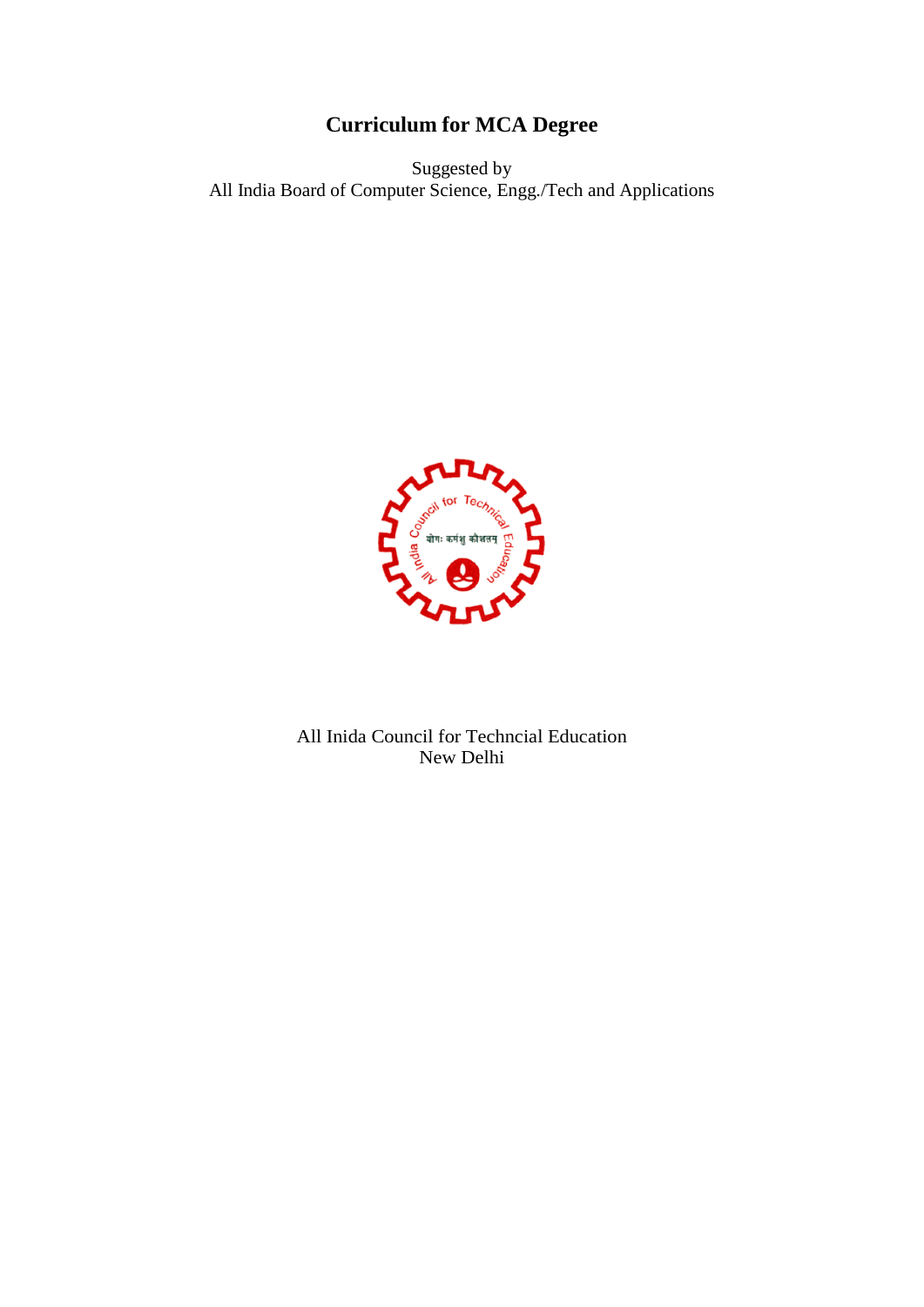| <b>MCA Curriculum</b> |  |
|-----------------------|--|
| 1.<br>2.<br>3.<br>4.  |  |
|                       |  |
|                       |  |
|                       |  |
|                       |  |
|                       |  |
|                       |  |
|                       |  |

## **Contents**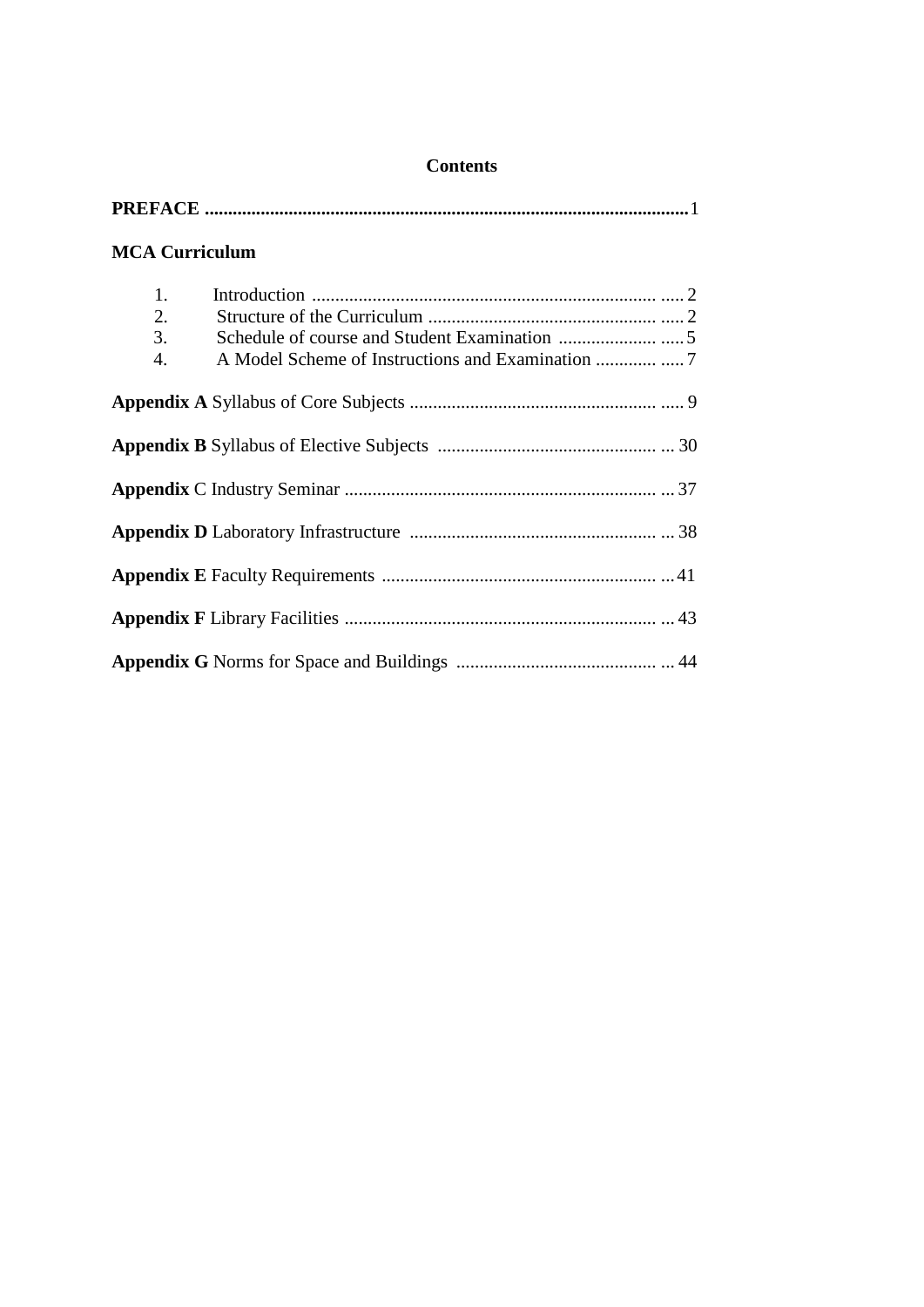#### **PREFACE**

This volume contains the curriculum being suggested for the Master of Computer Applications (MCA) course being offered by many Universities in India. The All India Board of Computer Science, Engg./Tech. and Applications (AIBCSA) set up by the All India Council for Technical Education constituted a sub committee with Prof. D.V.R. Vithal as its Chairman to suggest a revised curriculum for the MCA programme. The members ofthe sub committee were Prof. G.V. Krishna Reddy, Prof. R.V. Sahasrabuddhe, Prof. N.P. Mukherjee, Prof. P. Trimurthy and Dr. S.C. Mehta. This sub committee report was considered by AIBCSA at its 5th meeting held on 6th September 1996 and it was decided that it be revised at a workshop to be held at Bangalore and presented to AIBCSA for consideration Accordingly a workshop was convened by Prof. V. Rajaraman at the Indian Institute of Science. Bangalore and was held on 2nd and 3rd December 1996. It was attended by Prof. D.V.R. Vithal. Prof. N.P. Mukherjee (JNU, Delhi) Prof. R.N. Mahabala (Infosys. Bangalore). Prof. G.V. Krishna Reddy (PSG College, Coimbatore) and Dr. J.P. Kesari (AICTE). This group considered in detail the MCA curriculum during the workshop. This volume contains the draft curriculum which emerged at the end of the workshop. This volume has been edited by Prof. V. Rajaraman using the document submitted by the sub committee and other relevant documents.

The editor would like to thank the participants of the workshop mentioned above for their valuable contributions. Thanks are due to AICTE for funding the workshop. The editor thanks Dr. T. S. Mruthyunjaya, Chairman, Centre for Continuing Education and Curriculum Development of Indian Institute of Science, Bangalore and Mr. K. Panneerselvam. Asst. Registrar, Centre for Continuing Education for providing all facilities and office support to conduct the 2 days workshop. Thanks are due to Ms. T. Mallika, CAD Lab. Supercomputer Education and Research Centre, for the excellent job of word processing this proceedings and able secretarial support.

The editor had borrowed material from diverse sources in writing this volume. Specifically parts of the curriculum suggested by project IMPACT of the Department of Electronics for B.E./ B. Tech courses has been adapted. A group constituted by the Institution of Electronics & Telecommunication Engineers had worked on a curriculum for the Advanced Level programme in Computer Science. Parts of that curriculum has been adapted. The editor thanks members of these groups whose work has been used in this volume. The author thanks Prof. R.N. Mahabala for allowing the use of some of the material on industry seminars and software engineering he had developed.

The editor welcomes any suggestions, comments and criticisms which will help to improve this document.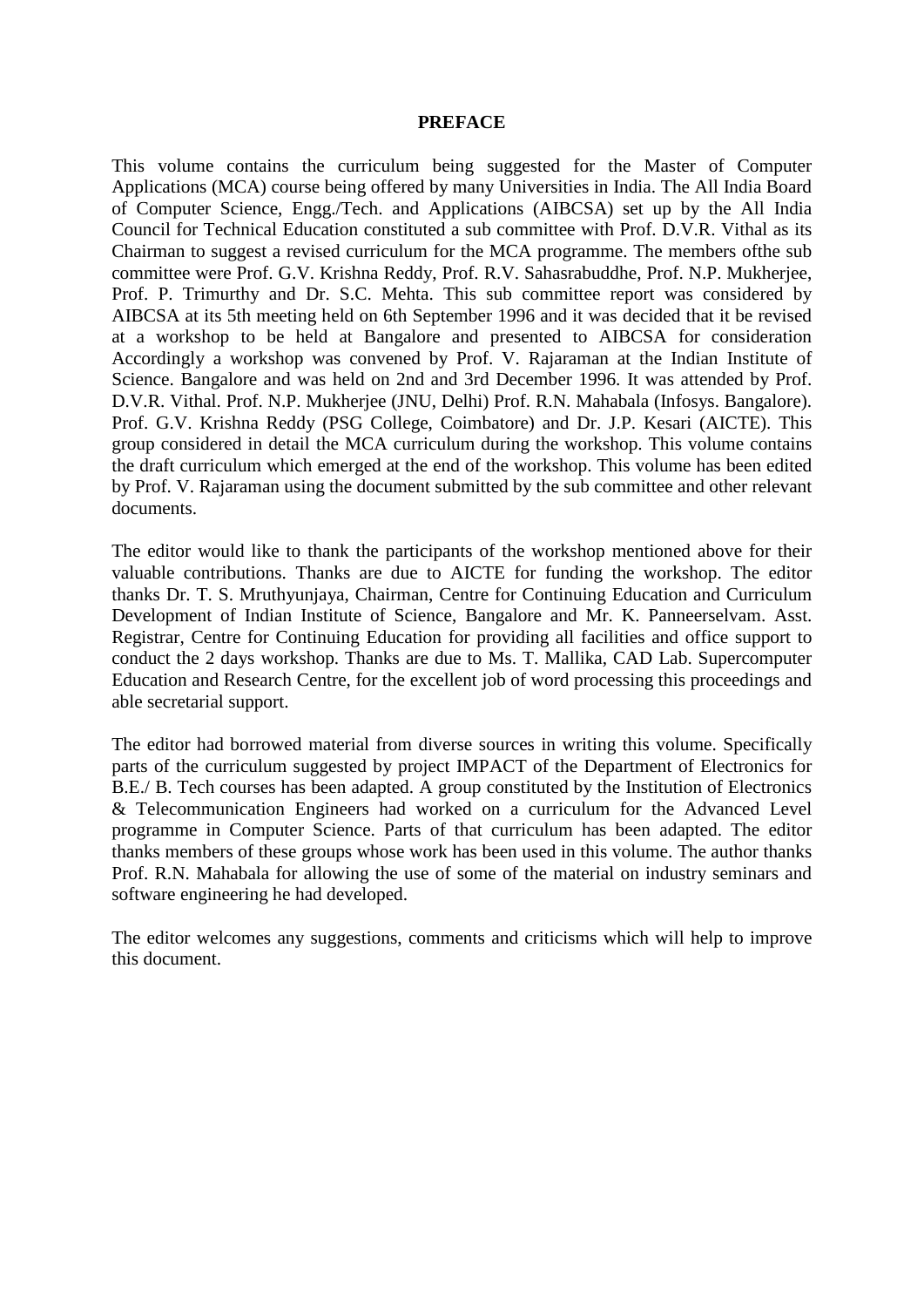## **MCA Curriculum**

### **1. Introduction**

The objective of this report is to propose a curriculum for the 3 year Master of Computer Applications (MCA) course. MCA course is now offered by more than 200 institutions all over India and is an important source of human resource for the software industry. The first MCA curriculum was proposed in 1982 and was later revised by a working group of the Indian Society of Technical Education in 1990. These curricula have been primarily used as guidelines by Universities which have their own Board of Studies whose responsibility is to draft curricula.

The All India Council of Technical Education (AICTE), has one of its responsibilities specifying norms and standards for technical institutions. Needless to say a good curriculum is an essential requirement for ensuring quality of an academic programme. Thus the All India Board of Computer Science. Engg./Tech. and Applications constituted a committee which proposed a draft curriculum for the MCA degree. This draft was modified during a two day workshop held at Bangalore on 2nd and 3rd December 1996. In this report we give the modified curriculum.

Information Technology is growing rapidly. Increasing applications of computers in almost all areas of human endeavour has led to a vibrant industry with concurrent rapid change in technology. Thus the challenge in designing a curriculum is to identify the areas of core competence which is reasonably stable and provide sufficient number of electives and laboratories to accommodate changes. Thus the suggested curriculum has a strong laboratory and project orientation in which the use of new tools will be emphasised. Most courses will have an associated laboratory and it is expected that they will be equipped with the latest software tools.

One of the major problems. faced by ~most all colleges offering MCA ,course is the lack of adequate faculty. This problem has no easy solution as industry jobs are plentiful and very remunerative. This problem can be partially alleviated if good educational material is available to students and Staff covering the curriculum. It will be desirable for colleges to have internet connectivity as the net has plenty of educational material.

The infrastructure requirement for running the MCA course has been worked out by AICTE and a document has been published by them.

As the subject of information technology is changing very fast it is suggested that the curriculum be revised at least once in 3 years.

## 2. **Structure of the Curriculum**

There are two streams in computer education. One of them is the Engineering stream leading to the B.E./B.Tech degree and the other an application stream leading to the MCA degree. In the B.E./ B.Tech course the primary emphasis is on designing computer hardware and systems software. Designing embedded systems, designing peripherals and interfacing them to a computer and use of computers in signal processing would be some of the other areas of interest to B.E. students. The primary emphasis in MCA on the other hand, is on designing information systems for various organizations such as banks, insurance companies, hotels,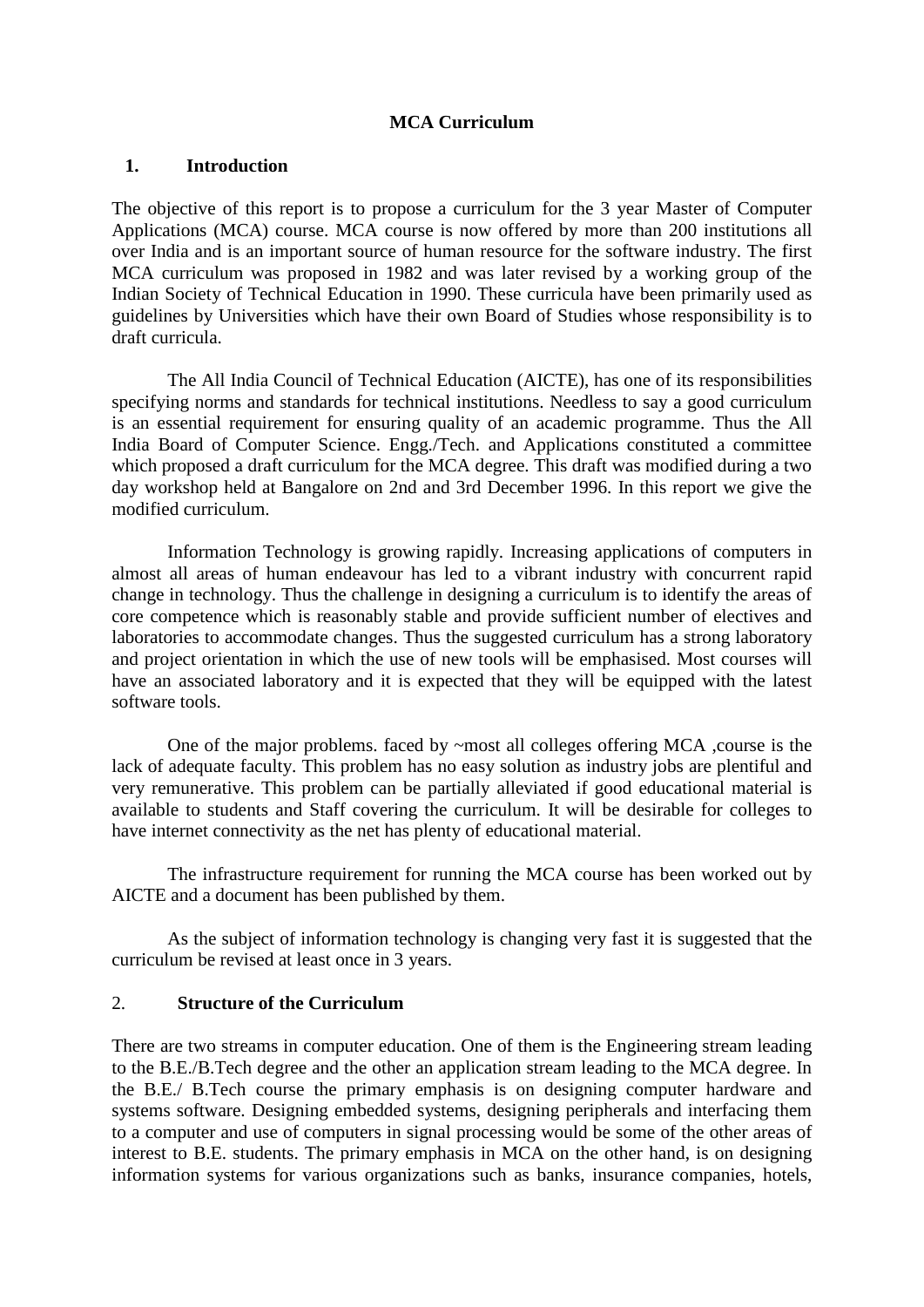hospitals etc. Development of application software in diverse areas where computers are used will be the main function of MCA graduates. Thus in the MCA curriculum hardware, system software and embedded system design are not emphasised. The major thrust is on giving the students a sound background in computing, business functioning and mathematics relevant to information technology. Thus the curriculum has these three streams of courses each semester running concurrently. In computing, students learn best by doing. A strong laboratory component is a part of the curriculum. The laboratories, besides supplementing the theory course should also expose the student to the use of the latest software tools. Every MCA student is required to spend one semester in an industry developing a software system. It is suggested that the student periodically report back to the college and present a seminar on the work being done by him.

## **2.1 MCA Course Pre-requisites and Period**

MCA is a three year (6 semester) course. The students entering MCA must have a B.C.A./B.Sc./ B.Com/B.A. degree with Mathematics as one of the subjects at 10+2 level or at graduation. Of the 6 semesters one semester is to be spent in an industry developing a software system. The MCA programme is planned to have 5 theory subject plus two laboratories each semester. The curriculum has a strong core covering information technology, business management and mathematics.

## **2.2 Details of Curriculum**

In Fig. I we have given a chart which shows the subjects to be studied in each semester and the order in which the subjects are to be taken. The suggested -curriculum has:

- 25 theory subjects and 10 laboratory subjects.
- Of the 25 subjects II are in information technology, 6 in business management. 4 in mathematics and 4 are electives. It is strongly suggested that 2 out of the 4 electives be in business management area. The syllabi for core subjects are given in Appendix A and syllabi for elective subjects in Appendix B.
- It is observed that 85% of the curriculum consists of compulsory courses and 15% are electives.
- Each laboratory should be of at least 2 hour duration. Each student should spend at least 4 hours on a terminal per day. Not more than 2 persons should be in each batch in the laboratory.
- Besides formal courses the curriculum includes one lecture per week in the 5th semester by an industry representative who would present the current application of computq8 in their industry. **Appendix C** briefly describes this .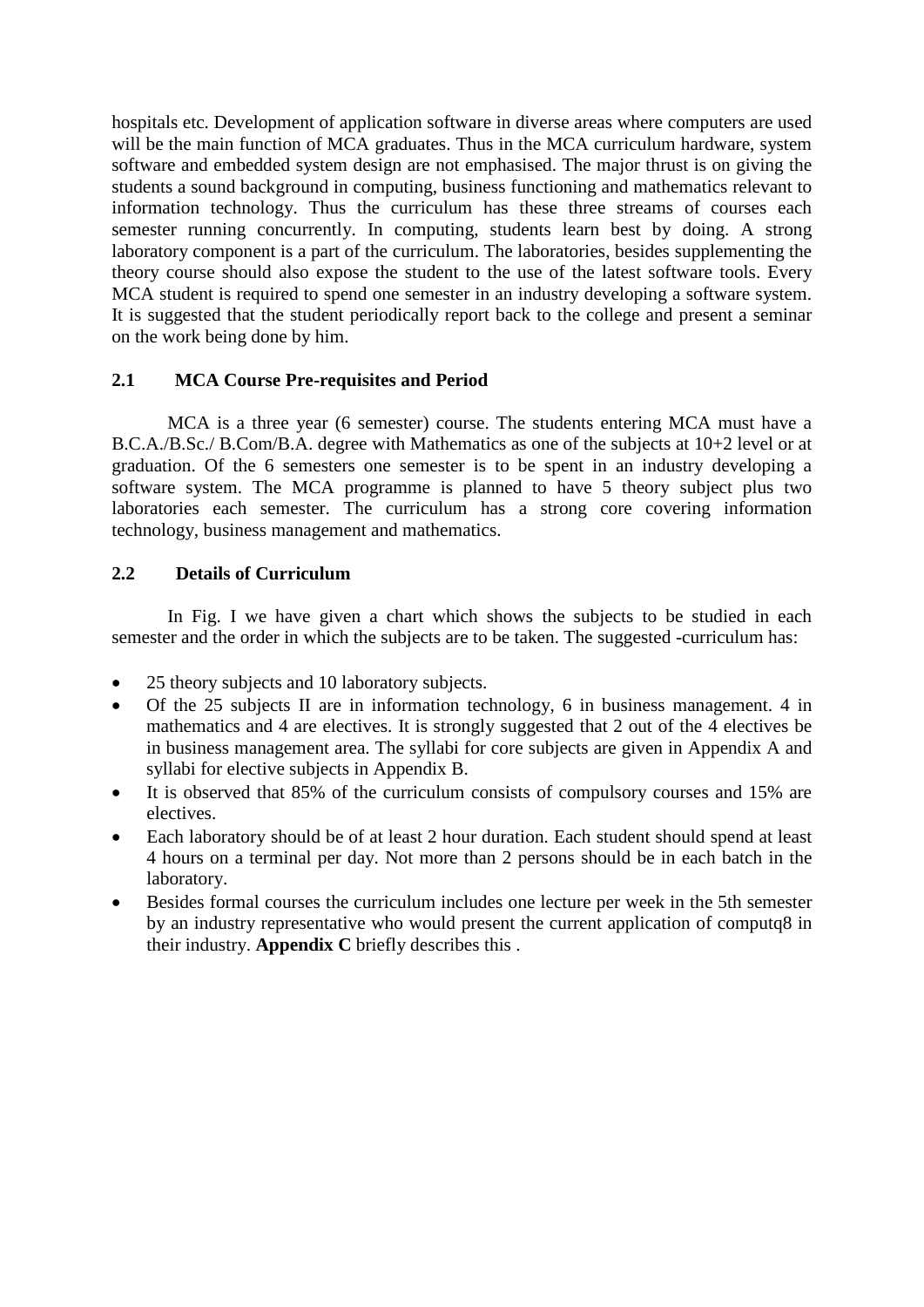## Sem 1

| Introduction | Computer      | Programming $\&$ | Introduction | Mathematical | IT Lab | Programming |
|--------------|---------------|------------------|--------------|--------------|--------|-------------|
| in IT        | Orgn. & Arch. | Data Structure   | tΩ           | foundations  |        | Lab         |
|              |               |                  | Management   |              |        |             |
|              |               |                  | functions    |              |        |             |

## Sem 2

| Info Systems | Operating | Oral<br>and    | Accounting | Probability & | <b>Business</b> | Unix        |
|--------------|-----------|----------------|------------|---------------|-----------------|-------------|
| Analysis     | Systems   | Wireless       | and        | Combinatonic  | Programm        | Windows Lab |
| Design<br>&  |           | Communications | Management |               | e Lab           |             |
| Implementati |           |                | Control    |               |                 |             |
| ons          |           |                |            |               |                 |             |

## Sem 3

| Base<br>Data   | Computer     | Object Oriented | Management     | Statistical | <b>DBMS</b> | Statistical |
|----------------|--------------|-----------------|----------------|-------------|-------------|-------------|
| Management     | Communicatio | Analysis<br>and | <b>Support</b> | Computing   | Lab         | Computing   |
| <b>Systems</b> | n Networks   | Design          | System         |             |             | Lab         |

## Sem 4

| <b>Network</b> | software | Elective 1 | Organizationa | Elective $\angle$ | Network | <b>CASE</b> | Tools |
|----------------|----------|------------|---------------|-------------------|---------|-------------|-------|
| Programmin     | Engg.    |            | Behaviour     |                   | -abـ    | Lab         |       |
|                |          |            |               |                   |         |             |       |

## Sem 5

| A.I<br>and   | Software | Elective 3 | Elective 4 | Optimiszation | &<br>Al    | Optimisation | Industrial            |
|--------------|----------|------------|------------|---------------|------------|--------------|-----------------------|
| Applications | Engg.II  |            |            | Techniques    | Applicatio | Techniques   | $\mathcal{L}$ ectures |
|              |          |            |            |               | n lab      | Lab          | Seminar.              |
|              |          |            |            |               |            |              | Project               |

## Sem 6

## • Are connected

Bs are connected

## Fig.1 Structure of the MCA Curriculum

In Fig. 2 we give area-wise allocation of subjects and percent time spent in each

E is for elective. Percentages give percent time spent in each area.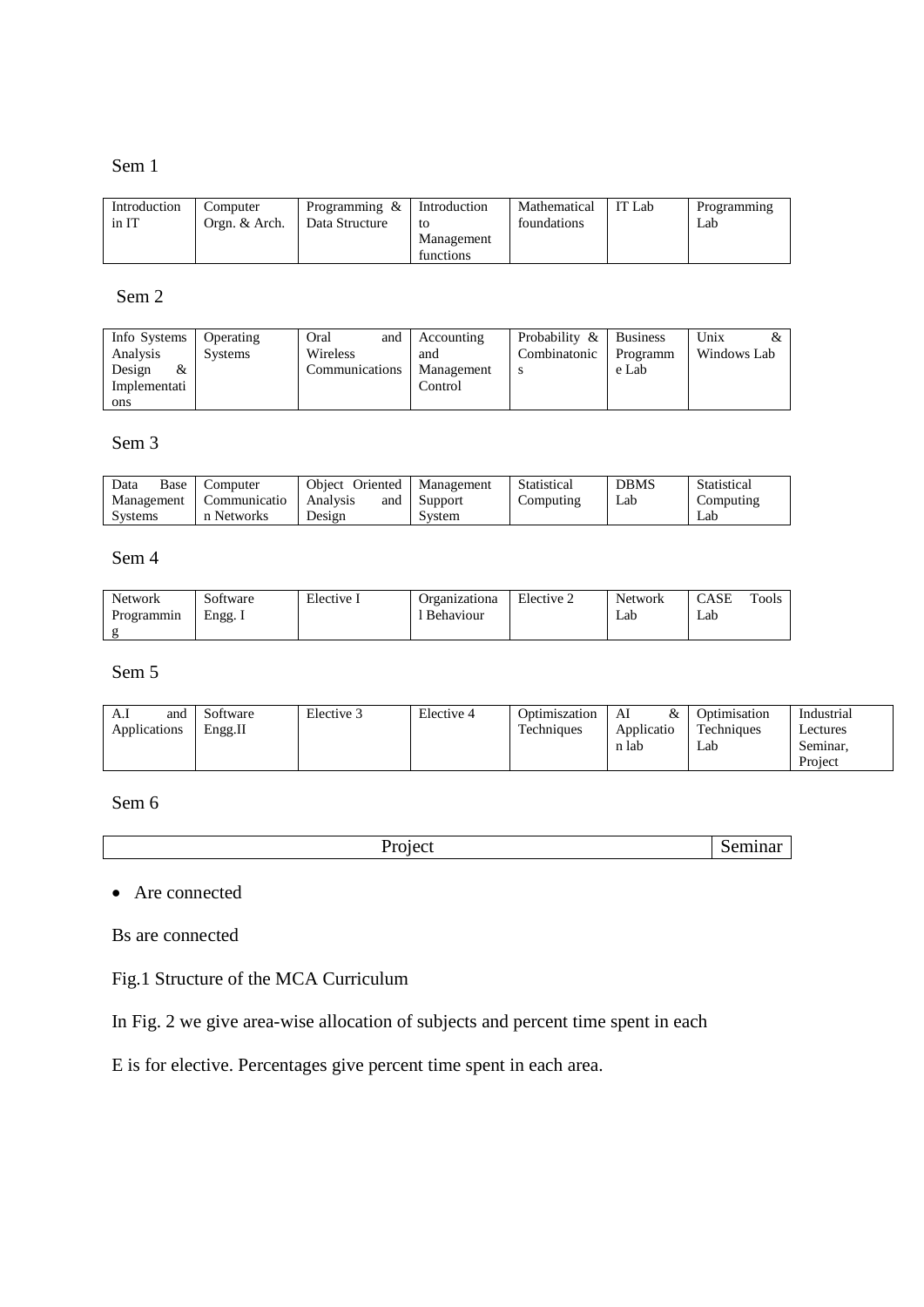Core Courses 12 E2

Information Technology

| Core 5<br>E2               | 18% |     |
|----------------------------|-----|-----|
| <b>Business Management</b> |     |     |
| Core 4                     | 9%  |     |
| <b>Mathematics</b>         |     |     |
| Core Laboratory 10         |     | 23% |
| Laboratories               |     |     |
| MCA Project   Semester (7) |     | 16% |
| 5%<br>$\overline{2}$       |     |     |

Seminar

Fig. 2 Area-wise subjects and time spent.

The list of core subjects are given below:

## **Core Subjects**

## **Information Technology**

- 1. Introduction to Information Technology
- 2. Computer Organization and Architecture
- 3. Programming and Data Structures
- 4. Information Systems. Analysis. Design and Implementation
- 5. Operating Systems
- 6. Data Base Management Systems
- 7. Computer Communication Networks
- 8. Object-oriented Analysis and Design
- 9. Network Programming
- 10. Software Engineering I
- 11. Software Engineering II
- 12. Artificial Intelligence and Applications

## **Business Management**

- 1. Introduction of Management Functions
- 2. Oral and Written Communication
- 3. Accounting and Management Control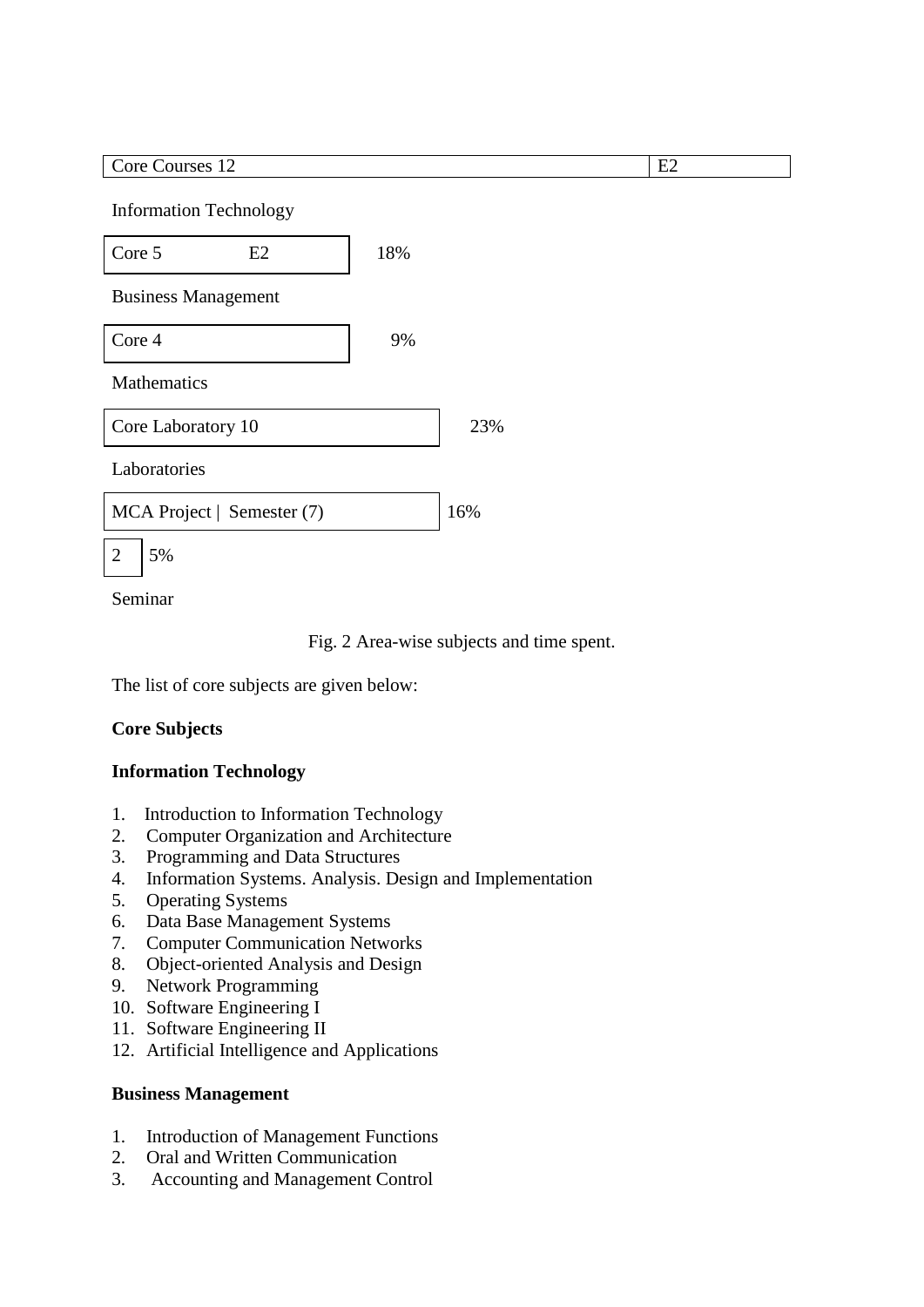- 4. Management Support Systems
- 5. Organizational Behaviour

## **Mathematics**

- 1. Mathematical Foundations
- 2. Probability and Combinatorics
- 3. Statistical Computing
- 4. Optimization Techniques

The syllabi for core subjects are given in **Appendix A**.

Besides these core courses, a student should take 4 elective courses. It is suggested that the student pick at least 2 electives in business management. Elective subjects to some extent, will reflect faculty interest. A list of suggested electives is given below:

## **Information Technology Electives**

- 1. Programming Languages and Paradigms
- 2. Visual Programming
- 3. Compiler Design
- 4. Advanced UNIX Programming
- 5. Distributed Database Management
- 6. Image Processing
- 7. Parallel Programming
- 8. Systems Analysis and Simulation
- 9. Computer Graphics and Multimedia

## **Business Management Electives**

- 1. Managerial Economics
- 2. Corporate Planning
- 3. Foundations of Decision Processes
- 4. Investment Technology
- 5. Business Finance
- 6. Taxation Practices
- 7. MIS Framework and Implementation
- 8. Management of Software Projects

The syllabi for the electives are given in **Appendix B.**

## 3. **Schedule of Courses and Student Evaluation**

As was pointed out in the last section the MCA programme is planned as a 6 semester course out of which one semester is a project. It is desirable to organize the schedule in a 5 day week and set aside Saturday for professional technical activities and making up lost time (if any). Saturday would be a half working day and is needed by the faculty also to attend to Co-curricular work.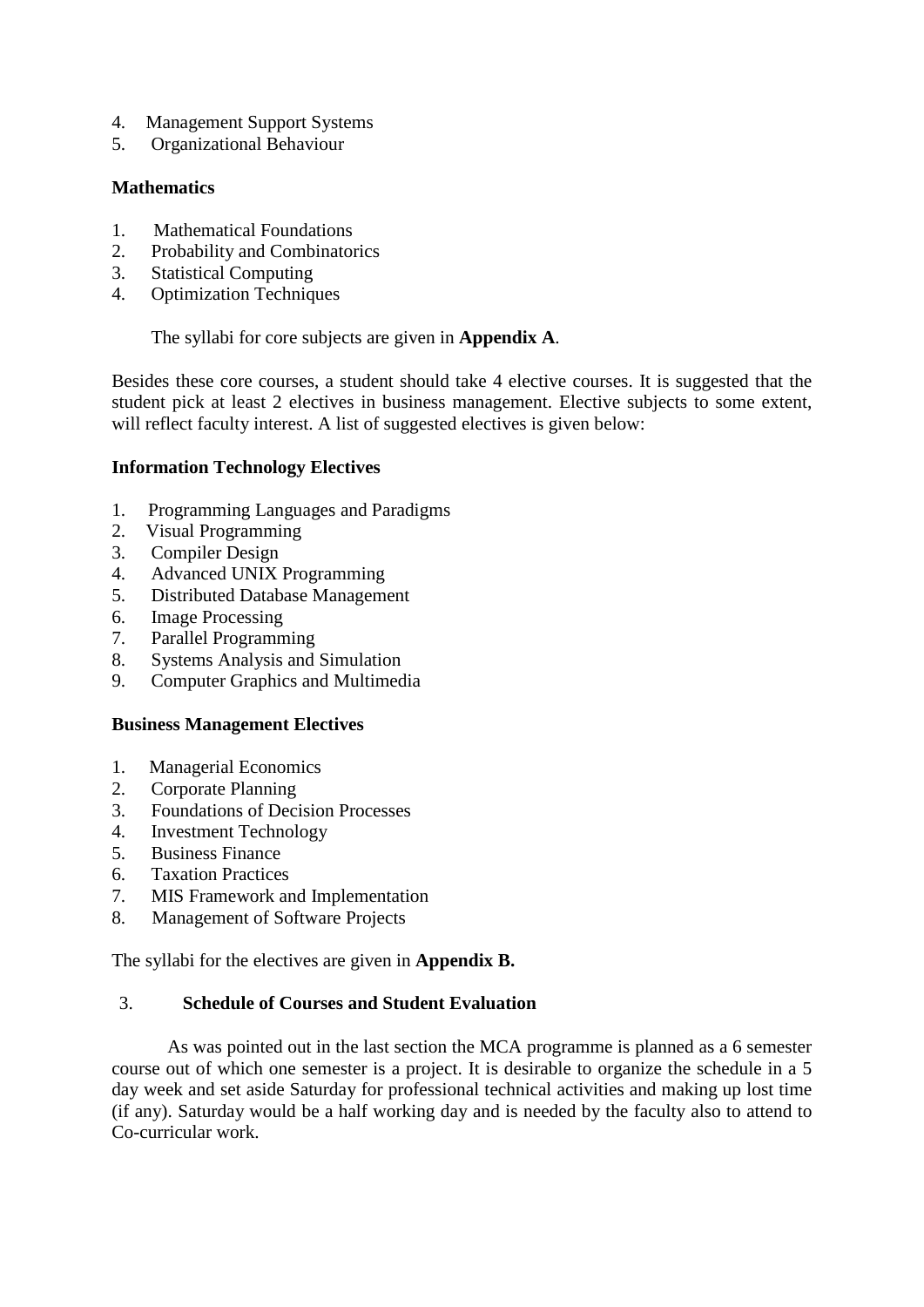## **3.1 Evaluation**

Each subject in the curriculum (theory/practical/seminar/industrial lecture/project) is an independent entity and should be evaluated separately. The attendance and marks obtained in each entity should be above a minimum required level. They should not be aggregated.

## **3.2. Reregistering for a subject**

For professional courses it is imperative that the course contents are modified at regular intervals. Allowing a candidate to appear for examination long after attending a subject cannot be justified academically. It is therefore necessary for a student unsuccessful in passing a subject in two successive attempts to register for the same subject at the earliest or some other relevant subject as per the requirements and then appear in the examination.

## **3.3 Additional Subject**

A student can take one additional theory subject for examination/or audit, and one additional practical/seminar for examination in any semester, subject to these being offered and fulfilling prerequisites.

## **3.4 Project, Seminar, Industrial lectures**

All candidates must take a project full time for approximately 5 months, preferably in industry/ business culminating in a real applications development. It is to be commended in the third year 1st semester. Further, all candidates must take the seminars in the 3rd year 1st and 2nd semesters and Industrial lectures in 3rd year I st semester.

## **3.5 Evaluation of Sessional Work**

- $\triangleright$  The sessional marks are awarded based on 2 class tests and assignments / lab reports for theory/ practicals.
- $\triangleright$  For seminars, the sessional marks are based on presentation/ participation and seminar report.
- $\triangleright$  For Industrial lectures the sessional marks are based on participation and report.
- $\triangleright$  The students are to present the project progress to the Department Committee in the last week of 5th Semester based on which the project sessional marks are awarded.
- During the 6th Semester the students are to present on scheduled dates, the progress twice to the department Committee based on which the Seminar sessional marks are awarded.
- The project sessional marks are awarded based on the project presentation and demonstration at the end of the semester by the department Committee.
- $\triangleright$  The project grade in the University Exam is based on project report and viva voice.

## **4. A model Scheme of Instruction and Examination**

We present below a table giving the details of lecture hours per week and marks to be awarded.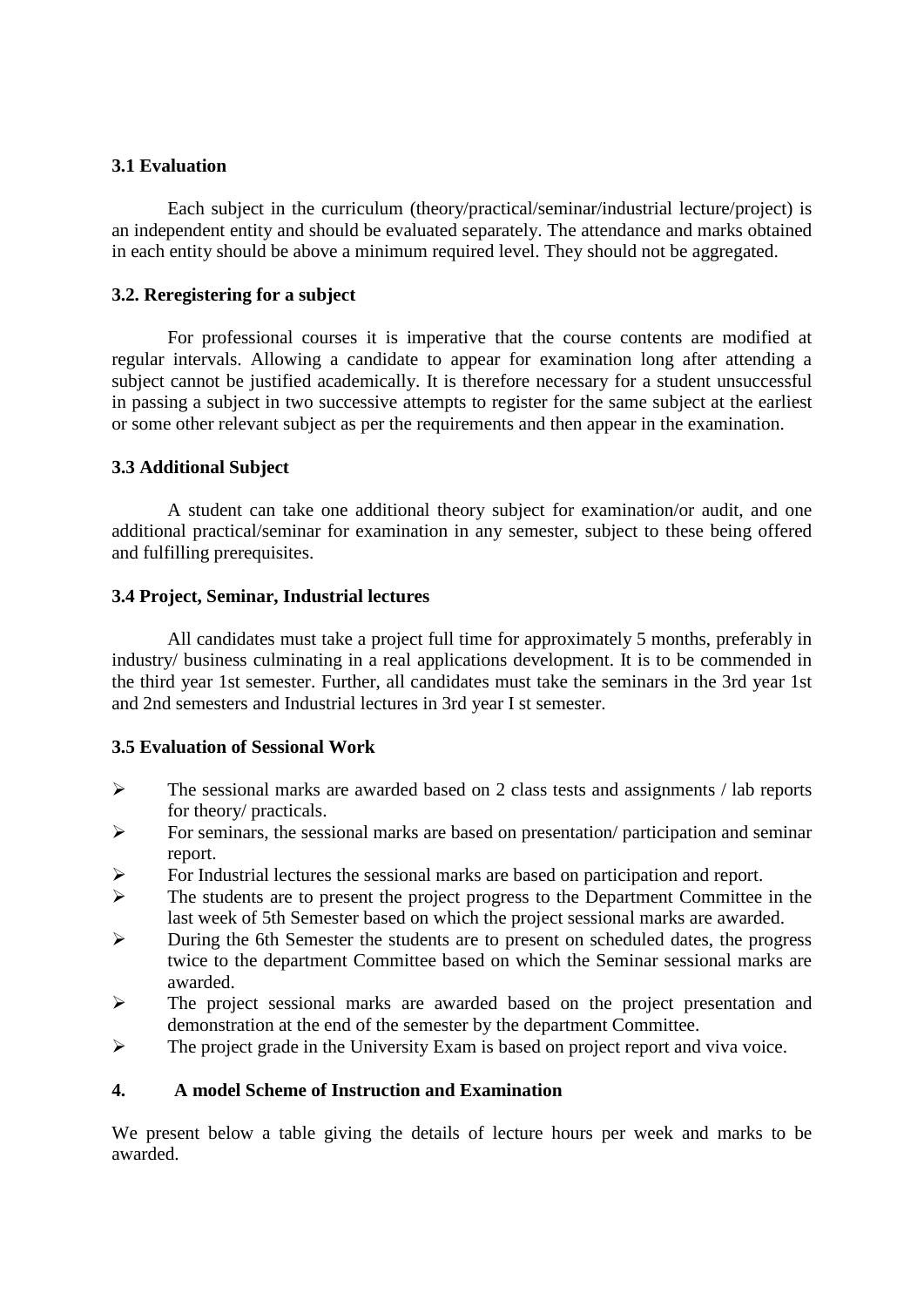| Syllabus<br>Ref. No | Subject                                                        | Scheme of<br>Instruction<br>Periods per<br>week | <b>Scheme of Examination</b><br>Max. marks |    |
|---------------------|----------------------------------------------------------------|-------------------------------------------------|--------------------------------------------|----|
|                     |                                                                |                                                 | University Sessional<br>Exam               |    |
| Semester 1          | Theory                                                         |                                                 |                                            |    |
| <b>IT 11</b>        | Information<br>Technology                                      | 3                                               | 75                                         | 25 |
| <b>IT 12</b>        | Computer<br>Organization                                       | 3                                               | 75                                         | 25 |
| IT 13               | Programming & Data<br><b>Structures</b>                        | 3                                               | 75                                         | 25 |
| <b>BM</b> 11        | Introduction to<br>Management<br>Functions                     | 3                                               | 75                                         | 25 |
| <b>MTII</b>         | Mathematical<br>Foundations                                    | 3                                               | 75                                         | 25 |
| <b>ITIIL</b>        | Practicals<br>Information<br>Technology<br>Lab                 | 3                                               | 50                                         | 25 |
| <b>IT 12L</b>       | Programming Lab                                                | 3                                               | 50                                         | 25 |
| Semester 2          | Theory                                                         |                                                 |                                            |    |
| IT21                | Information Systems.<br>Analysis. Design and<br>Implementation | 3                                               | 75                                         | 25 |
| IT 22               | <b>Operating Systems</b>                                       | $\mathfrak{Z}$                                  | 75                                         | 25 |
| <b>BM21</b>         | Oral and Written<br><b>Management Control</b>                  | $\overline{3}$                                  | 50                                         | 50 |
| MT21                | Probability and<br>Combinatorics                               | 3                                               | 75                                         | 25 |
|                     | Practicals                                                     |                                                 | $\tilde{\phantom{a}}$                      |    |
| <b>IT 21L</b>       | <b>Business</b><br>Programming<br>Lab                          | 3                                               | 50                                         | 25 |
| IT22L               | Unix & Windows Lab                                             | 3                                               | 50                                         | 25 |
| Semester 3          | Theory                                                         |                                                 |                                            |    |
| IT 31               | Database<br>Management<br><b>Systems</b>                       | 3                                               | 75                                         | 25 |
| <b>IT 32</b>        | Computer<br>Communication<br><b>Networks</b>                   | 3                                               | 75                                         | 25 |
| IT 33               | Oriented<br>Object<br>Analysis<br>and Design                   | 3                                               | 75                                         | 25 |
| <b>BM31</b>         | <b>Management Support</b><br>Systems                           | 3                                               | 75                                         | 25 |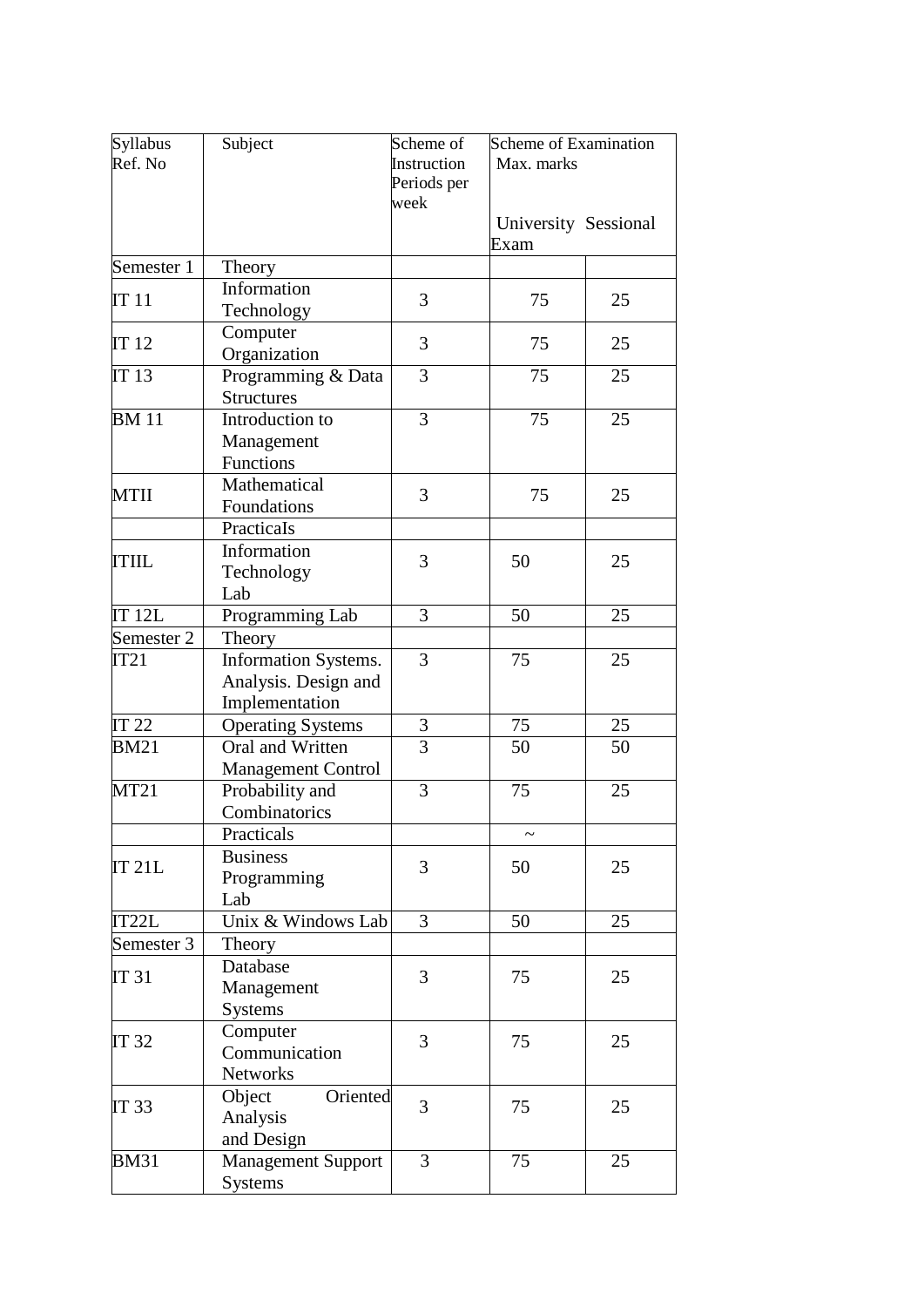| $\overline{MT31}$ | <b>Statistical Computing</b> | 3              | 75     | 25  |
|-------------------|------------------------------|----------------|--------|-----|
|                   | Practicals                   |                |        |     |
| IT31L             | Database Lab                 | $\mathfrak{Z}$ | 50     | 25  |
| MT31L             | <b>Statistical Computing</b> | $\overline{3}$ | 50     | 25  |
|                   | Laboratory                   |                |        |     |
| Semester 4        | Theory                       |                |        |     |
|                   | <b>Network</b>               | 3              |        |     |
| <b>IT41</b>       | Programming                  |                | 75     | 25  |
| <b>IT 42</b>      | Software Engineering         | 3              | 75     | 25  |
|                   | I                            |                |        |     |
| IT4               | IT Elective 1                | 3              | 75     | 25  |
| E                 |                              |                |        |     |
| <b>BM41</b>       | Oraanizational               | 3              | 75     | 25  |
|                   | Behaviour                    |                |        |     |
| BM4E              | <b>BM</b> Elective I         | 3              | 75     | 25  |
|                   | Practical                    |                |        |     |
| IT41L             | Networks Lab                 | $\mathfrak{Z}$ | 50     | 25  |
| IT42L             | <b>CASE Tools Lab</b>        | $\overline{3}$ | 50     | 25  |
| Semester 5        | Theory                       |                |        |     |
| IT51              | AI and Applications          | 3              | 75     | 25  |
| IT 52             | Software Engineering         | 3              | 75     | 25  |
|                   | $\mathbf{I}$                 |                |        |     |
| IT5E              | IT Elective 2                | $\mathfrak{Z}$ | 75     | 25  |
| <b>BM5E</b>       | <b>BM</b> Elective 2         | $\overline{3}$ | 75     | 25  |
| <b>MT51</b>       | Optimization                 | 3              | 75     | 25  |
|                   | Techniques                   |                |        |     |
|                   | Practicals                   |                |        |     |
| IT51L             | AI Lab                       | 3              | 50     | 25  |
| MT51L             | Optimization                 | 3              | 50     | 25  |
|                   | Techniques                   |                |        |     |
|                   | Lab                          |                |        |     |
| IT 51 IL          | <b>Industrial Lectures</b>   | $\overline{2}$ |        | 25  |
| IT51S             | Seminar                      | 3              |        | 25  |
| <b>IT 51 P</b>    | Project                      | 6              |        | 25  |
| Semester 6        | Practicals                   |                |        |     |
| <b>IT61 S</b>     | Seminar                      |                |        | 25  |
| <b>IT 62 P</b>    | Project                      |                | Grade* | 100 |
|                   |                              |                |        |     |

\*Excellent/Good/Satisfactory/Unsatifactory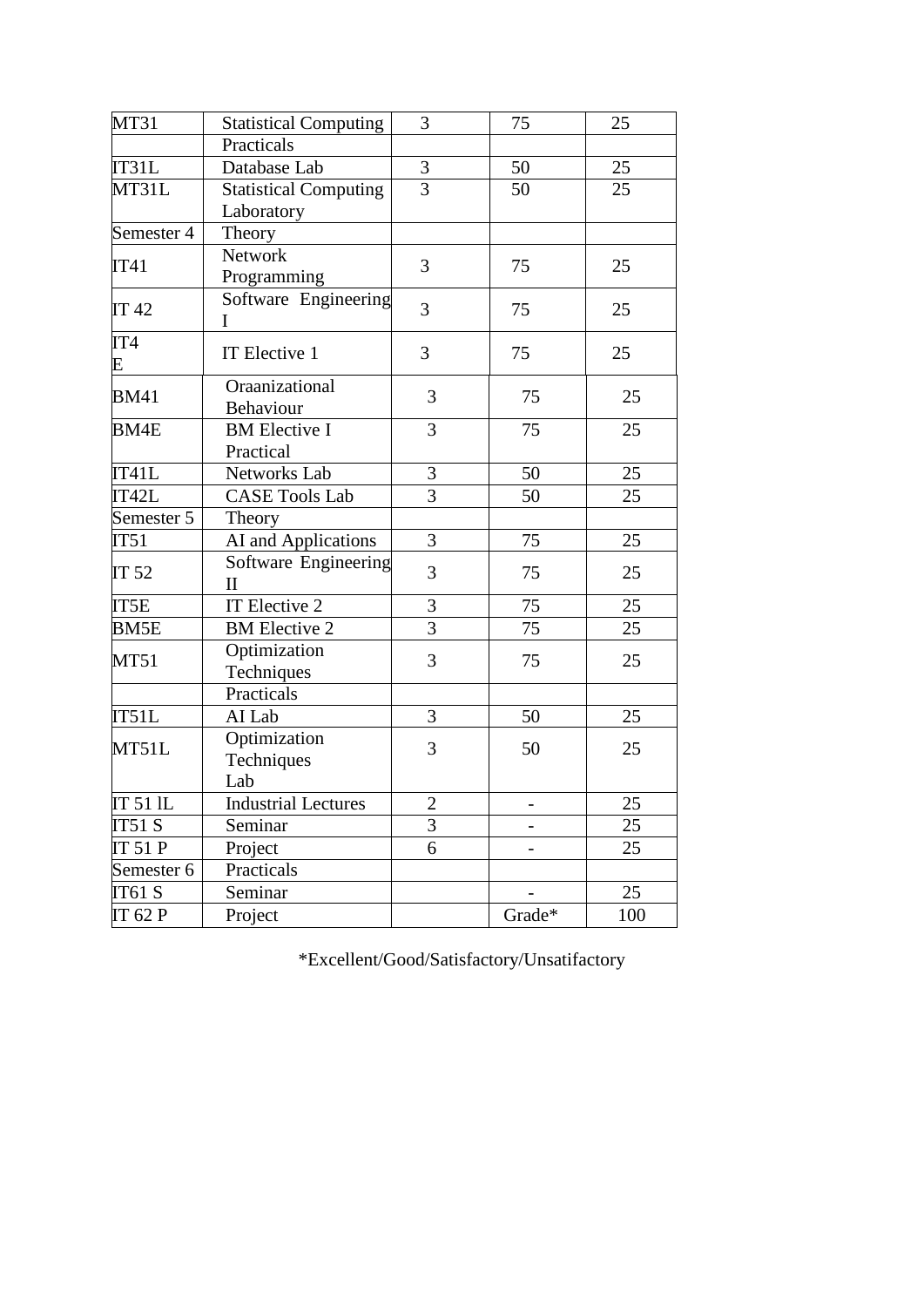#### **APPENDIX A**

#### **A Syllabi of core Subjects**

### **IT 11. Information Technology**

Information concepts and processing: Evolution of information processing, data information language and communication.

Elements of a computer processing system: Hardware - CPU, storage devices and media, VDU, input-output devices, data communication equipment Software- system software, application software.

Programming languages : Classification, machine code, assembly language, higher level languages, fourth generation languages.

Operating systems : Concept as resource manager and coordinator of processor, devices and memory. Concept of priorities, protection and parallelism. Command interpreter, Typical commands of DOS/ UNIX/Network, Gul- Windows.

Computers and Communication: Single user, multi-user, work station, client server systems, Computer networks, network protocols, LAN, WAN, Internet facilities through WWW, Mosaic, Gopher, html, elements of Java.

Information integrity definition Ensuring integrity Computer security : Perverse software, concepts and components of security, Preventive measures and treatment.

Range of application : Scientific, business, educational, industrial, national level weather forecasting, remote sensing, planning, multilingual applications.

### **References**

Rajaraman V, "Fundamental of Computers" (2nd edition), Prentice Hall of India, New Delhi. 1996.

Sanders, D.H .. "Computers Today" McGraw Hill. 1988.

Trainer T., et al, "Computers" (4th edition) McGraw Hill, 1994.

#### **IT 12. Computer Organization and Architecture**

Principles of Computer design - Software, hardware interaction layers in computer architecture. Central processing unit. Machine language instructions, Addressing modes, instruction types, Instruction set selection, Instruction cycle and execution cycle.

Control unit, Data path and control path design, Microprogramming V s hardwired control, RISC Vs CISC, Pipelining in CPU design: Superscalar processors.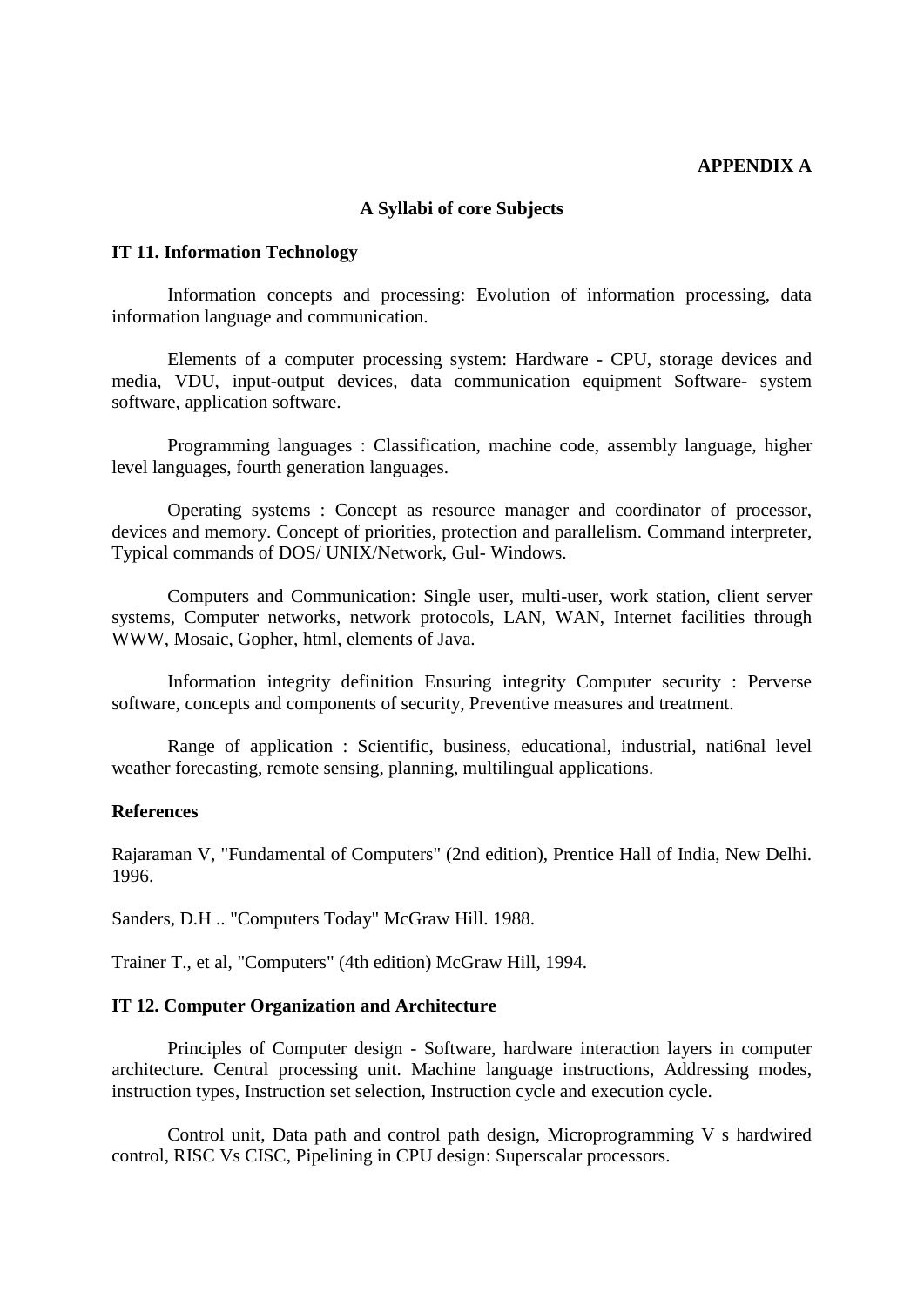Memory system, Storage technologies, Memory array organization, Memory hierarchy, interleaving, cache and virtual memories and architectural aids to implement these.

Input-output devices and characteristics.

Input-output processing, bus interface, data transfer techniques, I/O interrupts, channels.

Performance evaluation - SPEC marks, Transaction Processing benchmarks.

#### **References**

Mano, M, "Computer System and Architecture", (3rd edition) Prentice Hall of India, New Delhi, 1994.

Pal Chauduri, P., "Computer Organisation and Design", Prentice Hall of India, New Delhi, 1994.

Rajaraman,V., and Radhakrishnan, T., "Introduction to Digital Computer Design" (4th edition). Prentice Hall of India, New Delhi, 1997.

Stallings. W, "Computer Organization and Architecture, (2nd edition) Prentice Hall of India, New Delhi

#### **IT 13. Programming and Data Structures**

Introduction to algorithms, Flow charts, Tracing flow charts, Problem solving methods, Need for computer languages, Reading programs written in C language, C character set, Identifiers and keywords, Data types, Declarations, Expressions, statements and symbolic constants, Input-Output: getchar, putchar, scanf, printf, gets, puts, functions, Pre-processor command: # include, define, ifdef. Preparing and running a complete C program.

Operators and expressions : Arithmetic, unary, logical, bit-wise, assignment and conditional operators, Library functions, Control statements: while, do-while, for statements, nested loops. Ifelse, switch, break, continue and goto statements, comma operator.

Functions: Defining and accessing: passing arguments, Function prototypes, Recursion, Use of library functions, Storage classes: automatic, external and static variables, Arrays: Defining and processing, Passing to a function, Multi dimensional arrays.

Strings, operations on strings.

Pointers: Declarations. Passing to a function. Operations on pointers. Pointers and arrays. Arrays of pointers.

Structures: Defining and processing. Passing to a function. Unions.

Data files: Open, close, create, process. Unformatted data files.

Data Structures: Stacks, queues, lists, trees and their application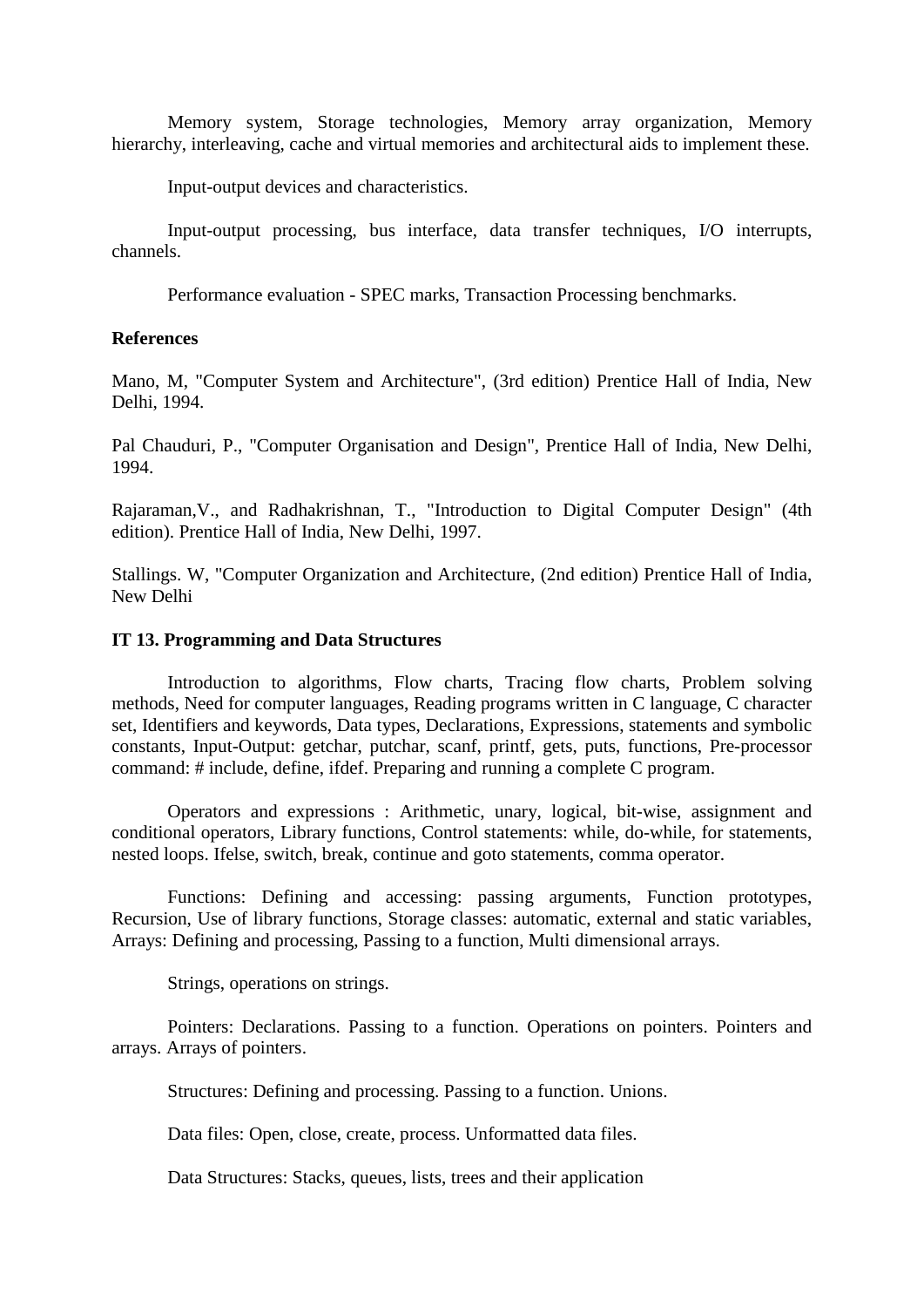## **References**

Hutchison, R., "Programming in C". McGraw Hill, New York, 1990.

Johnsonbaugh, R., and Kalin, M., "Applications Programming in C", Prentice Hall of India, 1989. Rajaraman, V, "Computer Programming in C", Prentice Hall of India, New Delhi, 1995.

## **BM 11. Introduction to Management Functions**

**HRD** : selection, appraisal, training and information systems.

**Marketing**: Understand the concept of marketing mix. These marketing mix elements consist of product policy and design, pricing, choice of marketing intermediaries, methods of physical distribution, use of personal selling, advertising and sales promotion, marketing research, and marketing organization.

**Finance**: Finance function (concept, scope, and its relationship with other functions) : tools of financial analysis (funds and cash flow analysis, ratio, analysis, risk-return trade-of): financial forecasting (profonna income statement and balance sheet, cash flow forecasting under uncertainty, financial planning): estimation and management of working capital (operating cycle concept, inventory, accounts receivables, cash and accounts payables, working capital requirements).

**Manufacturing**: Operations Planning and Control (aggregate planning, multiple product batch, production cycles, short tenn scheduling of job shop, setting production rate in continuous production systems, activity scheduling in projects, introduction to project time calculations through PERT/CPM): Management of supply chain, materials management (introduction to materials management, systems and procedures for inventory management planning, and procurement of materials): quality management (quality concept and planning. standardizations, quality circles).

**Strategy**: Firm and its Environment: strategies and resources; industry structure and analysis; evaluation of corporate strategy; strategies for growth and diversification; process of strategic planning.

## **References**

Agarwal, R.D., "Organization and Management", Tata McGraw Hill, 1986. Massie, "Essentials of Management". 4th edition, Prentice Hall of India. 1996.

## **MT 11. Mathematical Foundations**

**Mathematical Logic**: Notation. Connectives Normal forms. Theory of inference for statement calculus.

**Predicate calculus**. Inference theory of the predicate calculus. Relations and ordering. Functions. Recursion. Algebraic Structures: : Groups. Application of residue arithmetic to computers. Group codes.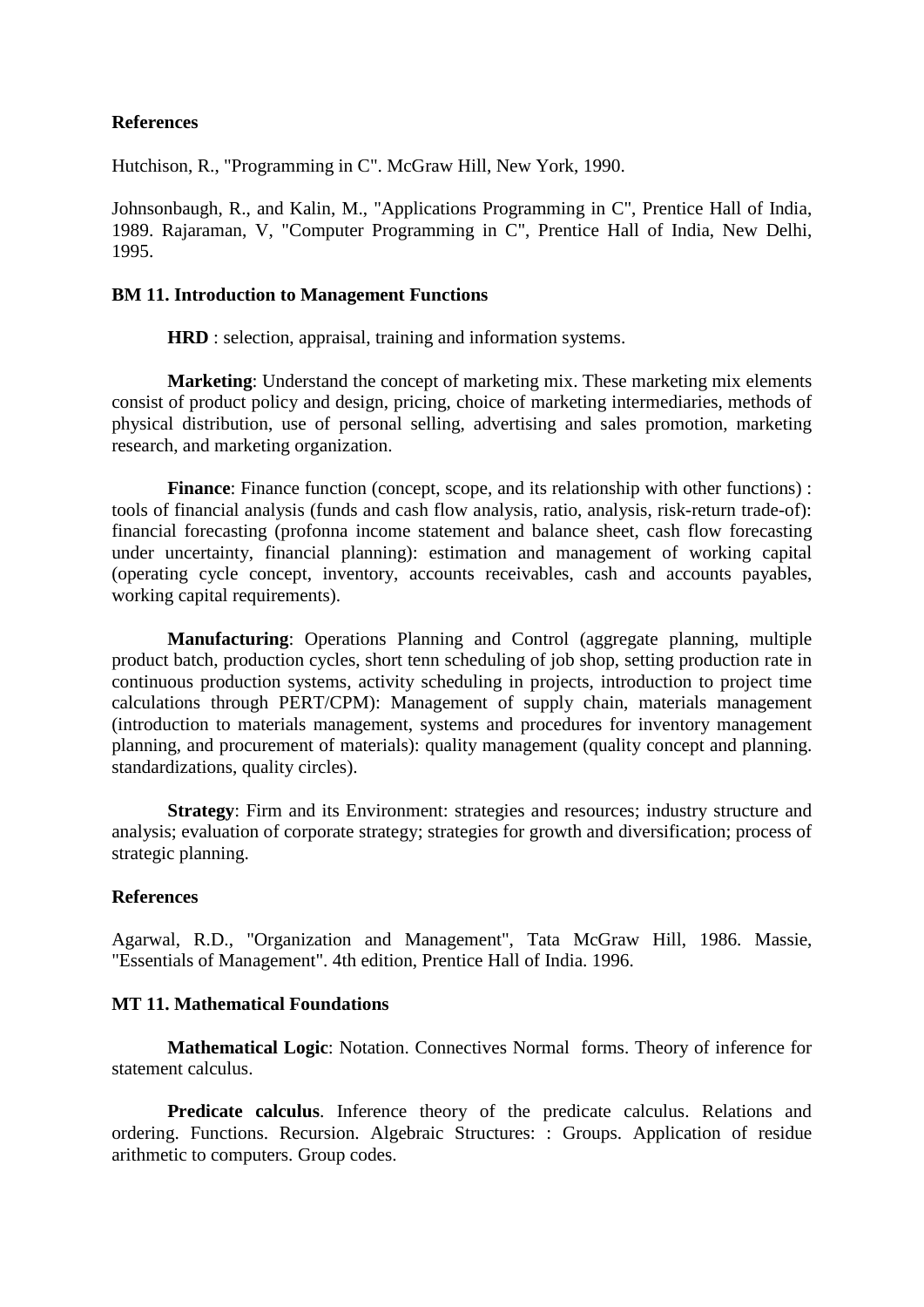**Graph theory**: Definition. Paths, reach ability, connectedness. Matrix representation of graphs. Trees.

Storage representation and manipulation of graphs: Trees. List structures and graphs. Pert and related techniques.

### **References**

Kolman, B., and Busby. R., "Discrete Mathematical Structures for ComJ;luter Science", Prentice Hall. 1987.

Sahni, S., "Concepts in Discrete Mathematics". Camelot Publisher. U.S.A. 1981.

Tremblay, J.P., el. al. "Discrete Mathematical Structures with Applications to Computer Science" McGraw Hill, 1987.

### **IT 21. Information Systems: Analysis, Design and Implementation**

Overview of Systems Analysis and Design : Systems Development Life Cycle. Concept and Models: requirements determination. logical design. physical design, test planning implementation planning and performance evaluation; communication, interviewing, presentation skills; group dynamics; risk and feasibility analysis; group-based approaches. JAD, structures walkthroughs, and design and code reviews; prototyping; database design; software quality metrics; application categories software package evaluation and acquisition.

Information requirement Analysis: Process modelling with physical and logical data flow diagrams, data modelling with logical entity relationship diagrams;

Developing a Proposal: Feasibility study and cost estimation.

System Design: Design of input and control, design of output and control, file design/database design, Process design, user interface design; prototyping; software constructions; documentation.

Application Development Methodologies and CASE tools: Information engineering, structured systems analysis and design and object oriented methodologies for application development data modeling, process modeling, user interface design and prototyping; use of computer aided software engineering (CASE) tools in the analysis, design and implementation of information systems.

Design and Implementation of 00 platforms: Object oriented analysis and design through object modeling technique, object modeling, dynamic modeling and functional modeling, object oriented design and object oriented programming systems for implementation, object oriented data bases.

Managerial Issues in Software Projects: Introduction to software markets; planning of software projects, size and cost estimations; project scheduling; measurement of software quality and productivity; ISO and capability maturity models for organizational growth.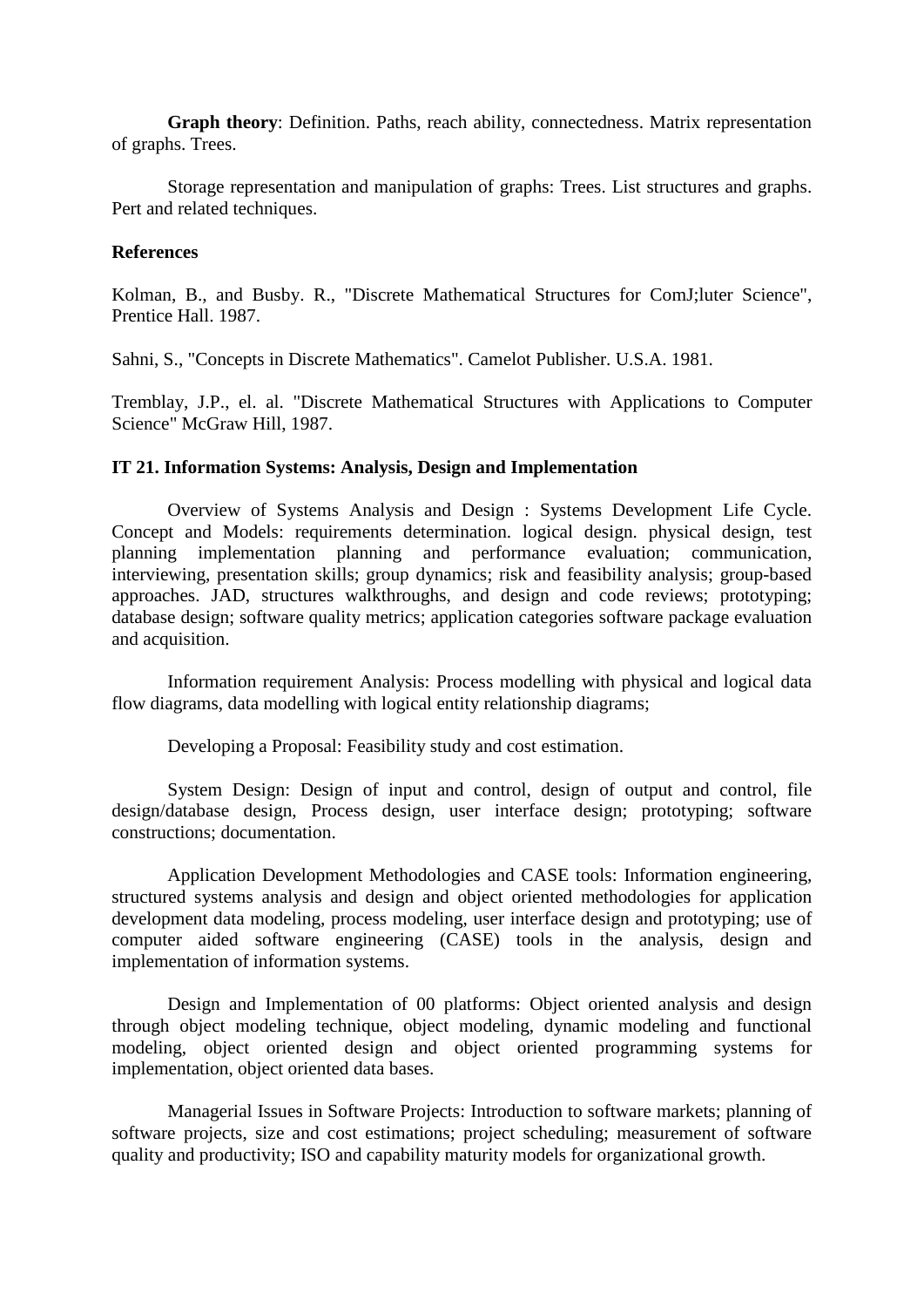The course should be based on lectures, case analysis and laboratory work. Cases should be used to illustrate each major topic in the course.

#### **References**

Haryszkiewycz, LT., "Introduction of Systems Analysis and Design". Prentice Hall of India, 1989.

Rajaraman, V, "Analysis and Design of Information Systems". Prentice Hall of India, 1991.

Senn, LA., "Analysis and Design of Information Systems". Tata McGraw Hill Book Company, 1986.

Whiten, 1.K., Bentley, L.D., Beslow, V.M., ''Systems Analysis and Design Methods". Galgotia Publications Pvt. Ltd. 1994.

### **IT 22. Operating Systems**

### **Introduction**

Evolution of operating systems. Types of operating systems. Different views of the operating system, operating system concepts and structure.

#### **Processes**

The Process concept, systems programmer's view of processes. The operating system services for process management. Scheduling algorithms. Performance evaluation.

#### **Memory Management**

Memory management without swapping or paging, swapping, virtual memory, page replacement algorithms, modeling paging algorithms, design issues for paging systems, segmentation.

#### **Interprocess Communication and synchronization**

The need for interprocess synchronization, mutual exclusion, semaphores, hardware sport for mutual exclusion. queuing implementation of semaphores, classical problems in concurrent programming, critical region and conditional critical region, monitors, messages, deadlocks.

#### **File Systems**

File systems, directories, file system implementation, security protection mechanisms.

#### **Input/Output**

Principles of I/O Hardware: I/O devices, device controllers, direct memory access.

Principles of I/O Software : Goals, interrupt handlers, device drivers, device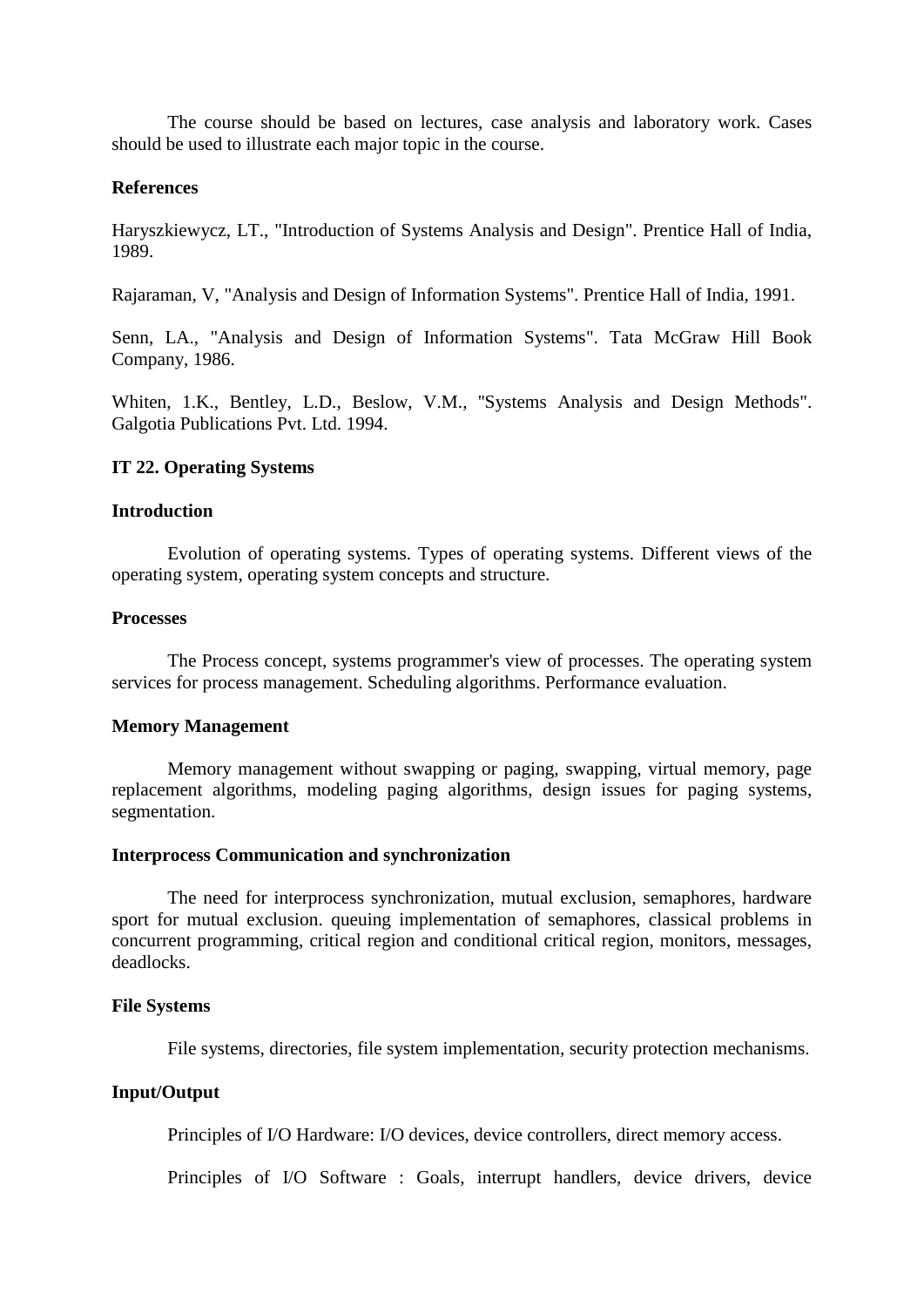independent I/O software. User space I/O software.

Disks: Disk hardware, .scheduling algorithms, Error handling, trac-at-a-time caching, RAM Disks.

Clocks: Clock hardware, memory mapped terminals, I/O software. Terminals: Terminal hardware, memory mapped terminals, I/O software.

Processes and Processors in Distributed Systems: Threads, system models, processor allocation, scheduling.

Distributed File Systems: Design, implementation, trends.

### **Performance Measurement, monitoring and evaluation**

Introduction, important trends affecting performance issues, why performance monitoring and evaluation are needed, performance measures, evaluation techniques, bottlenecks and saturation, feedback loops.

**Case Studies**: MS, DOS. MS WINDOWS, LINUX (UNIX) operating system.

### **References**

Deitel. H.M .. "An Introduction to Operating Systems". Addison Wesley Publishing Company 1984. Milenkovic, M., "Operating Systems· Concepts and Design". McGraw Hill International Edition Computer Science series 1992.

Peterson, J.L .. Abraham Silberschatz. "Operating System Concepts". Addison Wesley Publishing Company. 1989.

Tanenbaum, A.S., "Modem Operating Systems", Prentice Hall of India Pvt. Ltd. 1995.

## **BM 21. Oral and Written Technical Communication**

Note taking from lectures and reference material. essay and precis writing, slide preparation and oral presentation principles, written presentation of technical material, preparation of bibliography, basic of official correspondence, preparation of bio-data, students should be asked to prepare and present seminars during the practice session. Group discussions should also be used and feedback given to students.

## **References**

The Chicago Manual of Style, 13th Edition, Prentice Hall of India, 1989 Gowers, Ernest, "The Complete Words". Penguin, 1973.

IEEE Transactions on ''Written and Oral Communications" has many papers of relevance

Ludlow, R., and Panton, F., "The Essence of Effective Communication", Prentice Hall of India Pvt. Ltd. 1995.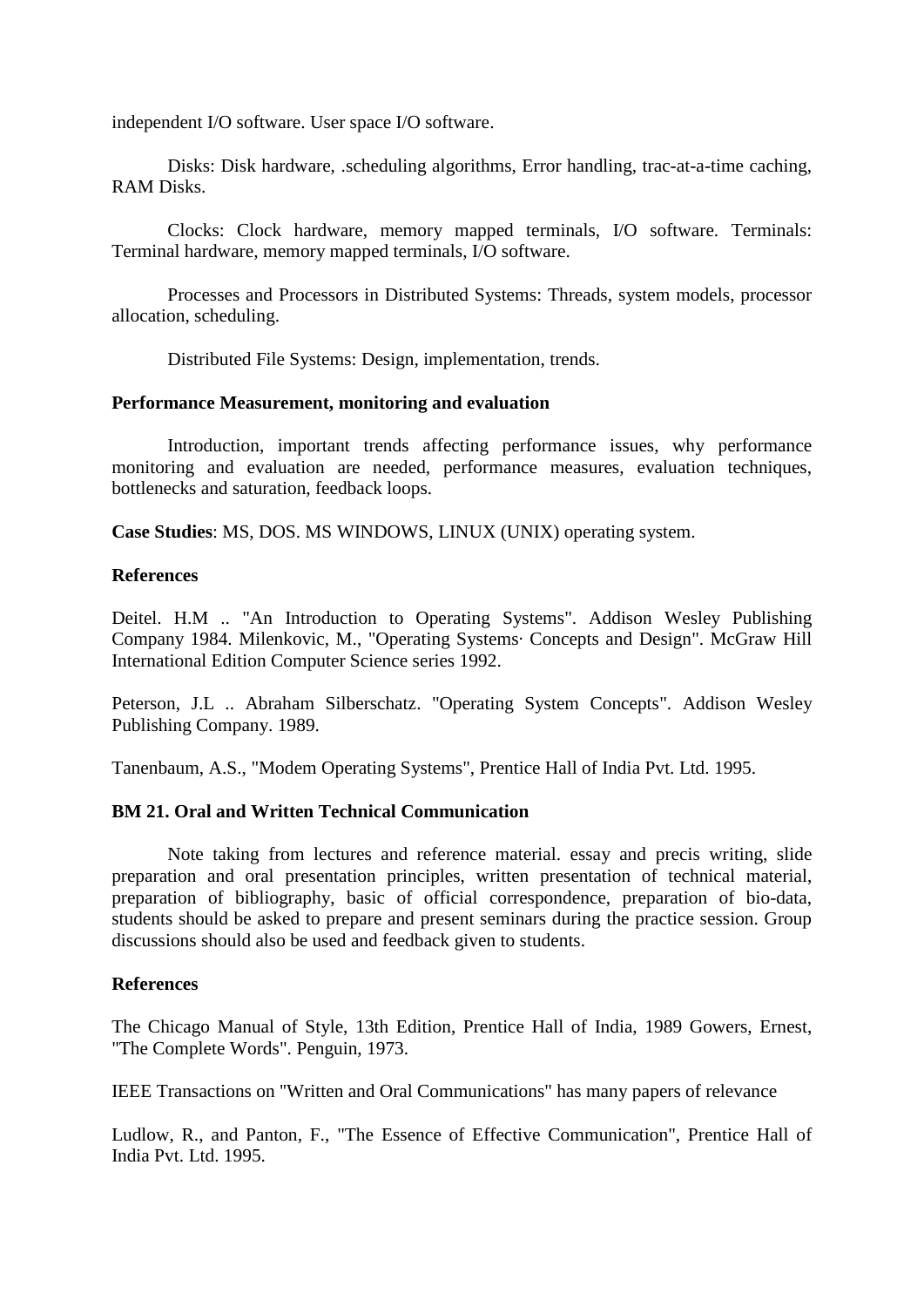Menzel, D.H., Jones, H.M., Boyd, L.G., ''Writing a Technical Paper". McGraw Hill, 1961.

Strunk, W., White. E.B., ''The Elements of Style", 3rd Edition, McMillan, 1979.

Munter, M., ''Business Communication: Strategy and Style" Prentice Hall, New Jersey, 1987.

Tubian, K.L., "A Manual for Writen of 1erm Papers, Thesis and Dissertation", Univ. of Chicago Press, 1973.

### **BM 22. Accounting and Management Control.**

Basic Accounting and conventions underlying preparation of Financial Statements (balance sheet highlighting accounting equation. profit and loss statement; accounting processes; basic accounts, trial balance and financial statements; issues such as provisions for bad debts tax, dividends, losses such as bad debts, missing information, classification effect, cost of assets, rentals, etc); Income Measurement (revenue; recognition and matching costs and revenues; inventory valuation); Depreciation Accounting; Intangible Assets Accounting; Understanding published annual accounts including funds flow statement.

Basic Cost Concepts: (introduction; cost classification; allocation, appointment and absorption; cost centers); Cost Analysis for Managerial Decisions (direct costing, break-even analysis; relevant costs; pricing; pricing-joint costs; make or buy; relevant fixed costs and sunk costs) Cost Analysis for Control (standard costing; variances; material, labour, overhead, sales, and profit); Standard Cost Accounting (budgeting and control; elements of budgeting; control of manufacturing and manufacturing expenses; performances appraisal, evaluation of cost control systems).

Introduction to Management Control Systems; Goals, Strategies, and Key Variables; Performance Measures; Responsibility Centers and Transfer Price; Investment Centers; Reporting Systems; Management by Objectives; Budgeting and Control; Organizational Relationships in Control; Control Dynamics; Top Management and Control; Strategic and Long-Range Planning; Control of Service Organizations; Control of Projects; Control of Non-Profit Organizations; Control of Multinational Companies.

#### **References**

Bhattacharya, S.K., and Dearden, John, "Accounting for Management", Prentice Hall of India, New Delhi.

Chadwick, ''The Essence of Financial Accounting", Prentice Hall of India Pvt. Ltd., New Delhi.

Chadwick. ''The Essence of Management Accounting", Prentice Hall of India Pvt. Ltd., New Delhi.

Homgren, Sundem and Selto (9th ed), "Introduction to Management Accounting", Prentice Hall of India Pvt. Ltd.

Welch, Hilton and Gordon (5th ed). ''Budgeting: Profit Planning and Control", Prentice Hall of India Pvt. Ltd., New Delhi.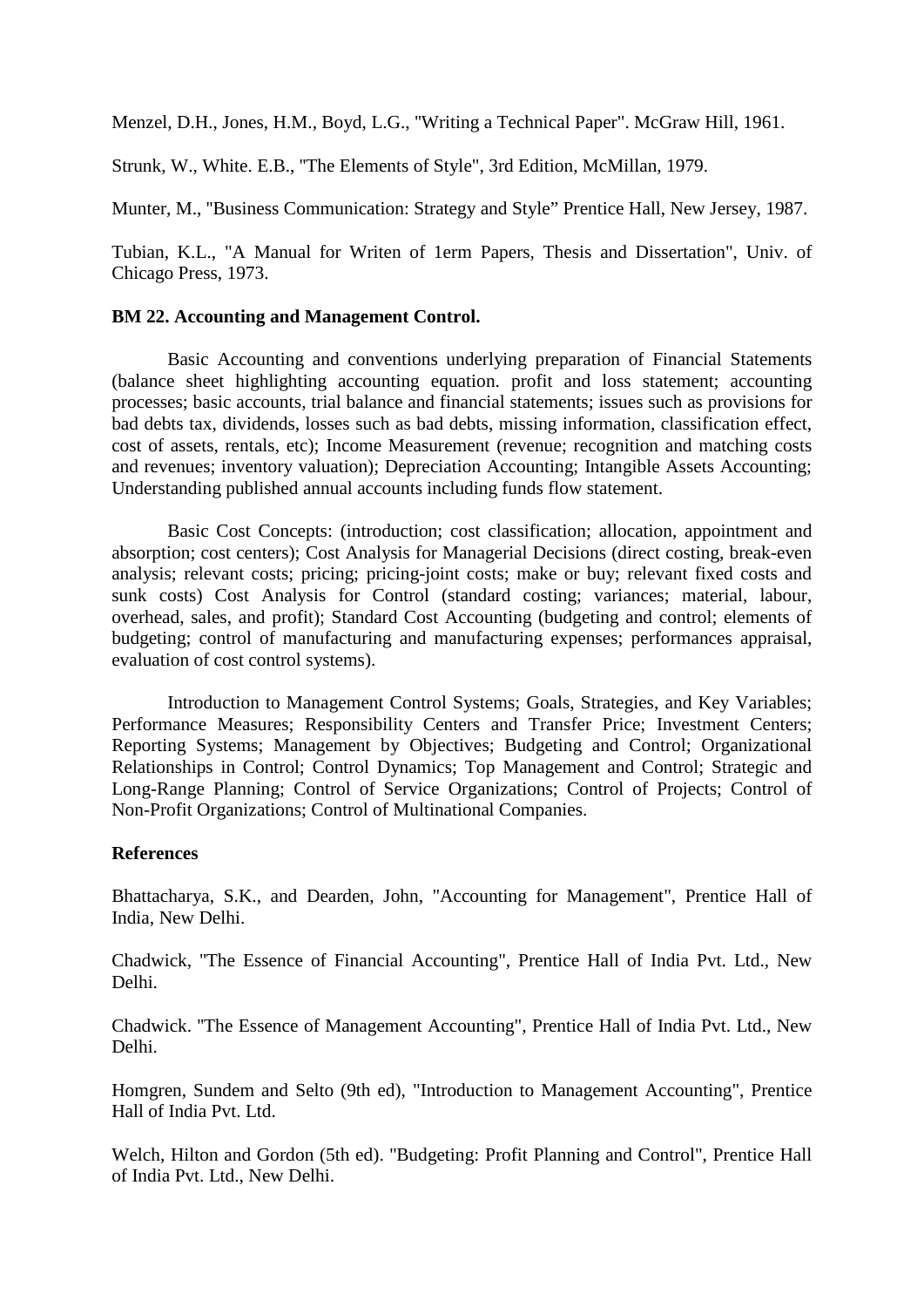### **MT. 21. Probability and Combinatorics**

Probability: Sample space. Events. Axioms. Conditional probability. Bayes rule. Random variables: Discrete and continuous. Distribution and density functions. Marginal and conditional distributions. Stochastic independence.

Expectation: Expectation of a function. Conditional expectation and variance. Moment generating function. Cumulant generating functions. Characteristic functions. Distributions: Discrete and continuous distributions.

Permutations and combinations. Distinct and non-distinct objects. Generating functions for combinations. Enumerators for permutations. Distribution of distinct objects.

Recurrence relations: Linear and with two indices. Principles of inclusion and exclusion. Formula derangement. Restrictions on relative positions.

### **References**

Liu, C.L., "Introduction to Combinatorial Mathematics". McGraw Hill. 1996.

Ross, S., "A First Course in Probability", Collier Macmillan, New York, 1976.

## **IT 31. Data Base Management Systems**

- 1. Basic concepts Database & Database Users Characteristics of the Database Database Systems. Concepts & Architecture Date Models. Schemas & Instances DBMS Architecture & Data Independence Data Base languages & Interfaces Data Modelling using the Entity-Relationship Approach
- 2. Relational Model. Languages & Systems Relational Data Model & Relational Algebra Relational Model Concepts Relational Model Constraints Relational Algebra SQL - A Relational Database Language Date Definition in SQL View & Queries in SQL Specifying Constraints & Indexes in SQL Specifying Constraints & Indexes in SQL
	- a Relational Database Management Systems ORACLE/INGRES
- 3. Conventional Data Models & Systems Network, Data Model & IDMS Systems Membership types & options in a set DML for the network model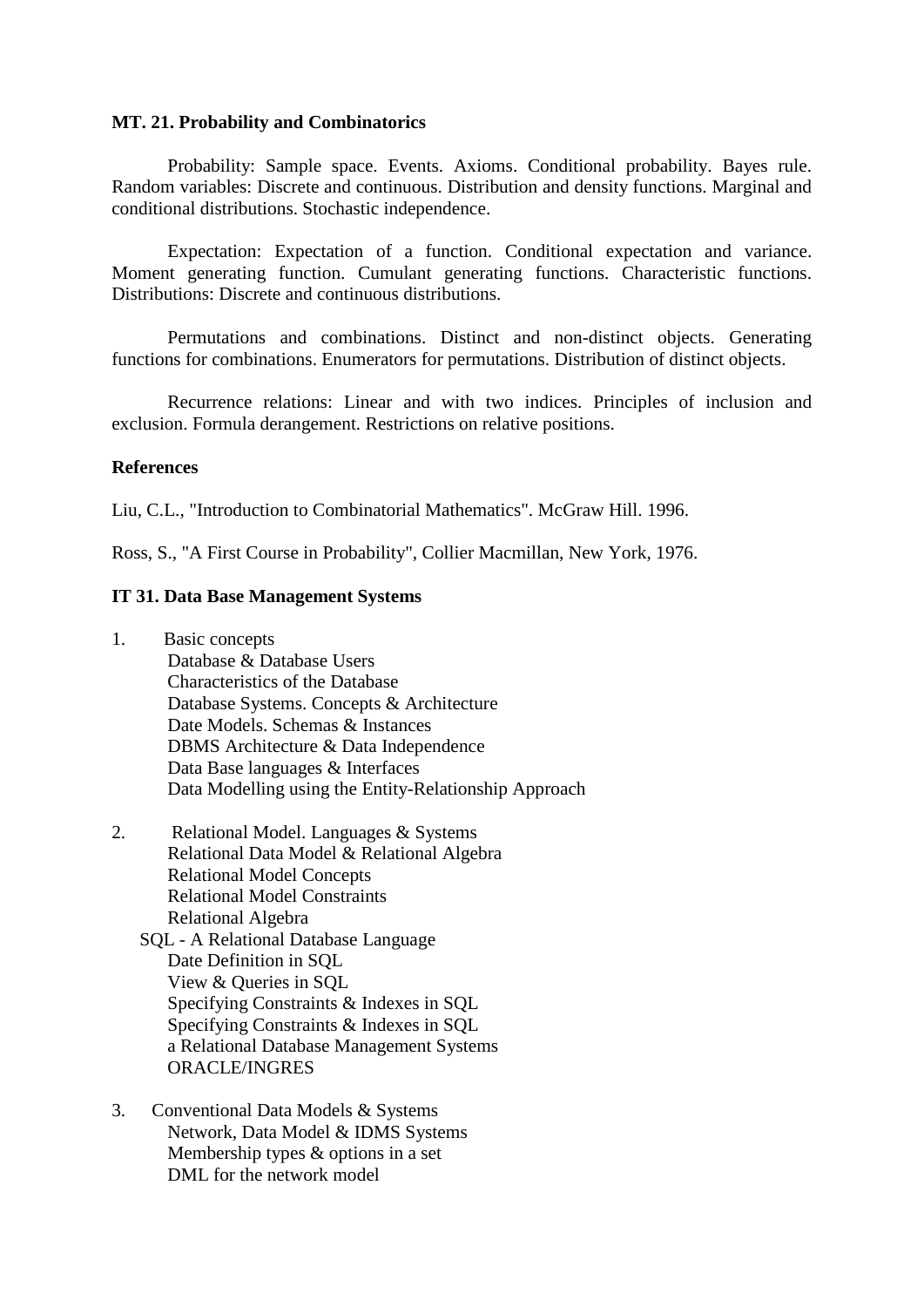Navigation within a network database Hierarchical Data Model & IMS System Hierarchical Database structure HSAM, HISAM, HDAM & HIDAM organisation DML for hierarchical model Overview of IMS

- 4. Relational Data Base Design Function Dependencies & Normalization for Relational Databases Functional Dependencies Normal forms based on primary keys (INF, 2NF, 3NF & BCNF) Lossless jooin & Dependency perserving decomoposition
- 5. Concurrency Control & Recovery Techniques Concurrency Control Techniques Locking Techniques Time stamp ordering Gravularity of Data items Recovery Techniques Recovery concepts Database backup and recovery from catastrophic failures
	- 6. Concepts of Object oriented data base management systems.

## **References**

Date, C.J., "An Introduction to Database Systems", Narosa Publishing House. New Delhi.

Desai, B'., "An Introduction to Database Concepts", Galgotia Publications. New Delhi.

Elmsari and Navathe, "Fundamentals of Database Systems", Addison Wesley, New York.

Ullman, J.D., "Principles of Database Systems", Galgotia Publications. New Delhi.

## **IT. 32 Computer Communication Networks**

#### **Introduction to computer network**

Advantages of networks, structure of the communications network, point-to-point and multidrop circuits, data flow and physical circuits, network topologies, topologies and design goals. Hierarchial toopology, horizontal topology (Bus), star topology, ring topoloy, mesh topoloy. The telephone network, switched and non-switched options, fundamentals of communications theory, channel speed and bit rate, voice communications and analog waveforms, bandwidth and the frequency spectrum, connecting the analog and digital worlds, digital worlds, digital signals, the modem, asynchronous and synchronous transmission.

Wide area and local networks, connection oriented and connectionless networks, classification of communications protocols, time division multiple access (TDMA), time division multiplexing (TDM), carrier sense (Collision) systems, token passing, peer-to-peer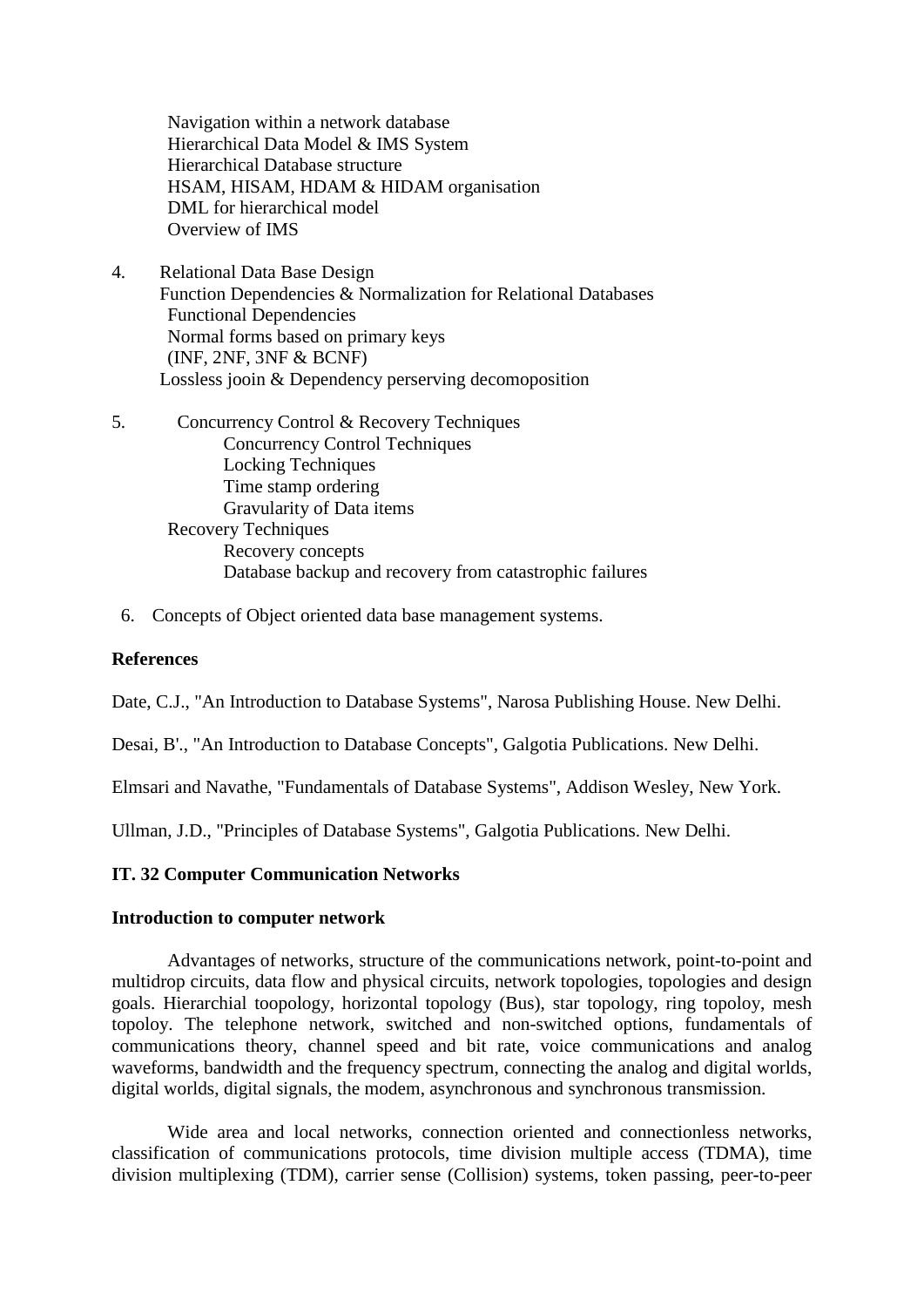priority systems; priority slot, carrier sense (collision free) systems, token passing (priority) systems.

#### **Layered Protocols and the OSI model**

Goals of Layered Protocols, network design problems" communication between layers, introduction to standard organizations and the OSI model, standards organizations, Layers of OSI, OSI status.

### **Polling/Selection Protocols**

Character and bit protocols, binary synchronous control (BSC) HDLC; HOLC options, HDLC frame format, code transparency and synchronization, HDLC transmission process, HDLC subsets, SDLC;, Protocol conversion.

#### **Local Area Networks**

Way LANs?, Primary attribues of a LAN, Broadband and baseband and base LANs, IEEE LAN standards, e1ationship of the 802 standards to the ISO/CCITT model., connection options with LANs, LLC and MAC protocol data units, LAN toppologies and protocols, CSMA/CO and IEEE 802.3, token ring (Priority), token bus and IEEE 802.4, metropolitan area networks (MANs), ANSI fiber distributed data interface.

#### **Switching and Routing in Networks**

Message switching, packet switching, when and when not to use packet switching, packet routing, packet switching support to circuit switching networks.

#### **The X.25 Network and Supporting Protocols**

Features of X.25, Layers of X.25 and the Physical layer, X.25 and the data link layer. companion standards to X.25, features of X.25, X.25 channel options, flow control principles, other packet types, X.25 logical channel states, packet formats. internetworking, connectionless mode networks, the frame relay and X.25 stacks.

## **TCP/IP**

TCP/IP and internetworking, example of TCP/IP operations, related protocols ports and sockets. The IP address structure, major features of IP, IP datagram. Major IP services. IP source routing, value of the transport layer, TCP, Major features of TCP, passive and active operation, the transmission control block (TCP), route discovery protocols, examples of route discovery protocols, application layer protocols.

#### **Personal Computer Networks**

Personal computer communications characteristics, error handling, using the personal computer as a server, linking the personal computer to mainframe computers, tilt: transfer on personal computers, personal computers and local area networks, network operating systems (NOSs), common IBM PC LAN protocol stacks.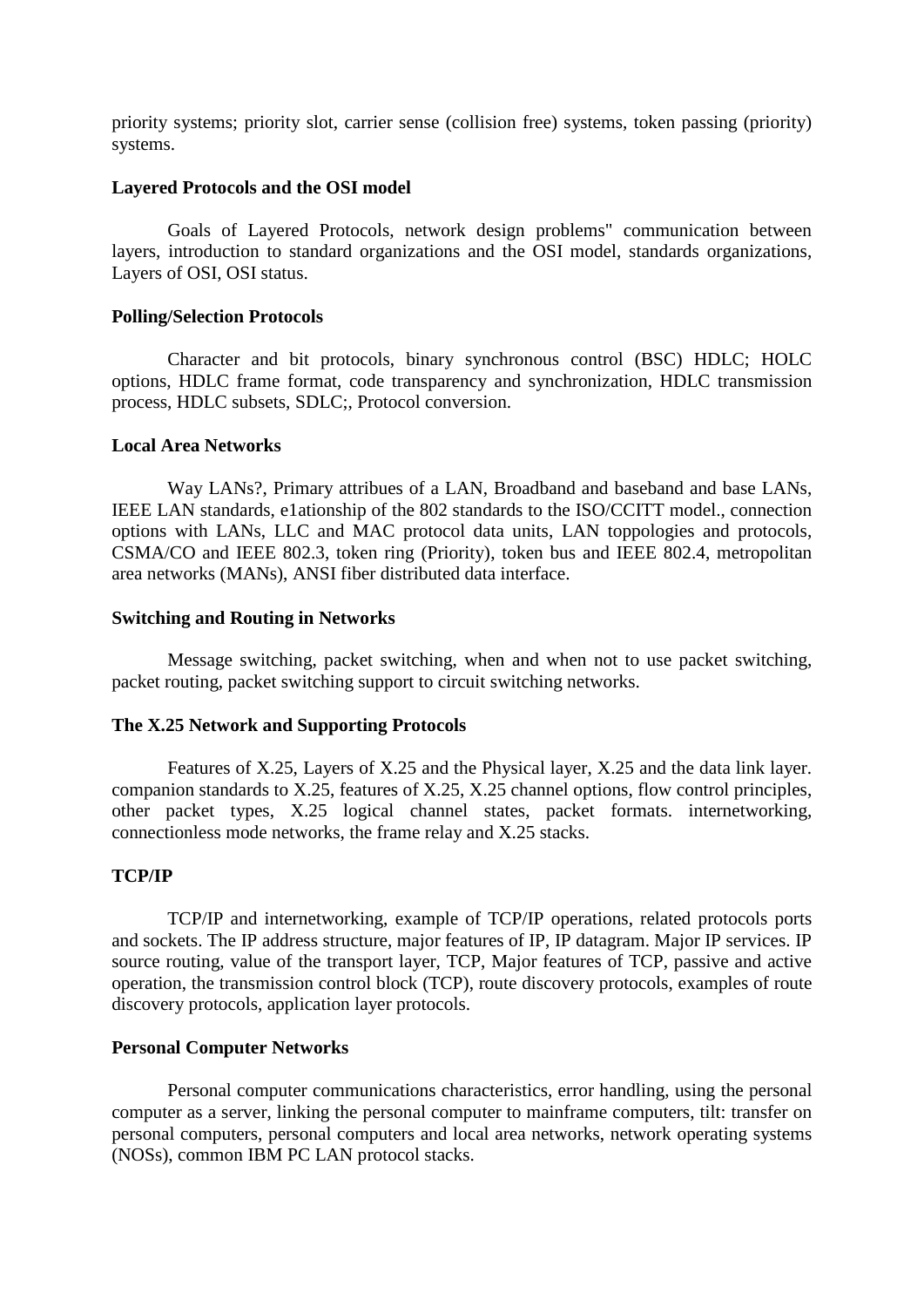## **References**

Black, V., "Computer Networks· Protocols, Standards and Interfaces", Prentice Hall of India, 1996.

Stallings, W., "Computer Communication Networks", (4th edition). Prentice Hall of India. 1993.

Tanneabaum, A.S .. "Computer Networks", Prentice Hall of India, 19'81.

## **IT 33. Object Oriented Analysis and Design**

Object modelling: Objects and classes. Links and associations. Generalization and inheritance.

Grouping constructs. Aggregation. Generalization as extension and restriction. Multiple inheritance. Meta data, candidate keys. Dynamic modelling: Events and states Nesting. Concurrency. Functional modelling: Data flow diagrams. Specifying operations.

Analysis: Object modelling. Dynamic modelling, functional modelling. Adding operations. Iteration.

System design: Subsystems. Concurrency. Allocation to processors and tasks. Management of data stores. Control implementation. Boundary condition. Architectural frameworks. Object design: Optimization, implementation of control. Adjustment of inheritance. Design of associations. Documentation. Comparison of methodologies.

Implementation: Using a programming language, a database system. Programming styles, reusability, extensibility, robustness. Programming-in-the-large, case study.

## **References**

Booch, G., "Object Oriented Analysis and Design". 2nd edition, Benjamin/Cummins Publishing Co .. Redwood City, CA, U.S.A., 1994.

Rebecca Wirfs-Brock, et. al, Designing Object Oriented Software", Prentice Hall of India. 1996.

Rumbaugh, J., Et al "Object Oriented Modelling and Design". Prentice Hall of India, New Delhi, 1991.

## **BM 31. Management Support Systems**

Introduction to the concept of Decision Support System: Components of DSS: Dialogue Management; Data Management and Model Management for DSS; Examples of different type of DSS; Systems Analysis and Design for DSS; Models in the context of DSS; Algorithms and Heuristics; DSS Applications in different functions; Design of interfaces in DSS; An overview of DSS generators; Group Decision in Support Systems (GDSS) and Decision Conferencing.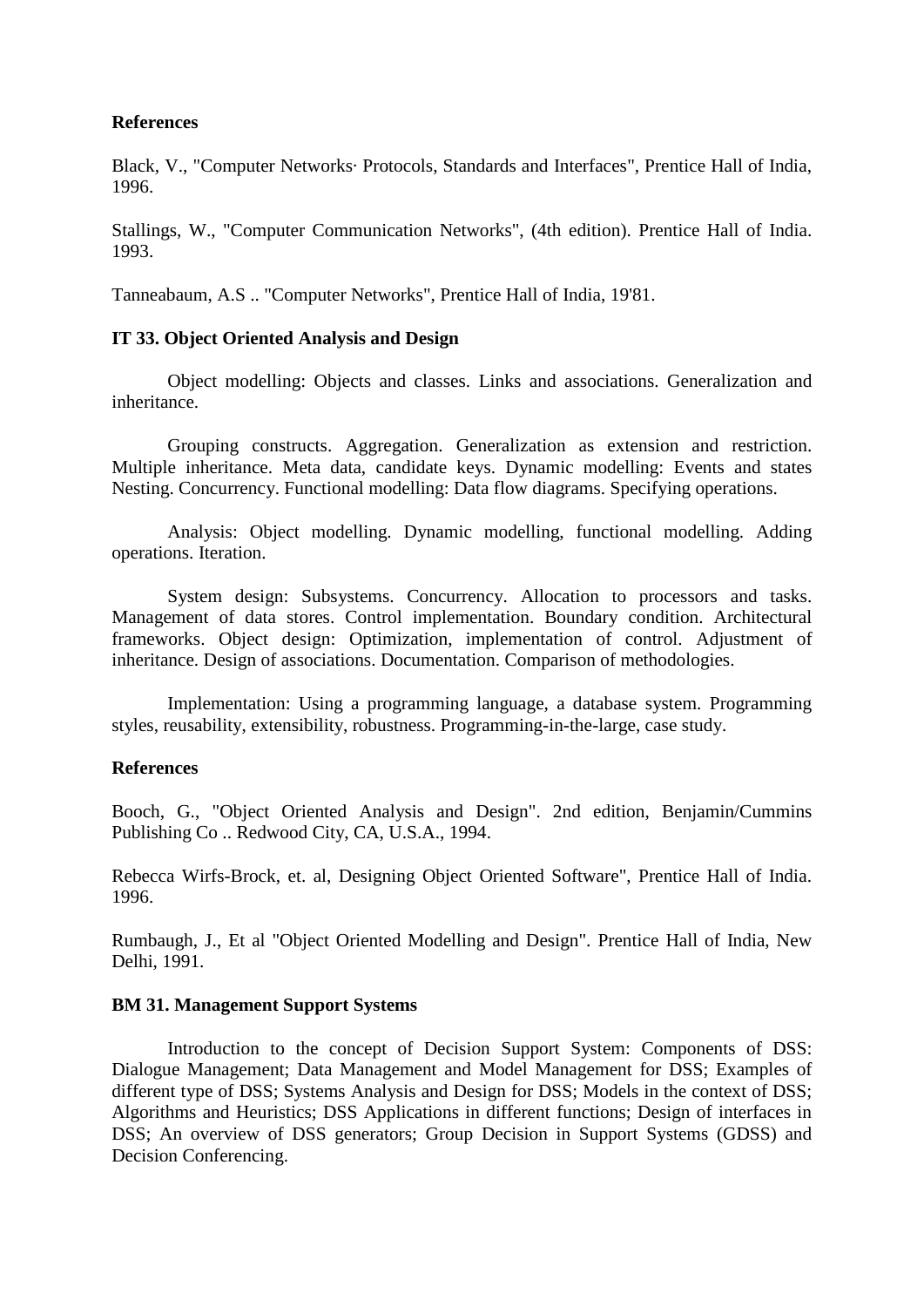Introduction of Expert Systems. Expert Systems in Management; Case Study on Expert System. Introduction to GlS; MSS based on GIS; Case Studies; Executive Information Systems (EIS).

#### **References**

Bhatnagar, S.C. and Ramani K. V., "Computers and Information Management", Prentice Hall of India. New Delhi, 1992.

Issue dedicated of GDSS & Expert Systems, JMIS, 10, 3, 1993-94.

Kroenke, D., "Management information systems", 2nd edition, Mitchell McGraw Hill, New York. 1992.

Lucas, H.C., "Information system concepts for management", 5th edition, McGraw Hill.. New York. 1994.

Maryam Alvi, "Group Decision support Systems, Info. Sys. Mgt (ISM)", Vol. 8. No.3 Summer 91 .

Sprauge, R.H., and McNurlin, B.C., "Information Systems Management in Practice", 3rd ed. Prentice Hall international. New Jersey, 1993.

Sprague. R.H. and Carlson, E.D . .''Building Effective Decision Support Systems", Prentice Hall. New Jersey, 1982.

#### **MT 31. Statistical Computing**

Basic Statistics: Measures of central tendencies. Measures of dispersion. Frequency distributions. Moments. Correlation coefficient. Regression.

Sampling: Theory of sampling, population and sample Survey methods and estimation Statistical inference. Testing of hypothesis and inference.

Computing frequency charts. Regression analysis.

Time series and forecasting.

Statistical Quality control methods: Factor analysis. Tests of significance X test and F test Applications.

#### **References**

Affi, A.A., "Statistical Anal);sis: A Computer Oriented Approach". Academic Press, New York, 1979. Hogg. R. v.. Et. Al., "Introduction to Mathematical Statistics", American Publishing, New York. 1980.

### **IT 41. Network Programming**

Communication Protocol. Internet protocols Novell, network system, System network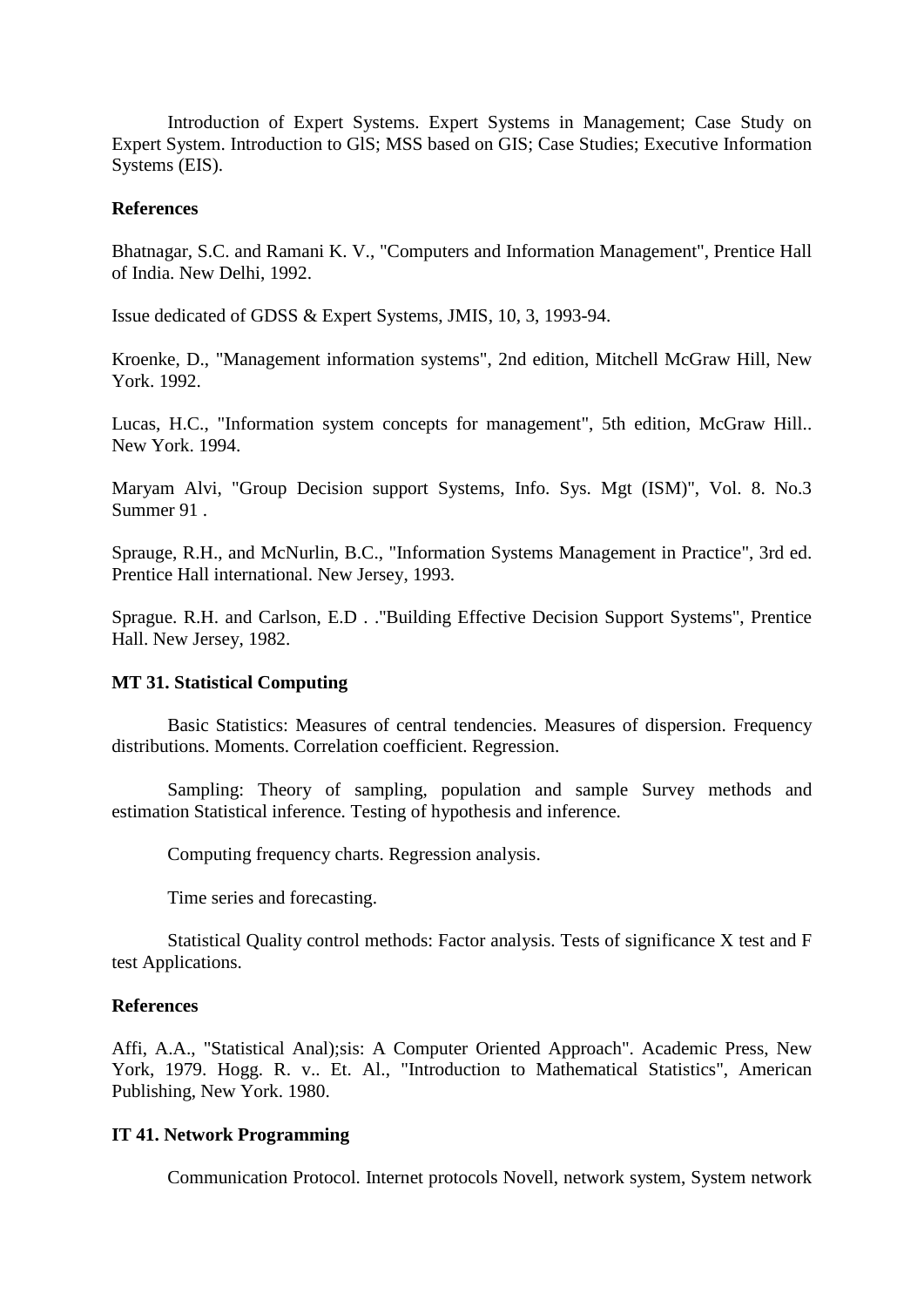architecture. UUCP.IPX/SPX for LANs. Protocol comparisons.

Berkeley sockets: Overview. Unix domain protocols. Socket addresses. Socket system calls Reserved ports. Passing file descriptors. I/O asynchronous and Multiplexing, socket implementation.

Winsock programming: Using the windows socket. API Window sockets and blocking I/O. Other windows extensions. Network dependent UNRI ( )DLL. Sending and receiving data over connections. Termination.

Novel IPX/SPX: Novel's windows drivers. Netware C interface for windows. IPX/SPX procedure. Datagram communication. Connection oriented communication with SPX, IPX/SPX implementation of DLL.

Programming applications: Time and date routines. Ping. Trivial file transfer protocol. Remote login.

### **References**

Davis, R., "Windows Network Programming" Addison Wesley, Reading, M.A., 1993.

Steven, R., "Unix Network Programming", Prentice Hall of India, New Delhi, 1994.

### **IT 42. Software Engineering I**

#### **Software life cycle**

Models: Waterfall, Spiral, Prototyping Fourth generation techniques, SW Process.

Software requirements specification (SRS)

Fact-Finding Techniques, Characteristics of a good SRS: Unambiguous. Complete.

Verifiable, Consistent. Modifiable. Traceable and usable during the operation and Maintenance phase. Prototype outline for SRS.

#### **SW Inspection**

Communication Skills for the System Analyst. Review/Inspection Procedure:

Document. Composition of the inspection team, check list, reading by the inspectors. Recording of the defects and action recommended. Students should practice inspecting small requirement specifications for good characteristics.

### **System Analysis**

SA tools & Techniques, DFD, Entity Relationship Diagrams. Project Dictionary.

#### **SW Design**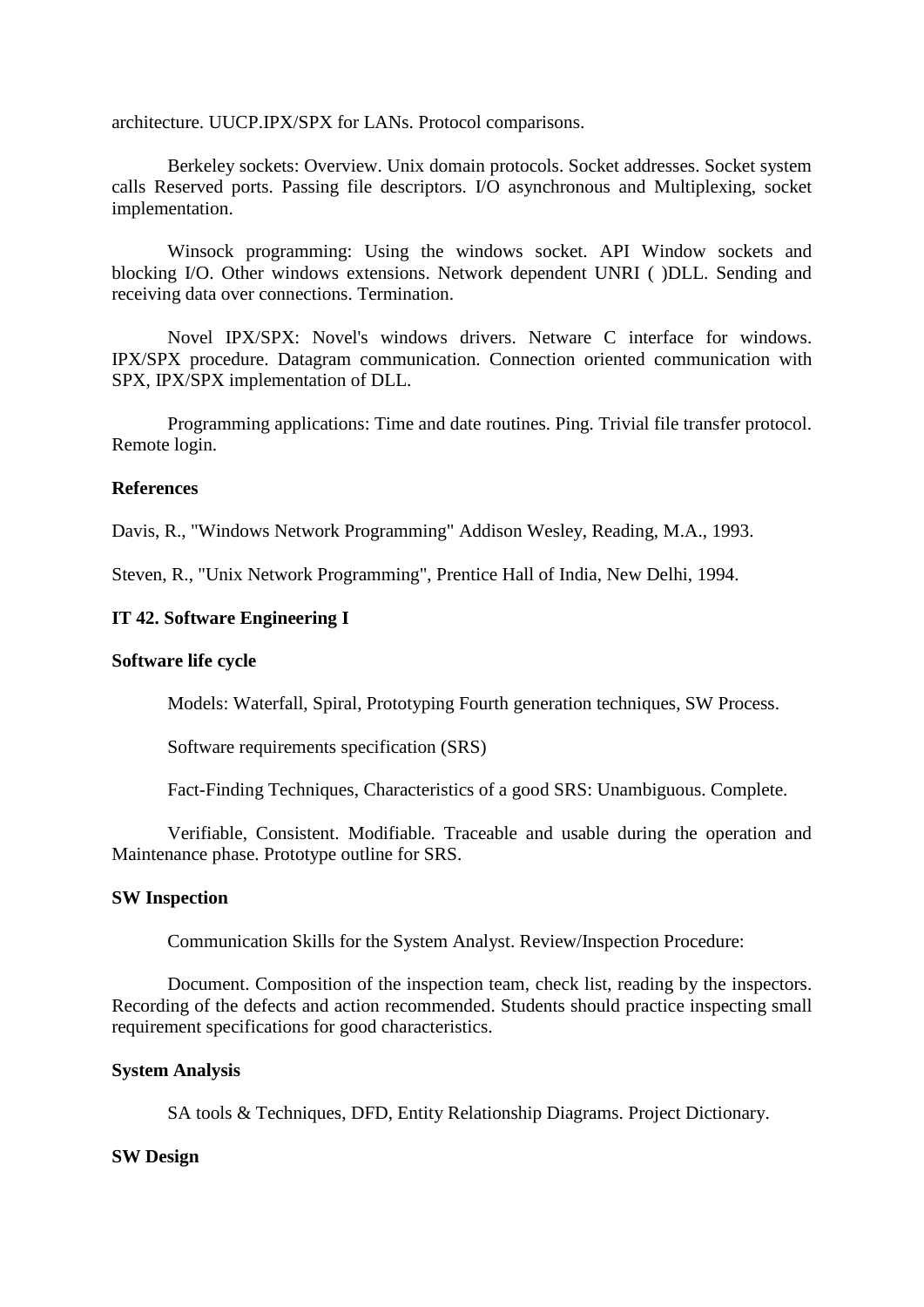System Design Tools and Techniques, Prototyping, Structured Programming.

### **User Interface Design**

Elements of good design, Design issues, Features of a modern GUI. Menus, scrolling, windows, Icons, Panels, Error messages, etc.

### **user Manual**

User Profile, Contents of an User Manual: Student is urged to install and use a software using its user manual and report the strengths and weaknesses of that user manual.

## **Software Configuration Management**

Base Line, SCM process, Version Control, Change Management.

## **Computer Aided Software Engineering**

CASE, Tools for Project management Support, Analysis & design, Programming. Prototyping, Maintenance. Future of CASE.

## **References**

Beizer, B., ''Software Testing Techniques", Second Edition. Van Nostrand Reinhold. New York. 1990.

IEEE Guide to Software Requirements Specifications, Std 830-1984. In" IEEE Standards Collection. 1993. Available from IEEE Standards Board, 445 Hoes Lane, P.O. Box 1331, Piscataway, NJ 08855-1331. NJ, USA.

IEEE Standard for Software User Documentation, Std 1063-1987.

Jalote, P., "An Integrated Approach to Software Engineering". Narosa 1991.

Pressman, R.S., ''Software engineering" A Practitioner's Approach", Third Edition, McGraw Hill. International Edition, 1992.

Whitten, Bentley and Barlow, "System Analysis anc' Design Methods", Second Edition, Galgotia Publications, 1996.

## **BM 41. Organizational Behaviour**

Introduction to Organizations and Individuals. What is an organization, components of organization, nature and variety of organizations (in terms of objectives, structure etc.), models of analysing organizational phenomena, organizational and business variables, organizations in the Indian context, institutions and structures, basic roles in an organization, etc., perception, attitudes, motives (achievement, power and affiliation), commitment, values creativity and other personality factors, profile of a manager and an entrepreneur.

Interpersonal and Group Processes - Interpersonal trust, understanding the other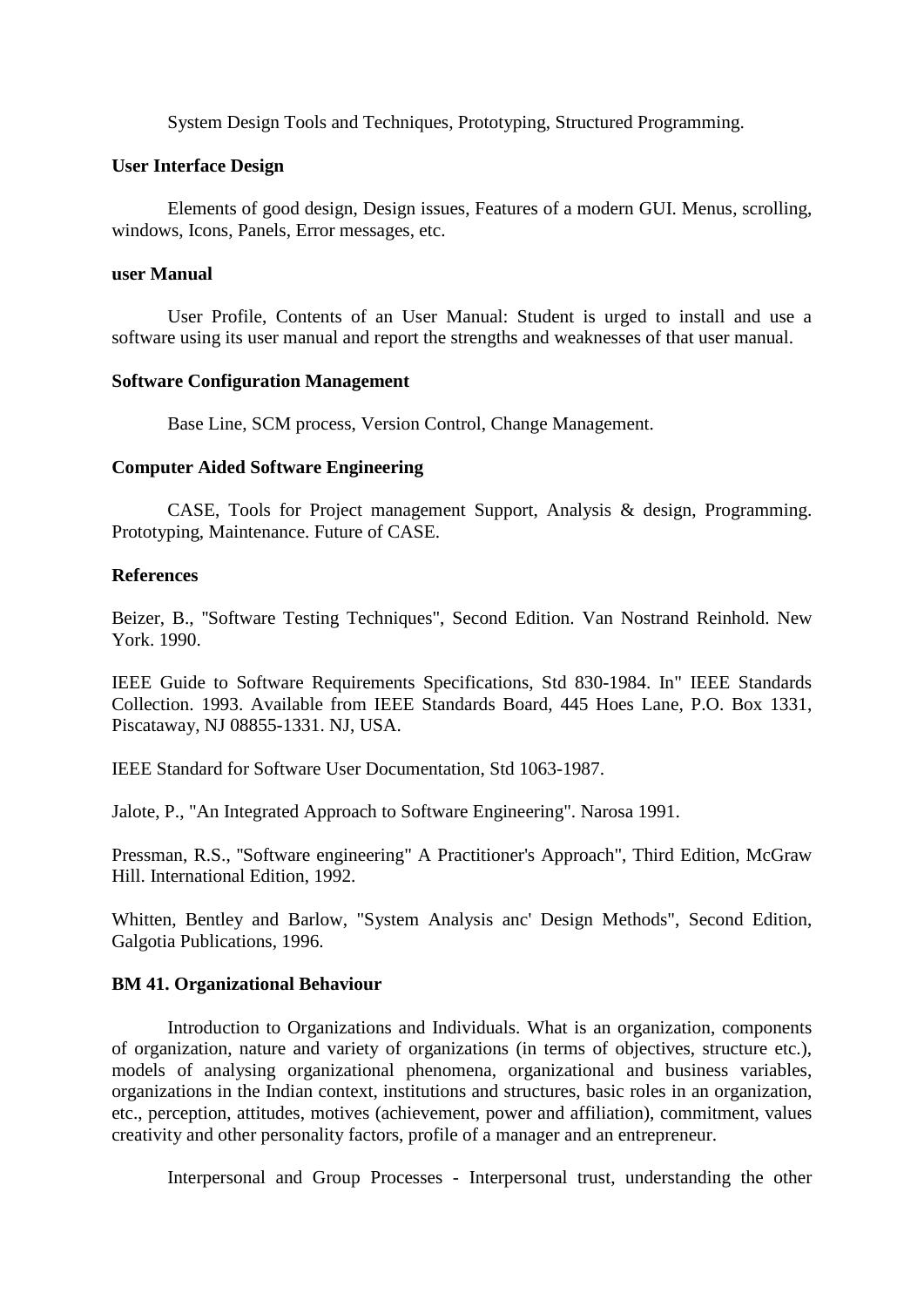person from his/her point of view, interpersonal communication, listening, feedback, counselling, transactional analysis, self-fulfilling prophecy, etc., leadership, motivating people, working as a member of a team, team functioning, team decision-making, team conflict resolution, team problem solving.

Organizational Structure and Integrating Interpersonal and Group Dynamics-Elements of structure, functions of structure, determinants of structures, dys functionalities of structures, structure-technology environment-people relationships, principles underlying design of organizations; organizational culture, organizational politics, issues of power and authority, organizational communications, organizational change, integrating cases(s).

Case method and lectures should be supplemented with a variety of other methodologies such as feedback on questionnaires and tests, role plays, and behaviour simulation exercise.

## **References**

Arnold, John, Robertson, Ivan T. and Cooper, Cary, L., "Work Psychology: Understanding Human Behaviour in the Workplace", MacMillan India Ltd., Delhi, 1996.

Dwivedi, R.S., "Human Relations and Organisational Behaviour: A Global Perspective", MacMuillan India Ltd., Delhi, 1995. "

Arnold, John, Robertson, Ivan T. and Cooper, Cary, L., ''Work Psychology: Understanding Human Behaviour In the Workplace", MacMillan India Ltd., Delhi, 1996.

Dwivedi, R.S., "Human Relations and Organisational Behaviour: A Global Perspective", MacMillan India Ltd., Delhi, 1995.

French and Bell (4th ed), "Organization Development: Behavioral Science Interventions for Organization Improvement", Prentice Hall of India Pvt. Ltd., New Delhi, 1994.

Hellriegel, Slocum and Woodman, ''Organizational Behaviour", West Publishing Co. USA, 1986.

Hersey and Blanchard (6th 00), "Management of Organizational Behaviour: Utilising Human Resources", Prentice Hall of India Pvt. Ltd., New Delhi, 1996.

Prasad, Kesho, ''Organisational Development for Excellence", MacMillan India Ltd., New Delhi, 1996.

Robbins (4th 00), "Essentials of Organizational Behaviour", Prentice Hall of India Pvt. Ltd. New Delhi, 1995.

Schermerhorn, Hunt and Osborw, "Managing Organization Behaviour", John Willey & Sons, USA. 1982.

Weston, Mergers, "Restructuring and Corporate Control", Prentice Hall of India Pvt. Ltd. New Delhi, 1995.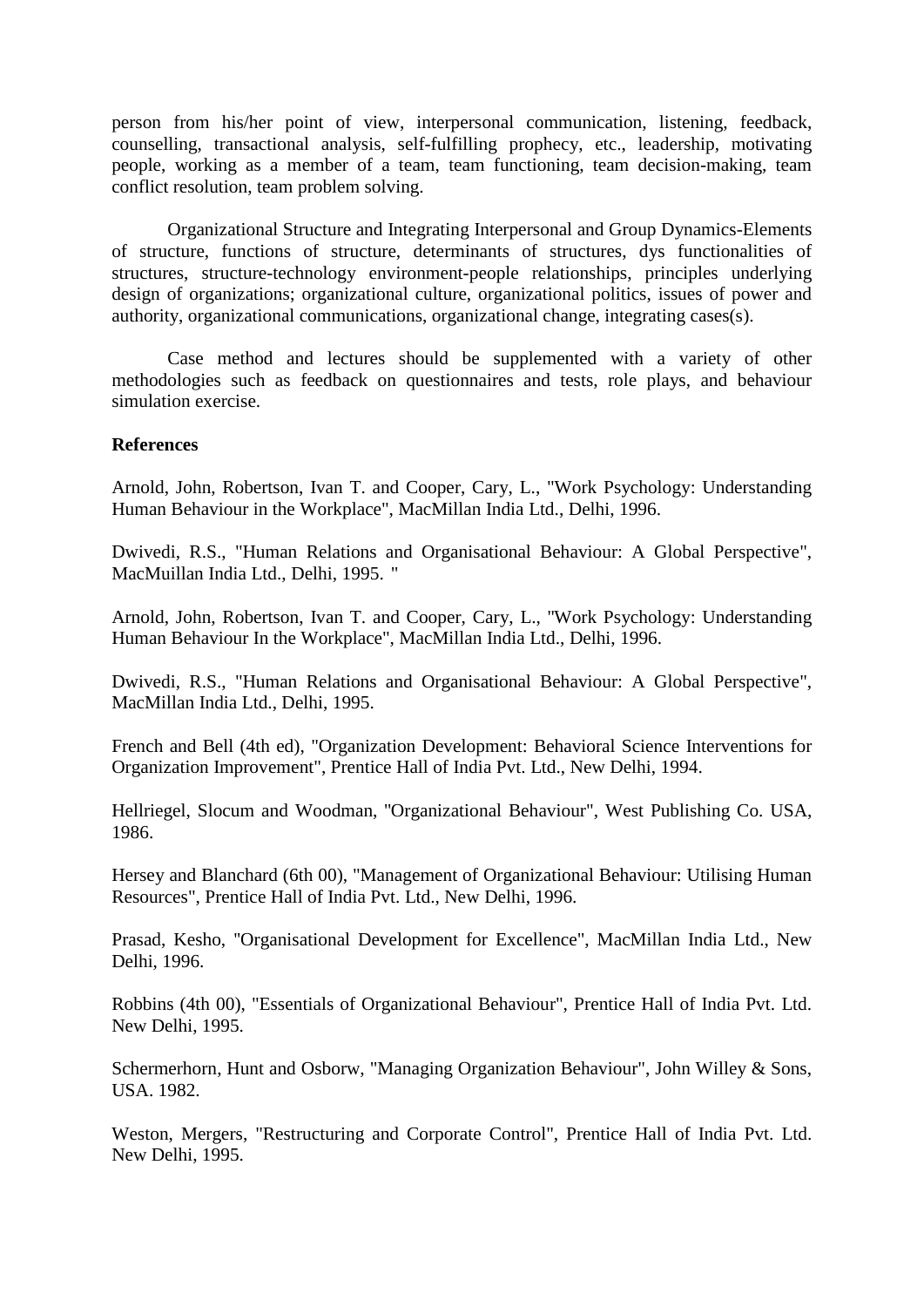## **IT 51. Artificial Intelligence and Applications**

#### **Scope of AI**

Games, theorem proving, natural language processing, vision and speech processing, robotics, expert systems, AI techniques-search knowledge, abstraction.

#### **Problem solving**

State space search: Production systems. Search space control: Depth first, breadth first search, heuristic search - Hill climbing, best first search, branch and bound. Minimax search: Alpha-Beta cut offs.

### **Knowledge Representation**

Predicate Logic : Skolemizing queries, Unification. Modus pones. Resolution, dependency directed backtracking.

Rule Based Systems: Forward reasoning: Conflict resolution. Backward reasoning: Use of no backtrack.

Structured Knowledge Representations: Semantic Net: slots, exceptions and defaults Frmes.

#### **Handling uncertainty**

Probabilistic reasoning. Use of certainty factors, Fuzzy logic.

### **Handling uncertainty**

Probabilistic reasoning. Use of certainty factors. Fuzzy logic.

#### **Learning**

Concept of learning, learning automation, genetic algorithm, learning by induction, neural netsback propagation.

### **Expert Systems**

Need and justification for expert systems. Knowledge acquisition. Case studies: MYCIN, RI.

#### **References**

Nilsson, N.J., "Principles of AP', Narosa Publishing House, 1990.

Patterson, D. W., "Introduction to AI and Expert Systems", Prentice Hall of India, 1992.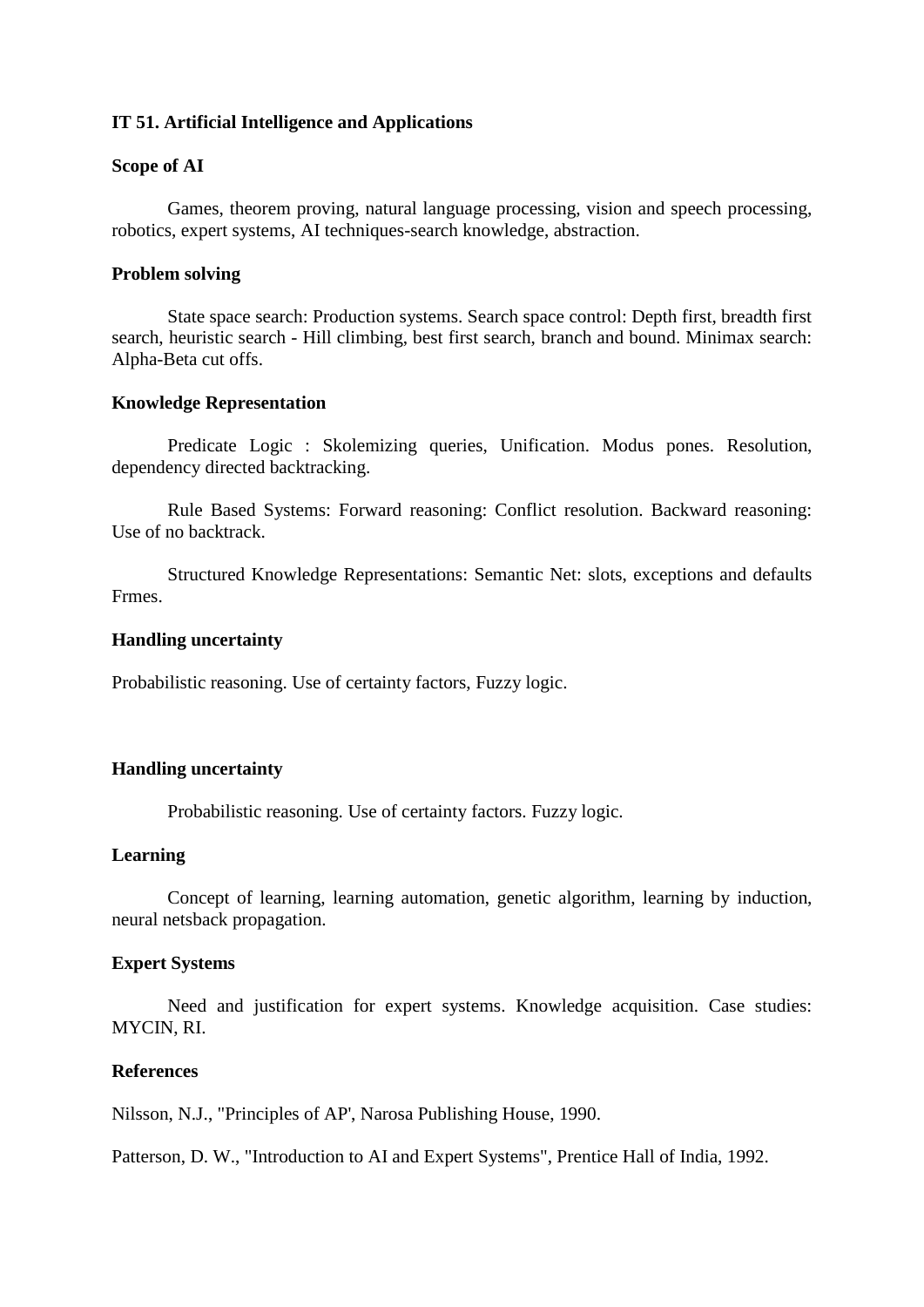Peter Jackson, "Introduction to Expert Systems", Addison Wesley Publishing Company, M.A., 1992.

Rich, E., and Knight, K., "Artificial Intelligence", Tata McGraw Hill (2nd Edition), 1992.

Schalk off, R.J., "Artificial Intelligence • An Engineering Approach", McGraw Hill International Edition, Singapore, 1992.

Sasikumar, M., Ramani, S., "Rule Based Expert System", Narosa Publishing House, 1994.

#### **IT 52. Software Engineering II**

Coding: Style of programming. Efficiency. Peer review of code. Structured Programming. Code Review.

Software Quality Assurance: Quality, Quality Plan, Quality Metric, V & V.

Testing: Software Testing. Purpose of testing. Two essential parts of testing: Test case and the expected output. How do we know we have tested enough. Test coverage. Levels of testing. Unit testing, white box testing. Domain and path testing. Equivalence class based ported testing 100% testing of simple program (6 variables and 100 paths)

Component testing. Integrated aggregate3 of few unit tested integration testing. Aggregation of components. Mismatch in assumptions between components.

System Testing, Black Box Testing, Requirements based Testing, Acceptance based testing.

Test Planning, Test Strategy, Test Coverage Planned. Test case generation, Test and output expected, Test reporting, Bug fixing.

Regression and stress testing.

Testing for performance, Security, installation recovery, configuration sensitivity.

Testing Software tools: Capture/replay. Test coverage. Test generation. Test case and report date base.

Test automation. Regression testing., Object orientation and testing, SW components.

Software Project management: Software Metrics, Estimation, Planning, SW tools, Change Management.

Software Maintenance: Maintainability, Documentation to facilitate maintenance, Regression Testing, Reverse Engineering, Legacy systems, Y2K (Year 2000 problem).

## **References**

Beizer, B., "Software Testing Techniques". second Edition. Van Nostrand Reinhold. 1990.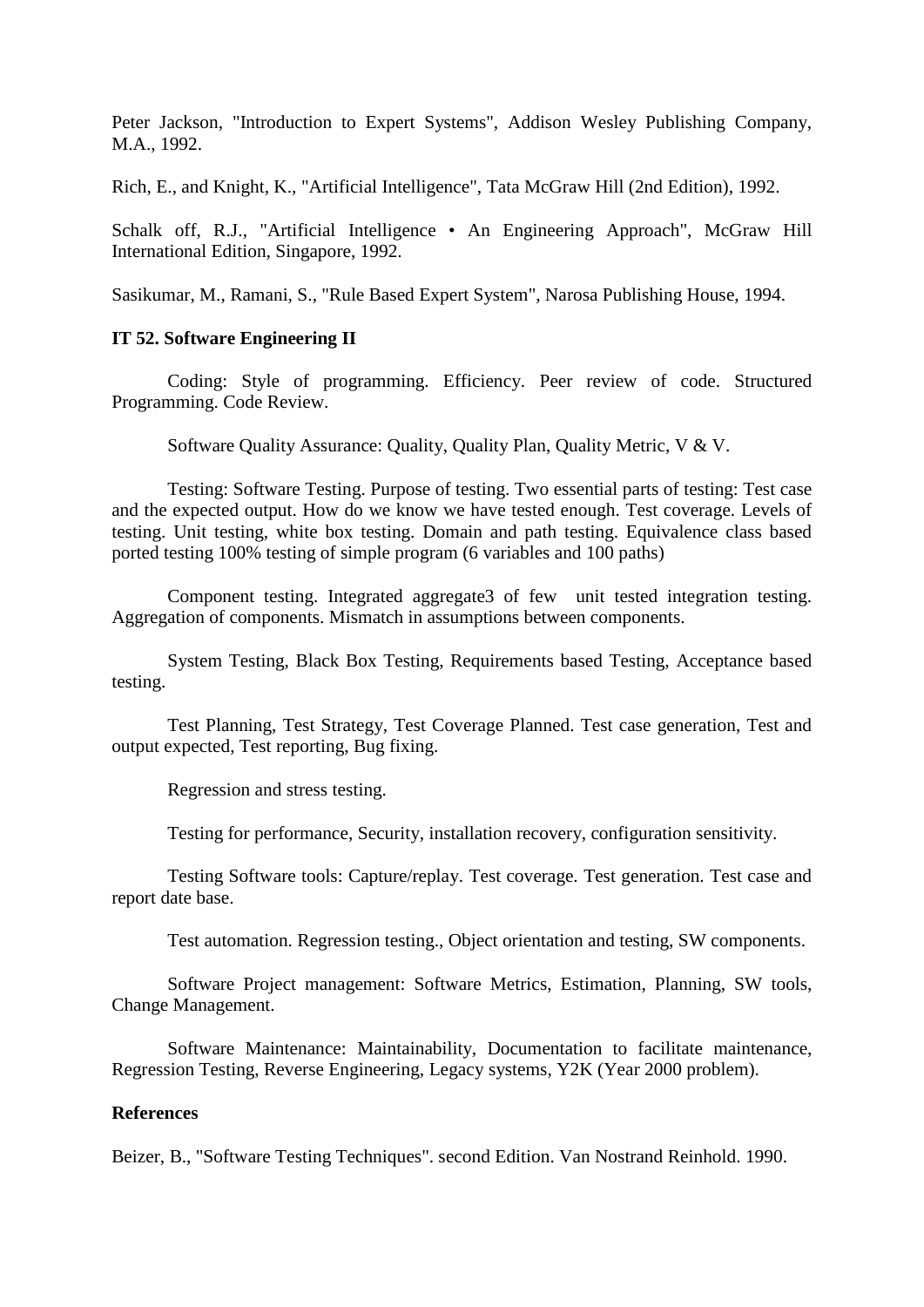IEEE Guide to Software Requirements Specifications. Std 830-1984. In IEEE Standards Collection. 1993.

Available from IEEE Standards Board. 445. Hoes Lane. P.O. Box \33 \, Piscataway. NJ 08855-1331. NJ. USA.

IEEE Standard for Software User Documentation. Std 1063-1987.

Jalote P., "An Integrated Approach to Software Engineering." Narosa 1991.

Pressman R.S .. ''Software engineering· A Practitioner's Approach". Third Edition. McGraw Hill, International Edition. 1992.

Whitten. Bentley and Barlow. "System Analysis and Design Methods". Second Edition. Galgotia Publications. 1996.

## **MT 51. Optimization Techniques Linear Programming**

Graphical method for two dimensional problems - Central problem of linear programming various definitions - statements of basic theorems and properties - Phase I and Phase II of the simplex method - revised simplex method - primal and dual - dual simplex method - sensitivity analysis transportation problem and its solution - assignment problem and its solution by Hungarian method.

#### **Integer Programming**

Gomory cutting plane methods - Branch and Bound method.

### **Queueing Theory**

Characteristics of queueing systems - steady state MIMIt, MlMit/K and MIMIC queueing models.

#### **Replacement Theory**

replacement of items that deteriorate - Replacement of items that fail Group replacement and individual replacement.

#### **Inventory theory**

Costs involved in inventory problems - single item deterministic models-economic lot size models without shortages and with shortages having production rate infinite and finite.

### **PERT and CPM**

Arrow networks - time estimates- earliest expected time, latest allowable occurrence time and slack - critical path - probability of meeting scheduled date of completion of project – calculations on CPM network - various floats for activities - critical path - updating project - operation time cost trade off curve - project time cost trade off curve - selection of schedule based on cost analysis.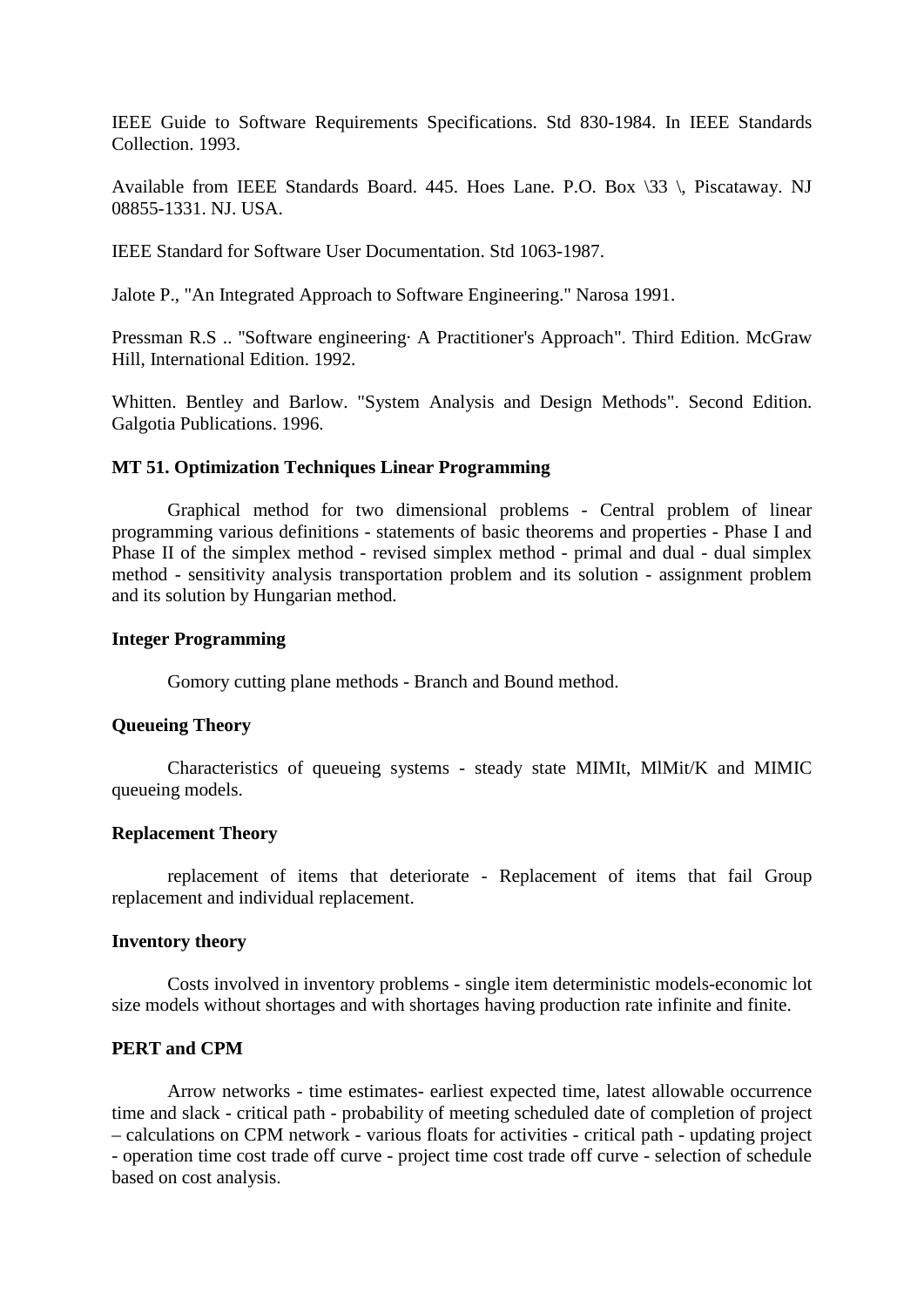(Remarks: No mathematical derivations included).

### **References**

Gillet, B.E., "Introduction to Operations Research : A Computer Oriented Algorithmic Approach". Tata McGraw Hill, New York, 1990.

Gross D., and Harris. C.M .. "Fundamentals of Queueing Theory", John Wiley and Sons, New York. 1980.

Hillier F., and Lieberman. GJ., "Introduction to Operations Research", Holden Day, New York. 1985.

Karnbo, N.S., ''Mathematical Programming Techniques", McGraw Hill, New York. 1985.

Kanti Swarup, Gupta, P.K., and Man Mohan, ''Operations Research", Sultan Chand & Sons. New Delhi. 1990.

Mital K. V., "Optimization Methods In Operations Research and System Analysis", New Age International (P) Ltd., New Delhi, 1992.

Saffer, L.R., Fitter J.B., and MeyerW.L., ''The Critical Path Method". McGraw Hill. New York. 1990.

Taha, H.A., "Operations research- An Introduction", McMillan Publishing co .• New York, 1986.

## **IT 11L. Information Technology Laboratory**

Familiarising with PC, MS DOS and MS WINDOWS commands. File creation, editing and directory creation, Mastery of MS DOS commands, Learning to use MS office: MS WORD, use of database and spread sheet. Slide creation with Powerpoint. Use of a visual programming language such as Visual Basic.

#### **IT 12L. Programming laboratory**

Programming exercises and project using C programming language. Exercises to study various features of the language. Stress to be laid on writing well structured modular and readable programs accompanies by good documentation. Case studies of use of various data structures in applications such as sorting, searching, string manipulation and list manipulation.

#### **IT 21L. Business Programming Laboratory**

Laboratory exercises covering usage of COBOL for handling sequential, indexed sequential and random access files, report generation with COBOL. Screen management in COBOL. Exercises must be chosen to illustrate common business operations such as accounting, inventory management, personnel file manipulation and information retrieval. Some sample problems are given below: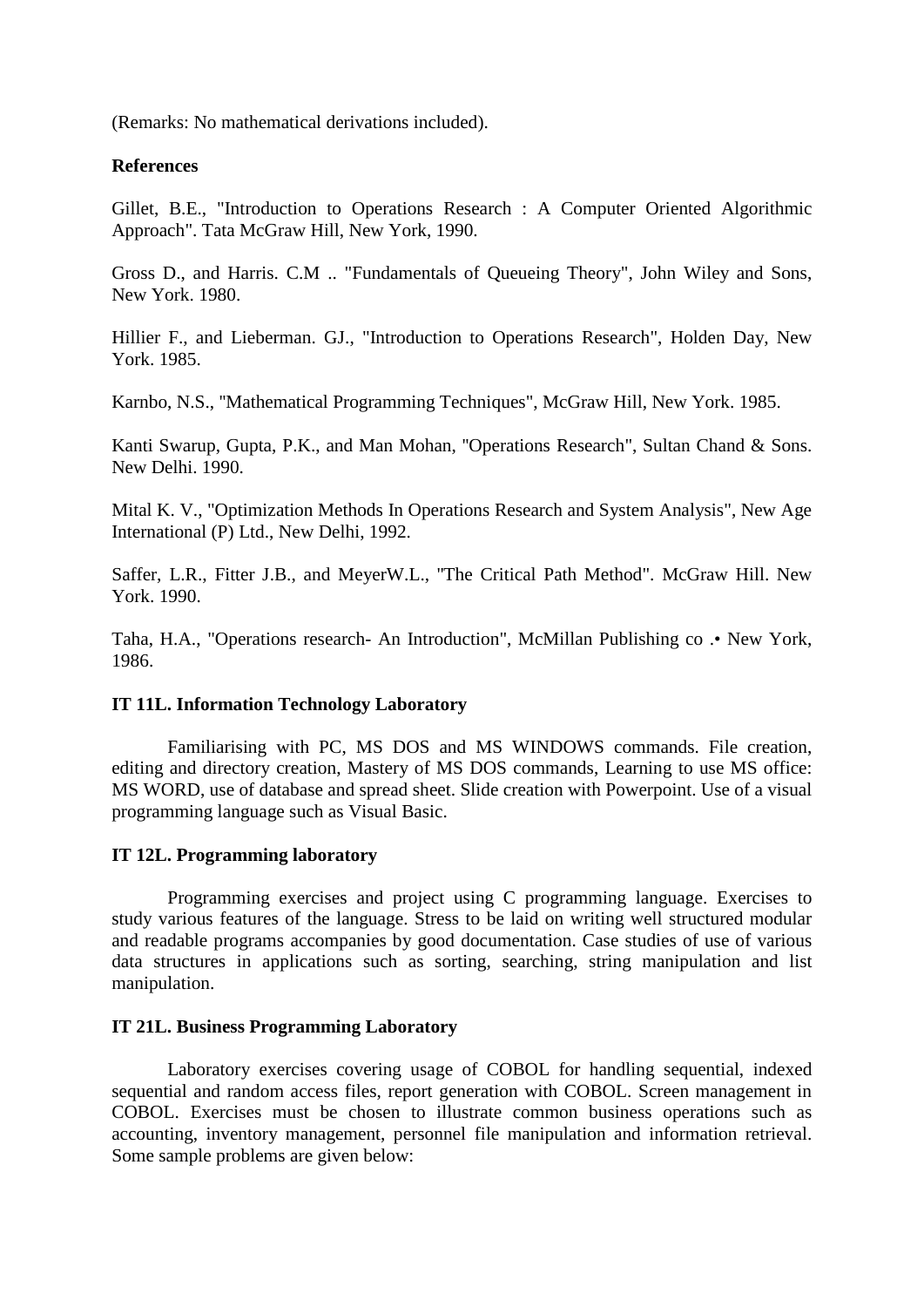A system for journal acquisition in a library. A bus passenger reservation systems.

An electricity billing system.

A fixed deposit accounting system for a Finance Company. Hotel room booking.

Book issues and receipts in a library;

Insurance premium calculation and issuing reminders. A hospital management system.

## **IT 22L. Unix and Windows Laboratory**

Use of a shell script in various applications. A representative list is given in what follows:

Write a shell script that presents a multiple choice question, gets the user's answer, and reports back whether it is right or wrong. Finally it shall display the score.

Write shell script which simulates the important DOS commands with various switches.

Write a shell script that receives a file name and informs whether it exists or not. If it exists, then it shall give the details of its access permission, its size etc.

Write a shell script that accepts a matrix and finds and prints the row and column totals Modify the calendar so that it knows about weekend: On Friday, tomorrow include Saturday, Sunday and Monday, Modify calendar to handle leap years. Calendar should know about our college holidays. How would you arrange it.

Write a shell script which will accept input and then check if the input is a directory file and is readable and writeable. If so then all ordinary files under the directory should be listed out one by one and for each ordinary file that is writeable, the user should be asked if the file is to be deleted or not. If yes, then the deletion should be done else next files processed. At the end of execution of the script, should display the following messages:

- i. Ordinary files deleted from the directory.
- ii. Ordinary files remaining in the directory.

Write a shell script that accepts the name of a text file and finds

- i. No. of sentences
- ii. No. of words
- iii. No. of words having more than five characters.
- iv. No. of words that start with a vowel.
- v. No. of articles in the text file.
- 2. Write a program using proper system calls to exchange data between you program and a specified file.
- 3. Write a Program that passes some amount of data from the client to the server using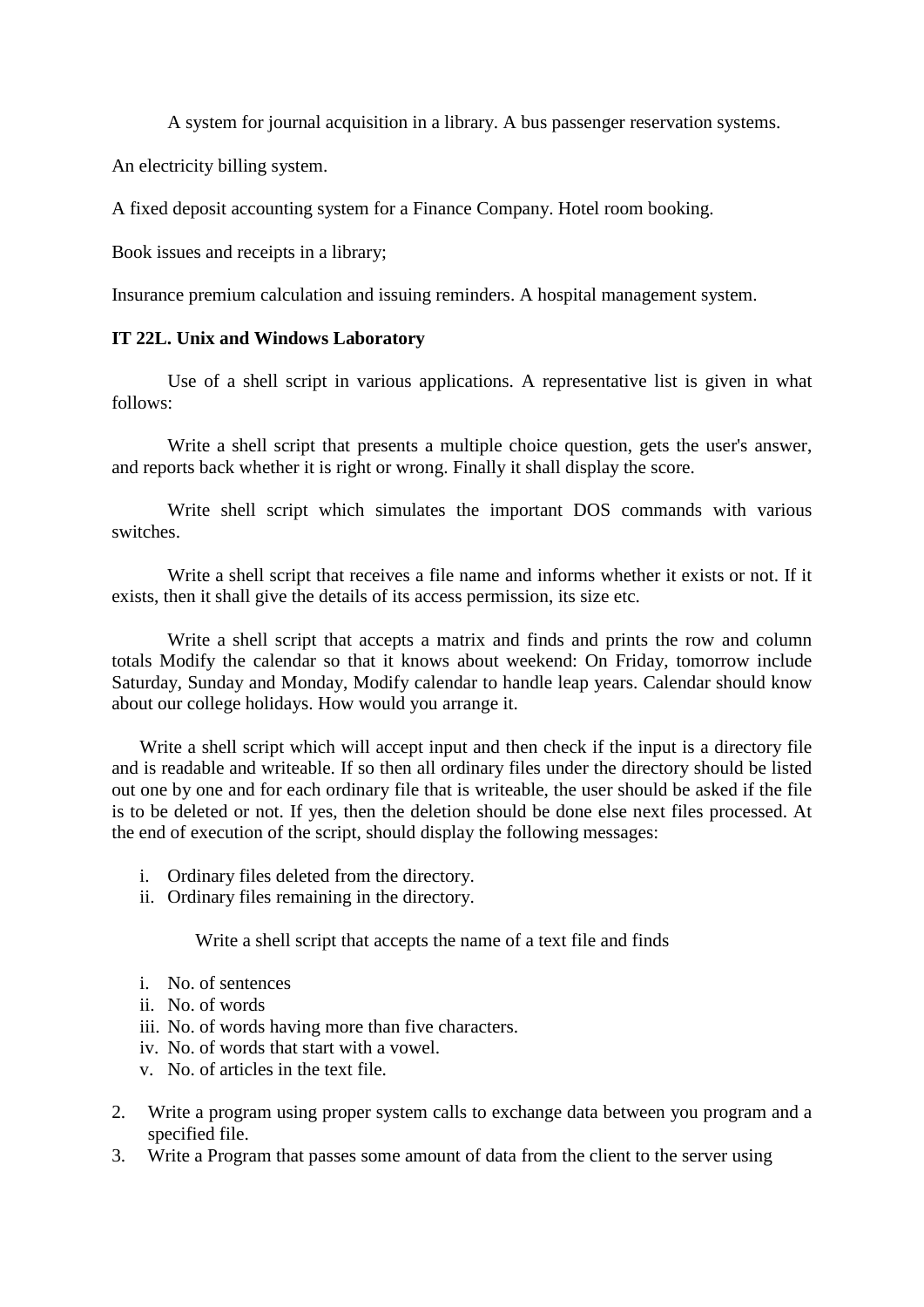(a) message Queues

(b) files

- 4. Write a program that enables you to run two or more shells on a single terminal.
- 5. Write a program to implement character or file I/O device driver for any device.

## **IT. 31L DBMS Laboratory**

Study features of a commercial RDBMS package such as oracle, foxpro. MS Access and Structures query language (SQL) use with the RDBMS. Laboratory exercises should include defining scheme for applications, creation of a database, writing SQL queries to retrieve information from the database. Use of host language interface with embedded SQL. Use of forms and report writer packages available with the chosen RDBMS product. Some sample applications which may be programmed are given below:

Accounting for a shop

Database manager for a magazine agency or newspaper agency

Ticket booking for performances

Preparing greeting and birth day cards

Personal accounts - insurance, loans, mortgage payments etc.

Doctor's diary, billing

Personal bank account

Class marks management

Hostel accounting

Video tape library

History of cricket scores

Cable transmission program manager

Personal library.

## **MT 31L. Statistical Computing Laboratory**

Computer generation of random numbers with different distributions.

Writing a questionnaire analysis program for data from surveys.

Analysis of significance of the results of survey.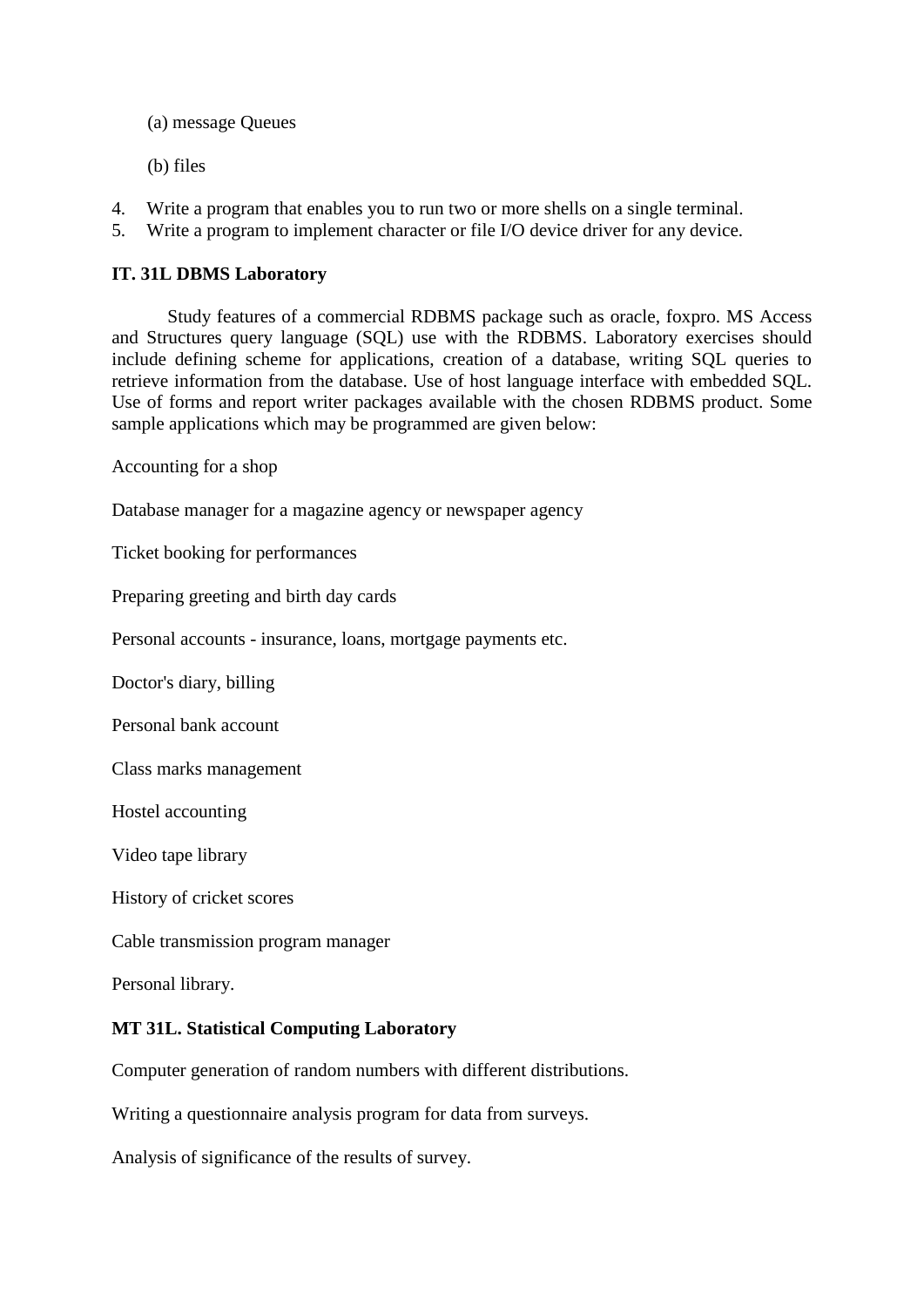Curve fitting to experimental data.

Programs to obtain frequency charts for large data sets and fitting a distribution.

Use of a statistical package to perform factor analysis and tests of significance.

## **IT 41L. Computer Networks Laboratory**

- 1. Study of the operation of FSK/MSK modem by varying the data rate and measuring error rate in random noise.
- 2. Study of asynchronous and synchronous communication.
- 3. Study of the performance of Stop and Wait and sliding window protocols
- 4. Study of different routing protocols.
- 5. Study of Remote procedure call under Client-Server environment.
- 6. Study of different application standards in the areas of
- a) file transfer access and management
- b) remote logging and virtual terminals
- c) E-mail systems
- d) Directory services
- 7. Study of network performance and management using an SNMP. Compliance network managers.

## **IT 42L. CASE Tools Laboratory**

The lab sessions will have experiments on the following:

## **1. CASE tools**

Use of diagramming tools for system analysis, such as Turbo analyst, for preparing Data Flow diagrams and E-R diagrams. use of tools for relational database design such as relational Designer.

## **2. Application Development Tools:**

Use of toots such as Power Builder, Delphi, Magic etc. in developing application software including interactive data-entry screens, transaction processing, report generations, etc.

## **3. Management Tools:**

Use of tools for managing the process of software development such as Source Code Control System (SCCS), Revision Control System (RCS), Make etc.

## **References**

Products manuals from concerned vendors

Keminghan, B.W., Pike, R., '6'fbe Unix Programming Environment", Prentice Hall of India,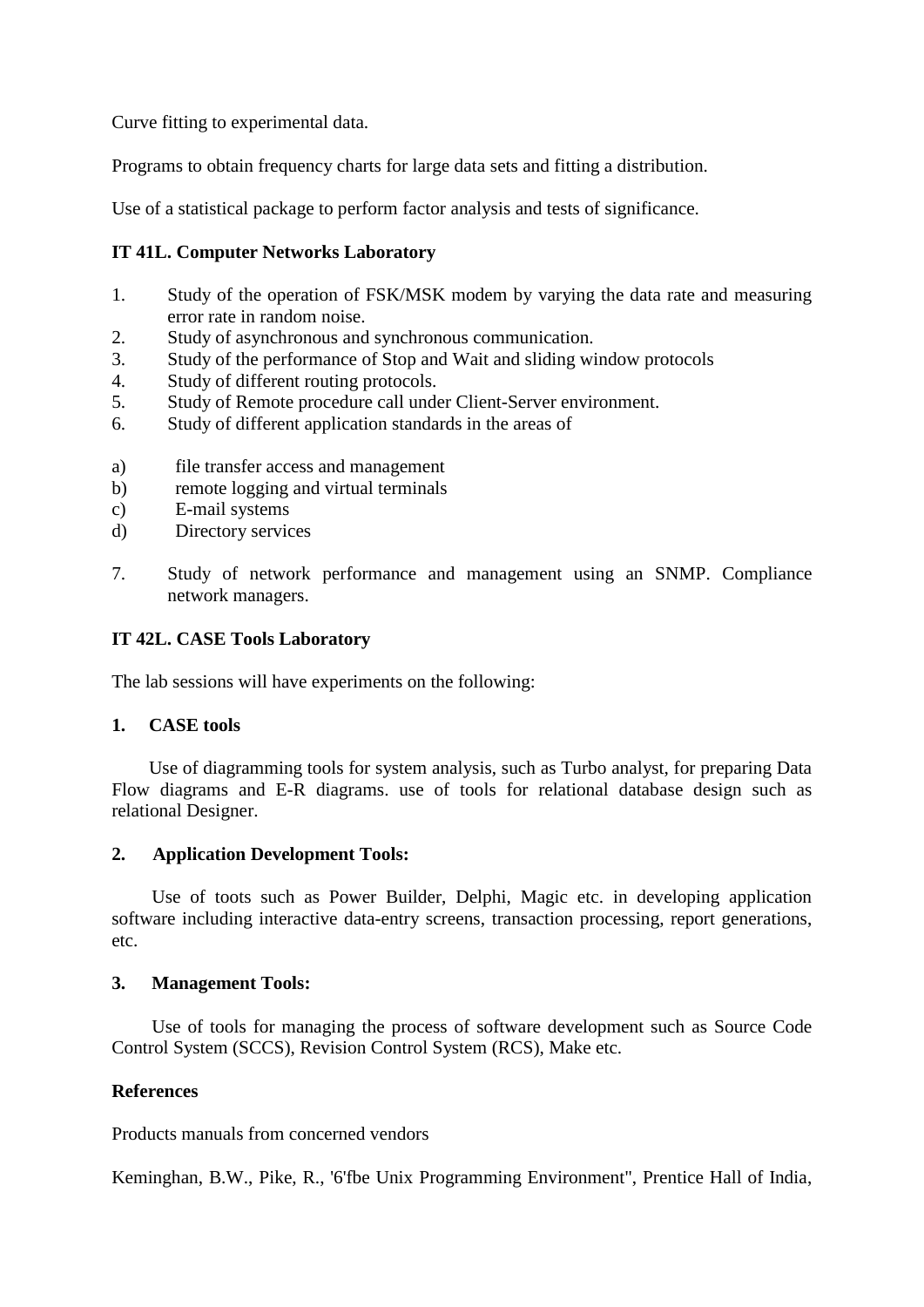New Delhi, 1984.

## **IT 52L. AI and Applications Laboratory**

The laboratory should use languages such a PROLOG or LISP to solve the laboratory exercises. It is also suggested that an expert system shell such as IITM rule be used to create a small expert system for, say, trouble shooting moped. VCR etc. Some suggested experiments are: Tour of India, stable marriage problem, game playing (such as bridge), coin change problem etc.

## **MT 5IL. Optimization Techniques Laboratory**

To develop computer programs for the following and to test with suitable numerical examples

- 1. Graphical method to solve two dimensional Linear Programming Problem.
- 2. Revised Simplex method to solve n-dimensional Linear Programming Problem
- 3. Dual Simplex method to solve n-dimensional Linear Programming Problem.
- 4. Solution of Transportation problem.
- 5. Gomory cutting plane methods for Integer Programming Problems.
- 6. Branch and Bound method to solve Integer Programming Problem.
- 7. M/M/1/N AND M/M/C queuing problems.
- 8. Single item deterministic inventory model problems with/without shortage and finite/infinite production rate.
- 9. To draw the PERT/CPM networks.
- 10. Calculations of PERT analysis
- 11. Calculation of CPM analysis.

## **MT 5IL. Optimization Techniques Laboratory**

To develop computer programs for the following and to test with suitable numerical examples.

- 1. Graphical method to solve two dimensional Linear Programming Problem.
- 2. Revised Simplex method to solve n-dimensional Linear Programming Problem.
- 3. Dual Simptex method to solve n-dimensional Linear Programming Problem.
- 4. Solution of Transportation problem.
- 5. Gomory cutting plane methods for Integer Programming Problems.
- 6. Branch and Bound method to solve Integer programming Problem.
- 7. M1M/I/N AND M/M/C queuing problems.
- 8. Single item deterministic inventory model problems with/without shortage and finite/infinite production rate.
- 9. To draw the PERT/CPM networks.
- 10. Calculations of PERT analysis.
- 11. Calculation of CPM analysis.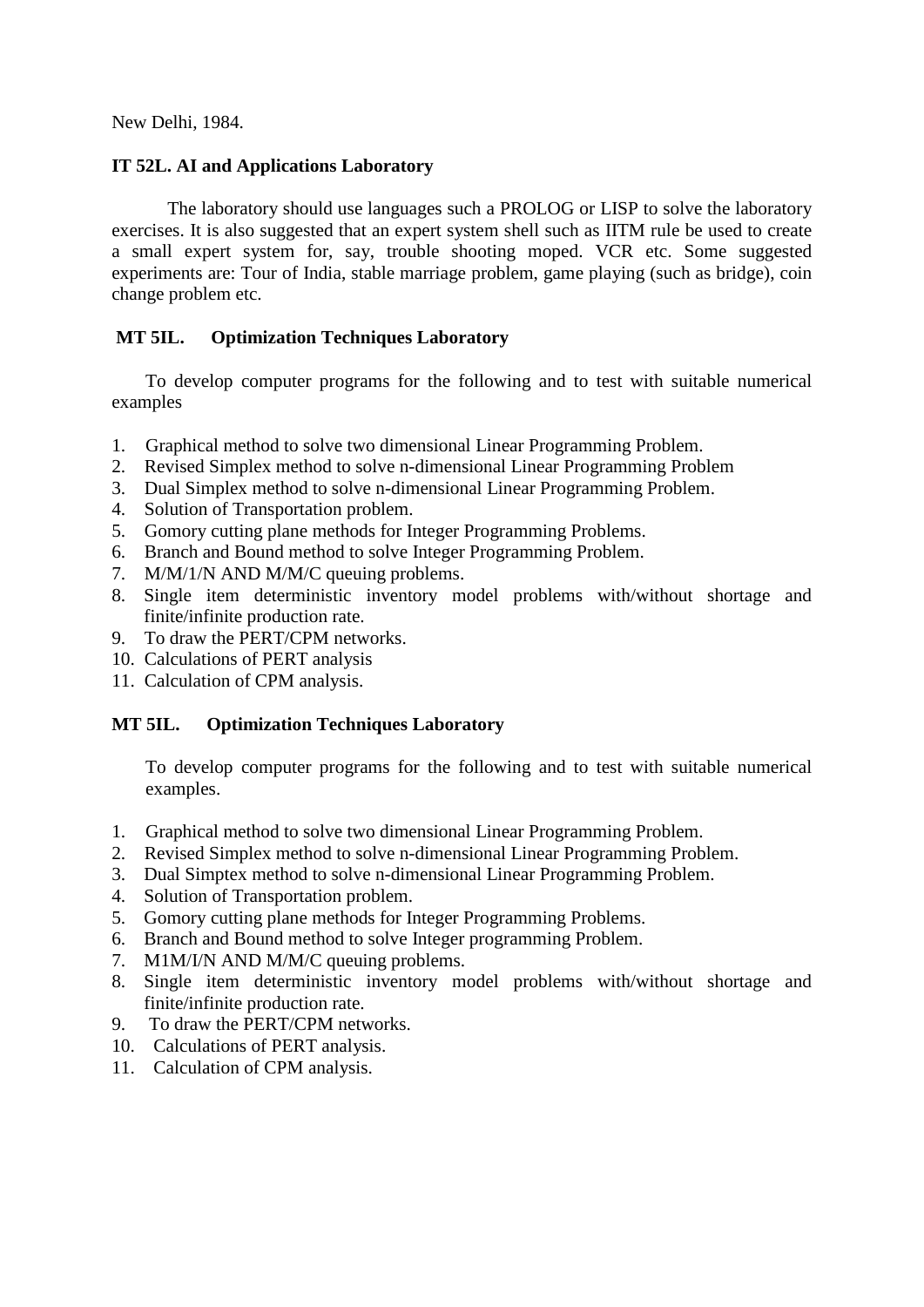#### **APPENDIX B**

#### **Syllabi of Elective Subjects**

#### **IT El. Programming Languages and Paradigms**

Attributes of a good language. Effects of environments. Virtual computers and binding times. syntactic elements. Stages in translation. Data types and objects.

Expression Control : Arithmetic and non arithmetic expressions. Control between statements. Sub program control: Sequence control, data control and stored data.

Procedural languages: Data objects, sequence control, subprograms and storage managements. Output-based languages: Data objects, sequence control, subprograms and storage management, abstraction and encapsulation.

Functional languages: Data objects, sequence control, subprograms and storage management Logic programming languages: Data objects, sequence control, subprograms and storage management.

#### **References**

Pratt, T.W.. et. al. "Programming Languages: Design and Implementation". 3rd edition, Prentice Hall of India. New Delhi. 1996.

#### **IT E2. Visual Programming**

C and C++ foundations Data, controls, writing and using functions. Arrays, pointers. I/O structures, unions and miscellany. Advanced C and C++ programming techniques.

Introduction to Object-Oriented programming. C++ classes. I/O. Working in objectoriented environment.

Generic concepts and tools for windows. Procedure oriented development - 16 bit applications. Object-oriented development - Foundation class library.

Windows 95 and Windows NT programming techniques.

### **References**

Murray, el.al "The Visual C++ Handbook", 2nd edition. Osborne McGraw Hill. New York. 1996.

#### **IT E3. Compiler Design**

Classification of grammars. Context free grammars. Deterministic finite state automata (DFA) Non-DFA.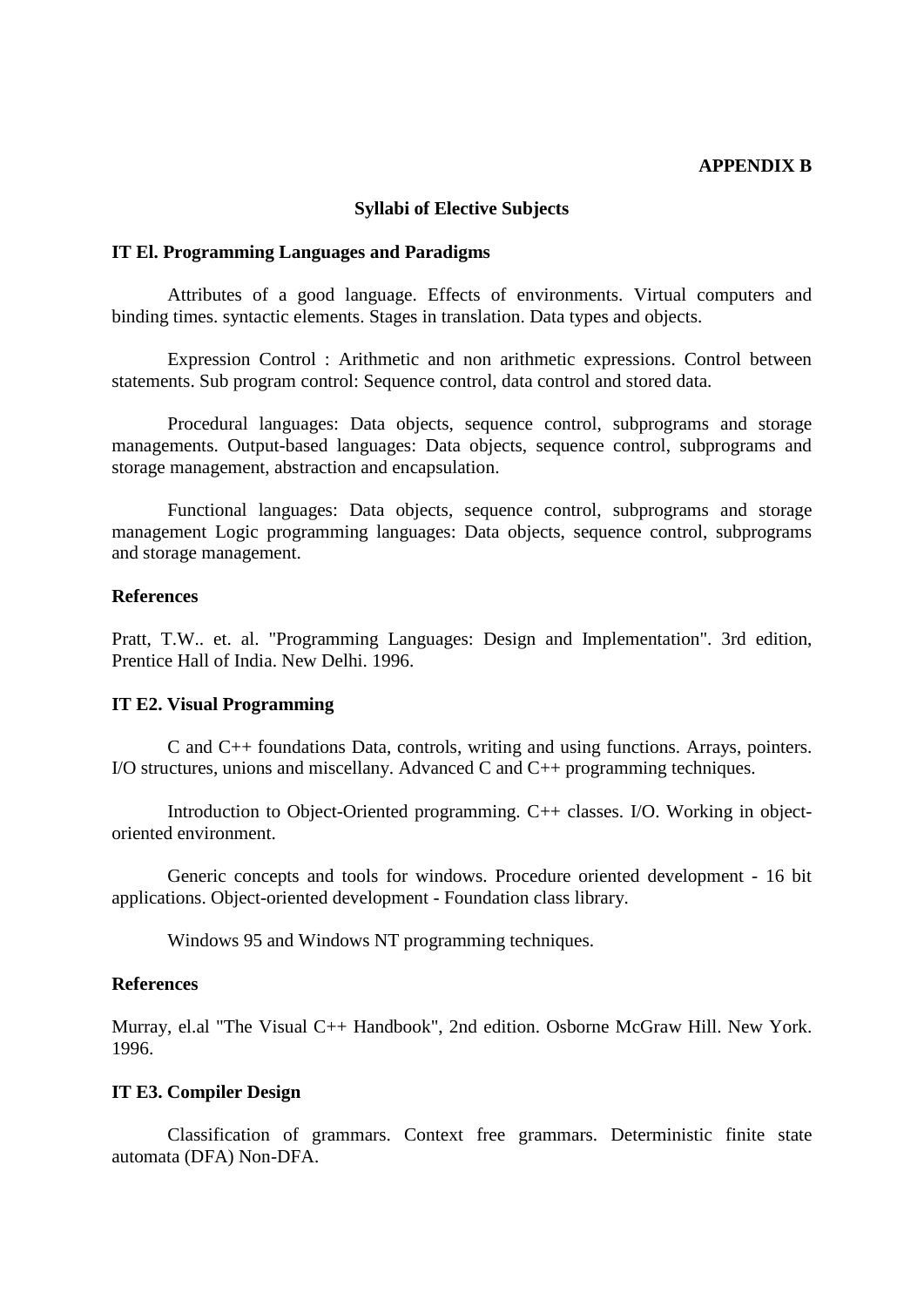Scanners. Top down parsing, LL grammars. Bottom up parsing. Polish expressions Operator precedence grammar. IR grammars. comparison of parsing methods. Error handling.

Symbol table handling techniques. Organization for non-block and block structured languages. Run time storage administration. Static and dynamic allocation. Intermediate forms of source program. Polish N-tuple and syntax trees. Semantic analysis and code generation.

Code optimization. Folding, redundant sub-expression evaluation. Optimization within iterative loops.

#### **References**

Tremblay, et. al, "The Theory and Practice of Compiler Writing". McGraw Hill, New York, 1985.

### **IT E4. Advanced Unix Programming**

Organisation of Unix. User interface. Programmer interface. The environment of Unix process System calls. Process control. File related system calls. Process related system calls. Signals Programming using system calls.

Advanced I/O multiplexing. Memory mapped I/O.

Interprocess communication: Pipes, shared memory, semaphores, messages.

Advanced interprocess communications. Streams. Pipes. Open server.

#### **Reference**

Stevens. W.R .. "Advanced Programming in the Unix environment". Addison Wesley. Reading. M.A .. 1992.

#### **IT E5. Distributed Database Management**

Distributed DBMS features and needs. Reference architecture. Levels of distribution transparency, replication. Distributed database design - fragmentation, allocation criteria. Storage mechanisms. Translation of global queries. /Global query optimisation. Query execution and access plan.

Concurrency control - 2 phase locks. Distributed deadlocks. Time based and quorum based protocols. Comparison. Reliability - non-blocking commitment protocols. Partitioned networks. Checkpoints and cold starts.

Management of distributed transactions - 2 phase unit protocols. Architectural aspects. Node and link failure recoveries. Distributed data dictionary management. Distributed database administration.

Heterogeneous databases-federated database, reference architecture, loosely and tightly coupled. Alternative architectures. Development tasks, Operation - global task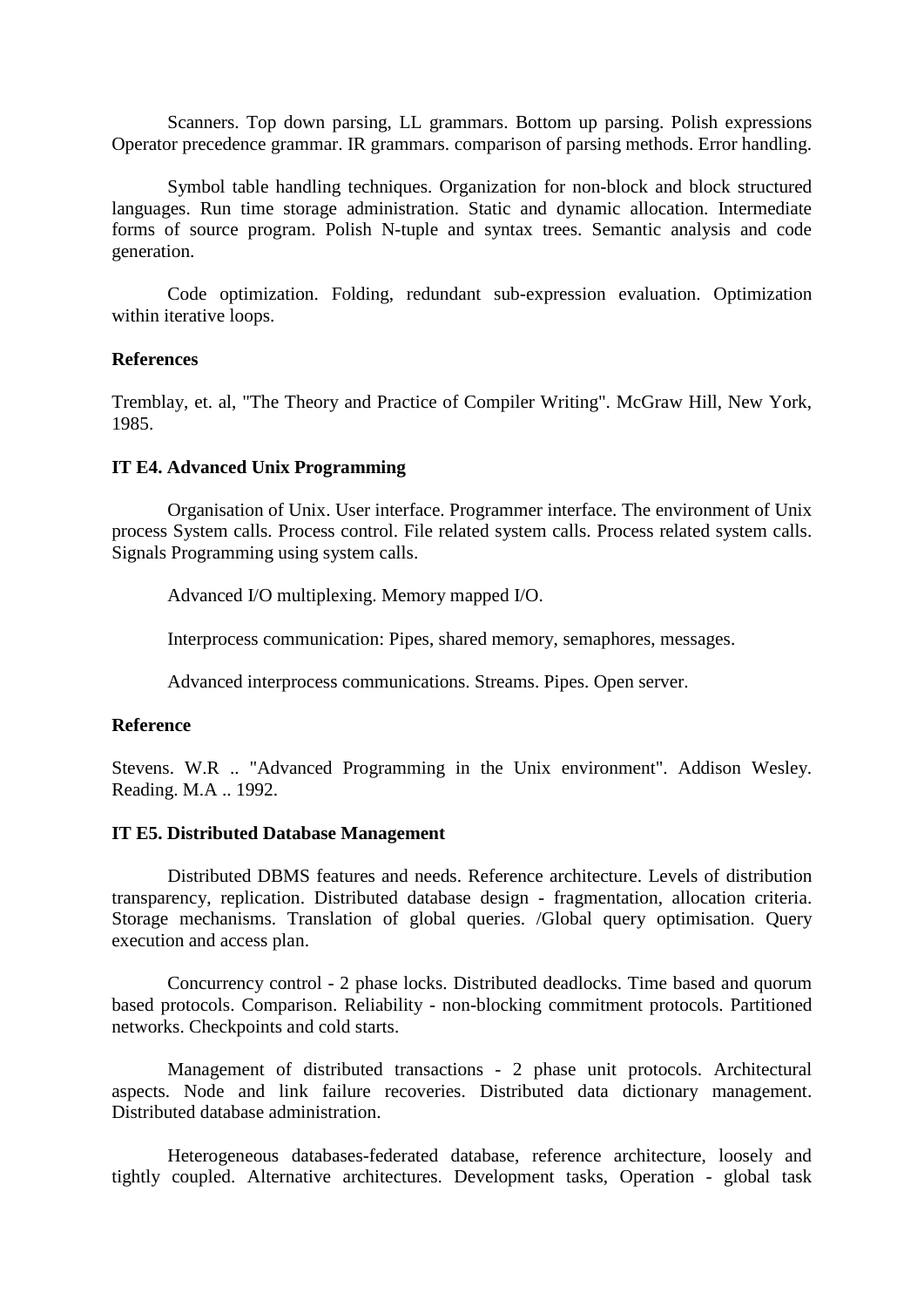management. Client server databases-SQL server, open database connectivity. Constructing an application.

## **Reference**

Ceri, S .. Pe1agatti. G., "Distributed Databases: Principles and System', McGraw Hill. New York, 1985.

## **IT E6. Image Processing**

Image digital representation. Elements of visual perception. Sampling and quantisation. Image processing system elements.

Fourier transforms. Extension to 2· D, ocr, Walsh, Hadamard transforms.

Enhancement and segmentation: Histogram modification. Smoothing, sharpening. Thresholding. Edge detection. Segmentation. Point and region dependent techniques.

Image encoding: Fidelity criteria. Transform compression. KL, Fourier, DCT. Spatial compression, Run length coding. Huffman and contour coding.

Restoration: Models. Inverse filtering. Least squares filtering. Recursive filtering.

## **Reference**

Gonslaez, et.a1, "Digital Image Processing", Addison Wesley, Reading, M.A., 1990.

## **IT E7. Parallel Programming**

Processes and processors. Shared memory. Fork. Join constructs. Basic parallel programming techniques-loop splitting, spin locks, contention barriers and row conditions.

Variations in splitting, self and indirect scheduling. Data dependency-forward and backward. block scheduling.

Linear recurrence relations. backward dependency. Performance tuning overhead with number of processes, effective use of cache.

Parallel programming examples: Average, mean squared deviation, curve fitting, numerical integration, travelling salesman problem, Gaussian elimination. Discrete event time simulation.

Parallel Programming constructs in HPF, Fortran 95. Parallel programming under Unix.

## **References**

Brawer, S., "Introduction to parallel programming", Academic Press, New York, 1989.

## **IT E8. Systems Analysis and Simulation**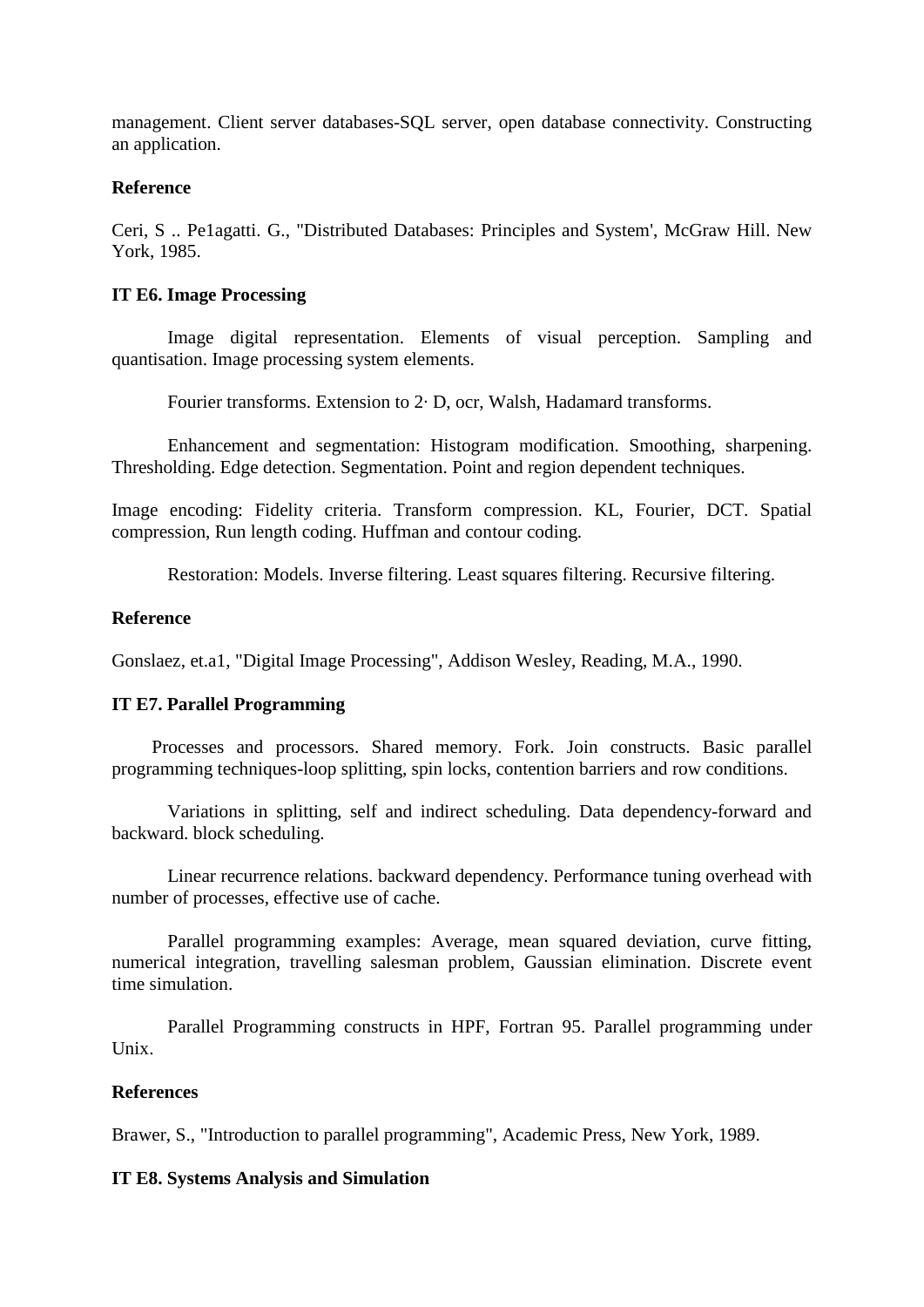Role of Modelling in Systems Analysis: Computer Simulation of Stochastic Systems'; Generation of Pseudo-Random Numbers and Stochastic Variates using the computer; Simulation of Queuing Systems; Using special purpose languages for simulating queuing systems, GPSS and/or SLAM; System Dynamics; Simulation of Systems with Feedback; using DYNAMO in System Dynamics; Cases on Simulation in Production; Finance, Marketing, and Corporate Planning; Project Work.

#### **References**

Banks, J., Catson, S., Nelson, B.L., "Discrete-Event System Simulation", (2nd Edition). Prentice Hall of India, N. Delhi, 1996.

Deo, N., ''System Simulation with Digital Computers". Prentice Hall of India, 1979.

Law, A.M., and Kelton, W.D., "Simulation Modelling and Analysis", (2nd Edition). McGraw Hill, N. Y, 1991.

#### **8M El. Managerial Economics**

Nature and scope of managerial economics. Objectives of the firm. Managerial and behavioral theories of the firm.

Concepts of opportunity cost, incremental, time perspective. Principles of discounting and equimargins. Demand analysis - purposes and concepts. Elasticity of demand. Methods of demand forecasting.

Product and cost analysis: short run and long run average cost curves.

Law of supply. Economies and diseconomies of scale. Law of variable proportions.

Production function - single output isoquants.

Pricing: Prescriptive approach. Price determination under perfect competition. Monopoly, oligopoly and monopolistic competition. Full cost pricing, product line pricing. Pricing strategies.

Profits: Nature and. measurement policy. Break-even analysis. Case study.

#### **References**

Dean. J .. "Management Economics". Prentice Hall of India, New Delhi. 1982.

Mote. V.L.. et al. "Managerial Economics: Concepts and Cases". Tata McGraw Hill. New Delhi, 1980.

#### **BM E2. Corporate Planning**

Significance of Planning: Types. Needs. Requisites. Corporate planning: system approach. Role of the planner. Corporate planning and budgeting.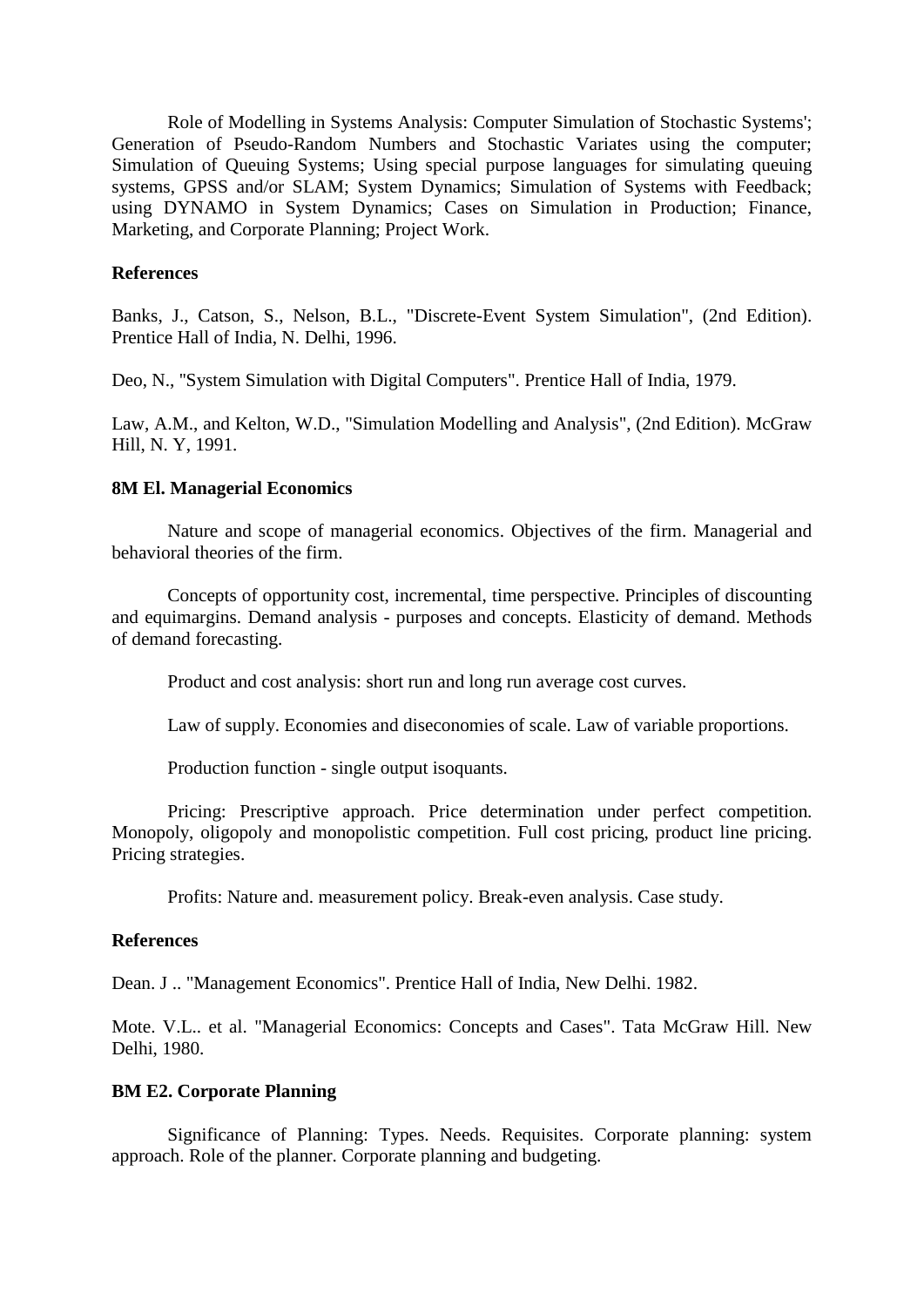Social responsibilities: Scope, contents, cooperation and society, consumers, corporation and democracy, community and government. Social responsibility versus profitability and productivity. growth. Professionalism as a means of social bahaviour.

Mission and purpose: Business definitions - objectives and goals. Environment appraisal: Concepts, components-Scanning and appraising the environment.

Organisation appraisal: Dynamics. capability factors. Considerations. Methods and techniques. Structuring. Planning gaps: Gap analysis. Manager audit: Significance of gaps.

## **References**

Kazni. A .. "Business Policy". Tata McGraw Hill. New Delhi, 1992.

Johnson. G .. etal. 3rd edition. "Exploring corporate Strategy", Prentice Hall of India, New Delhi. 1994.

## **BM E3. Foundations of Decision Processes**

Role of decision making in management. Framework. Criteria under conditions of certainty. risk and uncertainty. Baytes theorem. Sequential decision making decision tree analysis.

Theory of utility. Utility function curve. Competitive strategies, game theory. Queuing model. Single channel, single phase waiting line model with Poisson. Distributed arrival rates and exponentially distributed service times. Markov models.

Simulation: Monte Carlo. Application to queuing and inventory models. Applications in functional areas of marketing, production. finance. Behavioural aspects in decision making, open and closed models of decisions.

Systematic problem analysis and decision making. Decision making in functional areas - case studies.

#### **References**

Gregory, G. "Decision analysis", Pitman, London, .1988.

Johnson. R.D .. et. al. "Quantitative Techniques filr Business Decisions". Prentice Hall. N.J .. 1977.

#### **BM E4. Investment Technology**

Source of investment information.

Valuation of debt securities: Debt prices and interest rate risk. Default risk and purchasing power risk. Market interest rates and term structure of interest rates. Valuation of warrants and convertibles. Option pricing models.

Valuation of equity shares: Dividends and valuation: MMS arguments, fundamental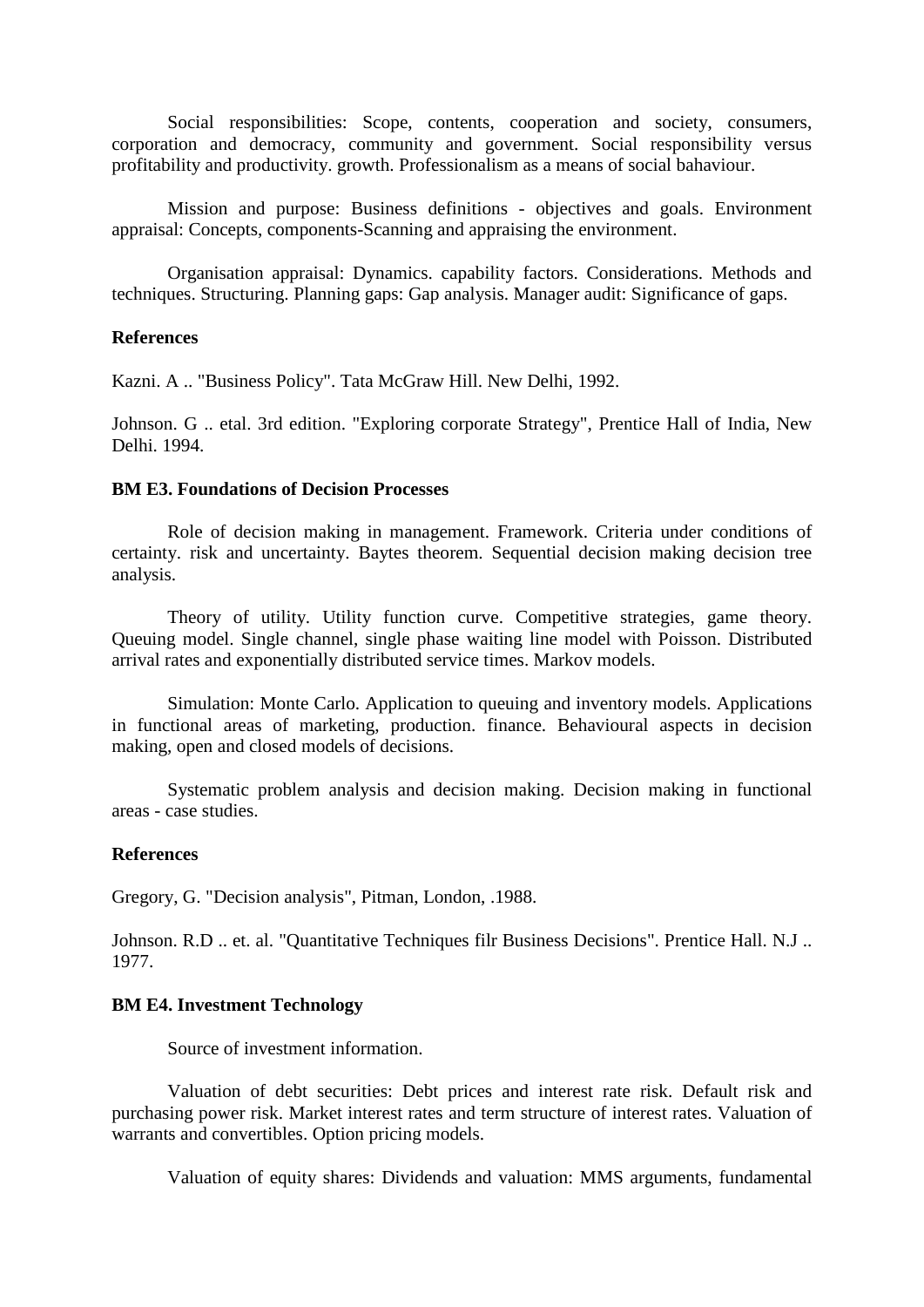analysis. Earning multipliers. Timing of purchase and sale of equity shares. Estimating earnings and risk.

Portfolio theory. Efficient investments and diversification. Markowitz graphical portfolio analysis. Capital market theory. Portfolio performance evaluation - sharpe. Treynor. Jenson measures. Mutual funds - kinds and evaluation. Behaviour of share prices - technical analysis. The efficient markets. Hypothesis - random walk and Martingale methods.

#### **References**

Clark N.. et. al. "Financial Management: A Capital Market Approach". Helbrook, 1976.

Sharpe. W.F., "Investments". Prentice Hall of India. New Delhi. 1996.

### **BM E5. Business Finance**

Financial and economic development. Intermediation, role and pallerns. Functions of money and capital markets. Interest rates, determination, term structure.

Primary capital market: new issues, growth and trends. Financial intermediaries: merchant bankers. managers, brokers, underwriters. Secondary market - organization and functioning. Trading and settlement. Problems relating to membership, commission, margins, arbitration and off-floor trading. Reforming the markets. SEBI.

Market for government securities the discount and finance house. Operation and managerial problems of commercial banks. Inter-bank call money market. Non-banking financial institutions: lending policies, schemes, composition and quantum of assistance of IDBI. IFCI. ICICI, UTI. L1C, GlC and state level financial corporations.

Credit rating information: Parameters. Role. Agencies. CRISIL. Regulatory framework for financial markets and institutions: regulation versus deregulation. Role of RBI. Bank rate, open market operation policies.

#### **References**

Copeland, T.E., et. al, "Financial Theory and Corporate Policy". Addison Wesley, Reading, MA. 1988.

Uppal.J.S., "Public Financial Institutions in India", Mac Millan, New York, 1984.

### **BM E6. Taxation Practices**

Assessment of undivided families: Meaning. Basic conditions. Taxable income. Partitions. Tax planning. Assessment of firms and associations: Scheme of taxation, types, treatment of losses. Tax planning.

Assessment of companies: Types, profits, depreciation, tax planning, Section 80. Bonus issues, dividend policy. Return of income and assessment procedure: Types of assessment. Time limits. Reassessment. Cooperatives.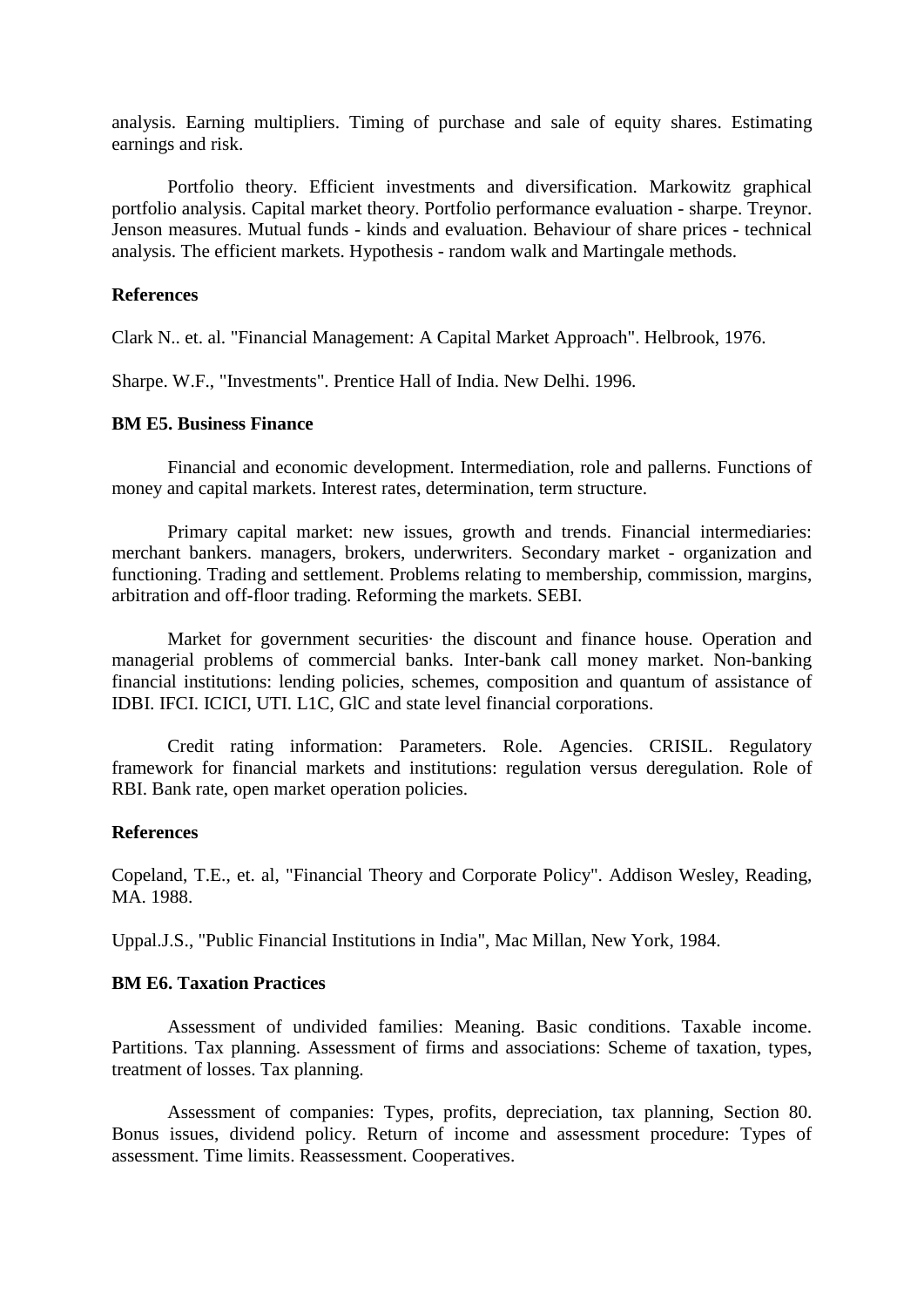Collection and recovery of tax: Deduction at source, rates, advance payment. Modes of recovery. Refund. Appeals and revision. Penalties.

Wealth Tax: Chargeability, valuation, return, appeals, revisions, payment and recovery, gift tax: chargeability, rebate, assessment, appeals, revisions, payment and recovery.

Central sales tax: Concept of sale and purchase. Inter-state trade. Inter-state export and import trade. State sale tax: Assessing authority. Single, multiple point tax. Procedure for registration and cancellation. Returns, payment, appeals and revisions.

#### **References**

Central and State tax acts.

Singhania, VK., **"Taxman Direct** Taxes", Taxman, New Delhi. 1996.

#### **BM E7. MIS Frameworks and Implementation**

This course will discuss a variety of frameworks for identifying information technology applications. The scope of IT applications would cover Management Information System. Decision Support System. Executive Information System and Expert System.

Provide a broad understanding of the types of the benefits information technology applications can provide in an organization through transaction processing, management and operational control, decision support systems, office automation, organizational communications and group work support.

Socio-economic environment and information systems in organization and the impact of information systems on organizations markets; frameworks for information systems planning. information systems and competitive advantage; the new strategic role of information systems: methodologies for evaluating investments in IT; frameworks and methodologies. should be discussed and illustrated with case studies.

Design of reporting system including a discussion of principles in indicator design; managing information support activity in organizations; concept of the business process reengineering (BPR) and how IT can enable BPR.

Critical success factor in implementing IT applications including the need for managing the process of change illustrated through case studies of successful/failed IT projects. Critical role of security in implementing IT applications should be discussed.

#### **BM E8. Management of Software Projects**

Managerial Issues in Software Projects: Introduction to software markets; Planning of software projects; Size and Cost Estimations; Project Scheduling; Measurement of software quality and productivity; ISO and Capability Maturity Models for organisational growth. Project management and Practice.

Managing the systems life cycle; requirements determination, logical design, physical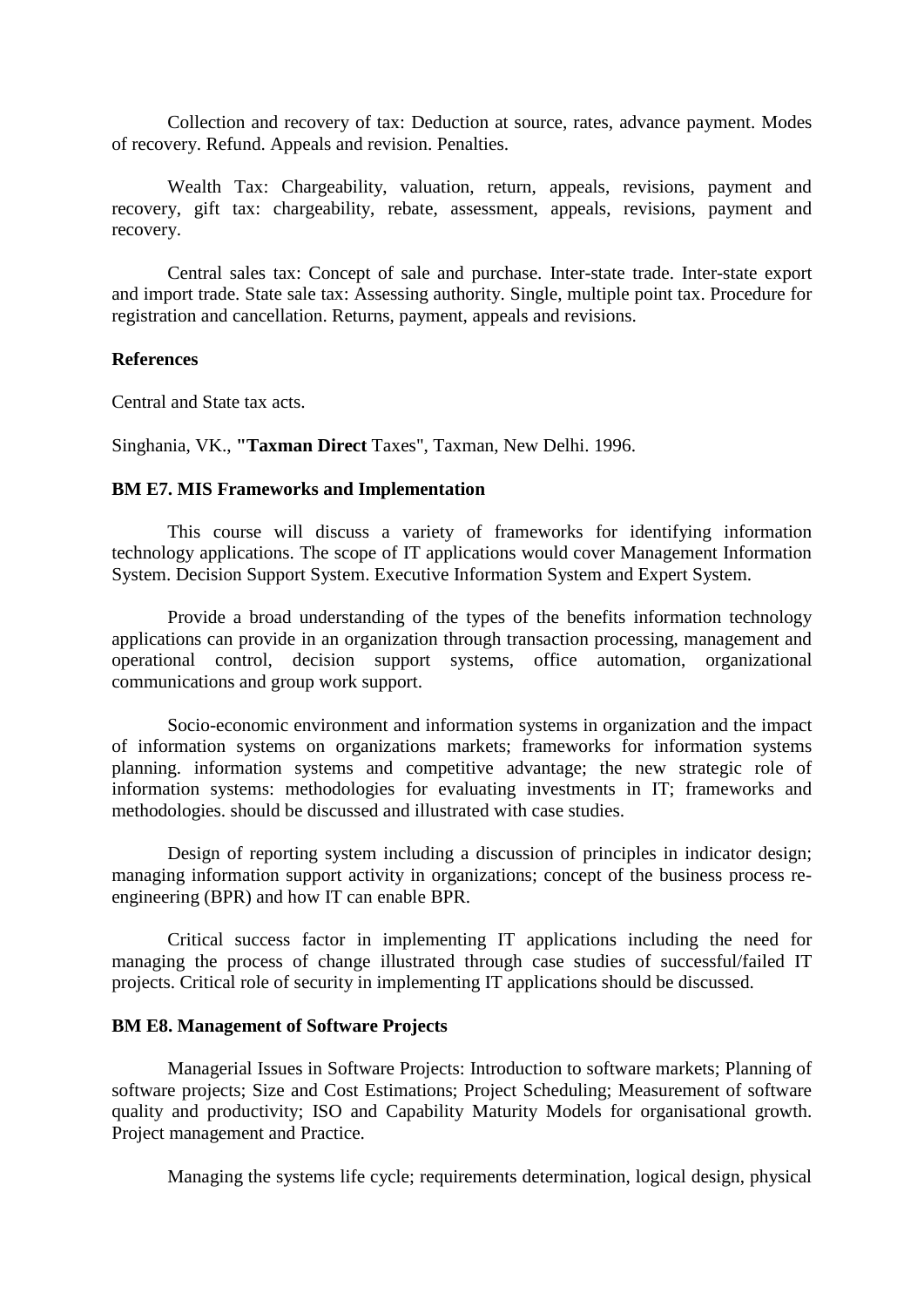design. testing, implementation; system and database integration issues; metrics for project management and systems performance evaluation, managing expectations; superiors. users. team members. and other related to the project; determining skill requirements and staffing the project; cost-effectiveness analysis; reporting and presentation techniques; and effective management of both behavioural and technical aspects of the project.

## **References**

Gilb, T., "Principles of Software Engineering Management", Addison Weskey. Reading. M.A .• 1988.

Putnam. L.H . Myers. W., "Industrial Sire"'" Software - Effective Management using Measurement". IEEE C.S. Press. 1997.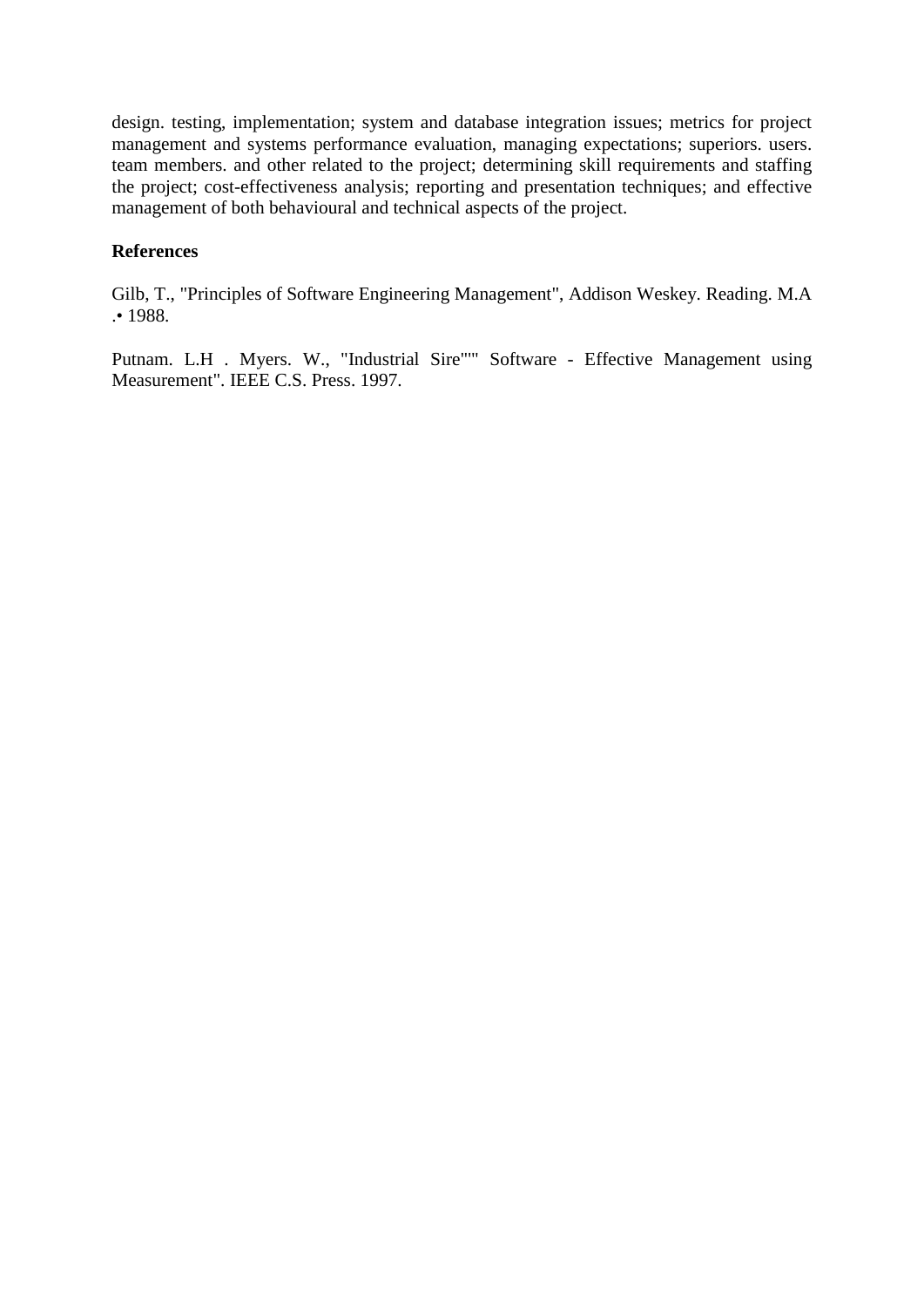### **APPENDIX** C

### **Industry Seminar**

Industry seminars are suggested to enable the students of MCA to appreciate the software development which are going on in industries in India. These seminars will help the students to face interviews with some confidence. The students should attend these and submit a report. The following points are listed to enable the college to organize these seminars.

- 1. Three to four organizations (Industry, Public sector organizations, Govt. organizations) are requested to present a detailed case study of one or many applications in their organization.
- 2. Presentation covers in detail all aspects of a project from conception to implementation and maintenance. Design is discussed to cover all factor that influenced the design. Planned and achieved benefits of the application are also stressed.
- 3. In order that the students take the presentations seriously, groups of students are assigned to prepare a detailed synopsis of each presentation, copies of which are distributed to others.
- 4. One session could be a survey of new applications in the Indian environment during the past year, as ascertained from a survey of news paper articles. This is to be done by a group of students.
- 5. College can invite potential employers to participate in the inauguration- and valediction of the seminar so that the efforts of the college get noticed by employers.
- 6. Since there are many colleges in a city with MCA, it is also appropriate to have Industry seminar on a joint basis in order to reduce the burden on the industry.
- 7. It is not necessary nor possible to have an examination on the seminar. Idea is that the motivated students get an opportunity to seek answers to questions on worth while computerization on our economy.
- 8. It is not a good idea to allow recruitment oriented presentations, which are often sales talk. without much technical value.
- 9. Local branch of professional societies such as Computer Society of India, IEEE, IETE etc., are usually interested in helping in the organization of such seminars.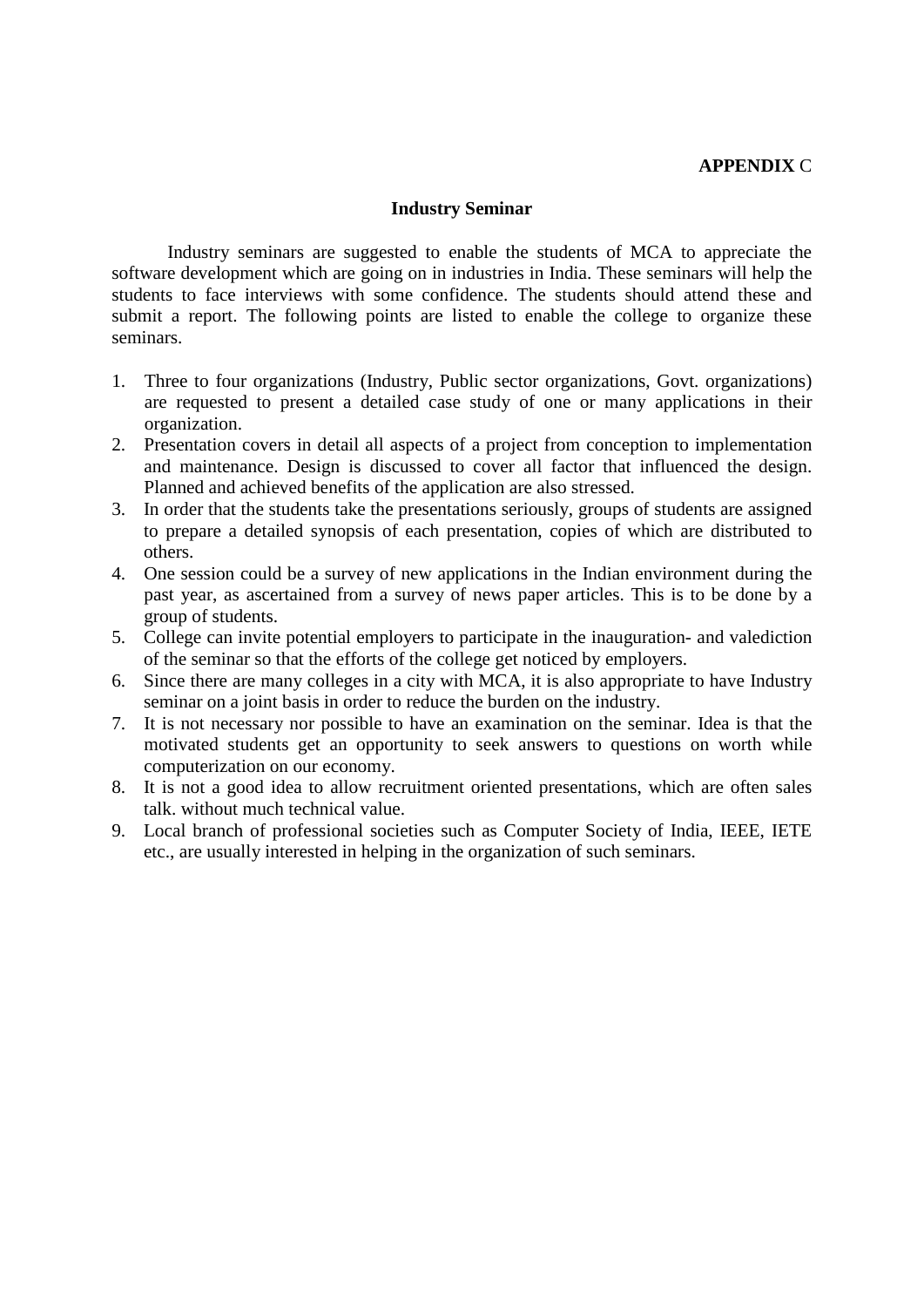## **APPENDIX D**

## **Laboratory Infrastructure**

In this appendix we give our suggestions for the laboratory infrastructure required to run effectively an MCA course. The student of MCA course requires 4 hrs, of terminal time every day inclusive of contact hours for lab instruction.

## **Central Computing Laboratory**

These will be the main software computing labs of the department. They will support most of the Core Courses and labs in the curriculum.

These labs should have the following basic hardware equipment.

- 1. Novell 'Netware Server with a 50-100 User License.
- 2. This should at minimum be higher end Pentium or Pentium Pro-server with 32 MB RAM and 23 GB hard Disk and CD-ROM drive.
- 3. Three to four High End Unix Servers which can cales to
- 4. Each server should have at lest 128MB RAM. 4-6 GB Hard Disk Space and a SPECint92 rating of at least 250. A good option would be to run freely available LINUX OS on high end Pentium Pro based servers.
- 5. There should be PCs (one fo~ every student) connected to a LAN, Additional terminals are to be provided for monitoring, offsetting breakdowns and for faculty.
- 6. There should be at least 4 PCs with multimedia facilities connected to the LAN. 50% of the Pes with multimedia.

These computers should be connected to a Local Area Network as specified below:

- 1. The department should have its own LAN connecting most of the machines within the department. This includes machines in the main labs and also if possible faculty rooms, library, office etc.
- 2. The LAN in the department should be set-up using structured cabling such as Twisted Pair Ethernet. It should be appropriately segmented using hubs/bridges/routers. There should be provision of connecting at least 80-100 machines on the network.
- 3. The Department should have Internet Connection to the external world either through Satellite or Leased Line or some other means.
- 4. In the long run, a Campus Wide LAN should be laid down in the University Campus where the department is situated.

#### **Software Requirements**

## **Non-Unix Software**

- 1. MS DOS, Windows for Workgroup. Windows 95, Windows NT:
- 2. Software Development Kits (for MS Windows, Novell etc.).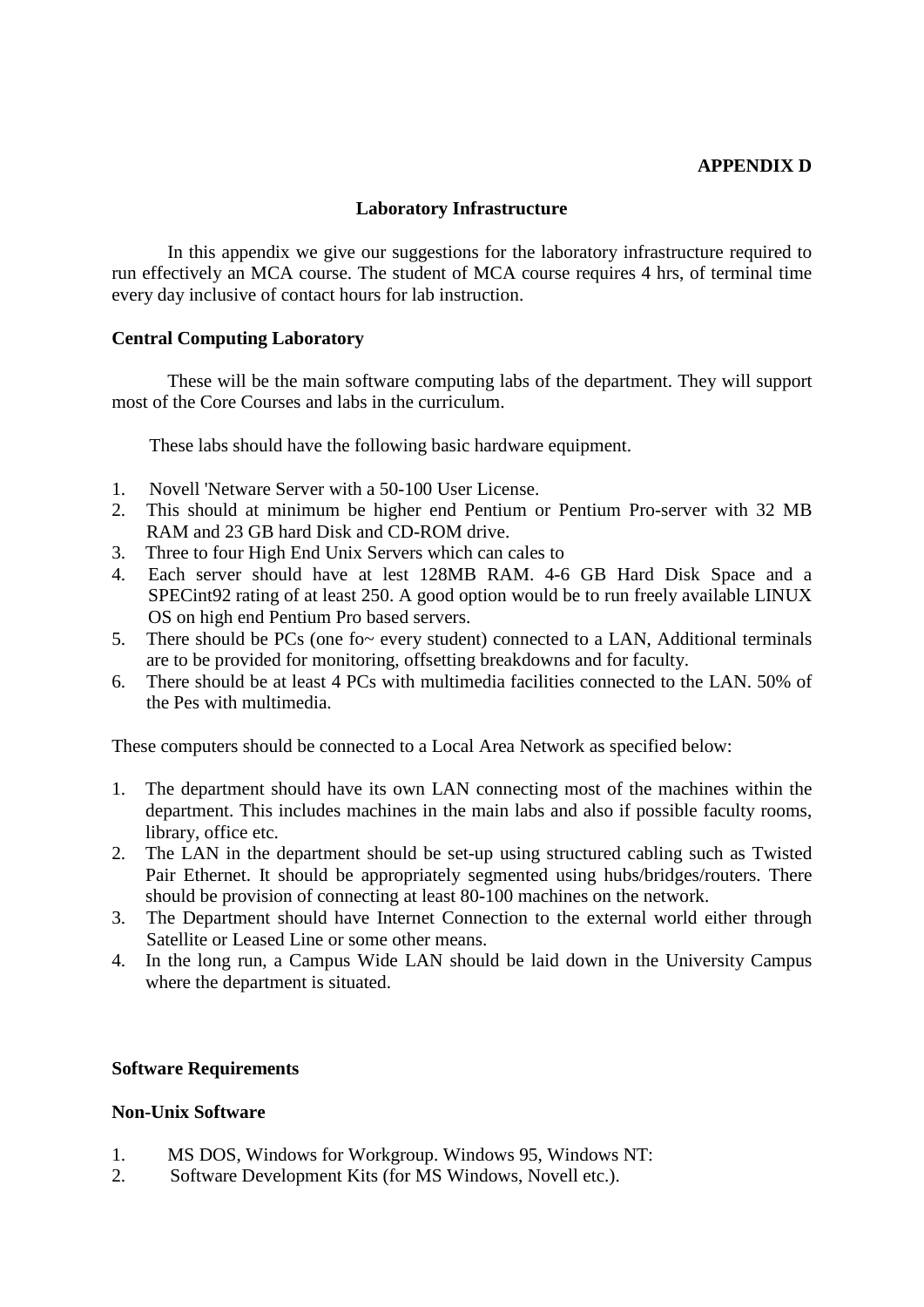- 3. C/C++ Compilers (for e.g. Borland C++, Watcom C etc.) Pascal. Prolog and Cobol and Fortran Compilers are also recommended.
- 4. DBMS Software such as SYBASE, ORACLE on the Network.
- 5. Case Tools such as Thrbo Analyst.
- 6. Document Processing and Office Management tools such as MS OFFICE
- 7. TCP/IP Protocol Stack for DOS. Winsock for TCP/IP in MS Windows.
- 8. Freely available CUTCP for telnet access to servers,
- 9. NFS Clients on DOS such as PCNFS, XFS NFS etc.
- 10. Visual Basic and Visual C++ software.
- 11. Relevant software for use in multimedia Pes.

As some of the above packages are quite expensive, they should be prioritised keeping cost in mind. Public domain packages should be used to the extent possible. They can be modified or enhanced to suit the needs of the Labs.

## UNIX Software

- 1. C/C+++, Pascal, Cobol, Prolog. Lisp Compilers.
- 2. X Windows Development Software.
- 3. Motif Libraries
- 4. Tcl- TK Programming Tools
- 5. Threads Programming Tools.
- 6. Document Processing packages such as Latex, Lyx etc.
- 7. Usenet News Servers and News Readers.
- 8. WWW related Products (netscape, Mosaic, Lynx, Java, etc.).

## **Other requirements**

There should also be some Peripheral Hardware available in the lab in the form of:

- 1. Good heavy duty printers.
- 2. Laser Printers
- 3. Plotters<br>4. Modems
- Modems for dial up connectivity
- 5. UPS
- 6. Voltage stabilizers.
- 7. Backup Devices.

## **Space Requirements for Lab**

Building space requirement can be planned in accordance with the specification of configuration as mentioned along with a hall to house 40 terminal and terminal and printers. It is suggested that there' may be separate room for graphics. DTP, etc. The space requirement may be around 150 Sq. m.

The lab should have adequate furniture. There should also be budget provision for consumables:

1. Printing Stationary such as paper, toner cartridges, ribbons etc.